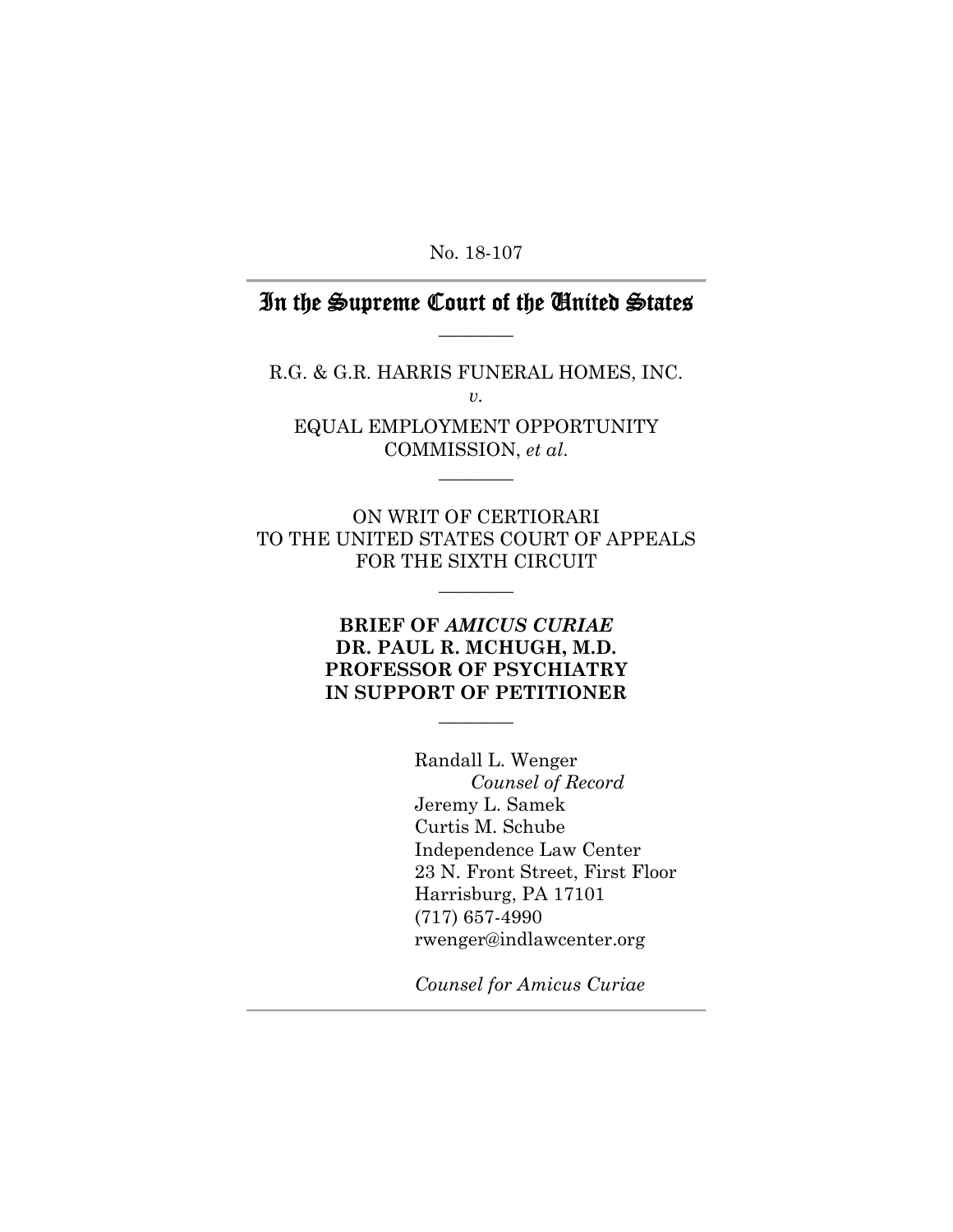# **TABLE OF CONTENTS**

|    | INTEREST OF AMICUS CURIAE1                                                                                                                                                                                                         |  |
|----|------------------------------------------------------------------------------------------------------------------------------------------------------------------------------------------------------------------------------------|--|
|    | SUMMARY OF THE ARGUMENT2                                                                                                                                                                                                           |  |
|    |                                                                                                                                                                                                                                    |  |
| Ι. | Gender Identity is Not Sex and a<br>Person's Beliefs about Their Gender<br><b>Identity Has No Bearing</b>                                                                                                                          |  |
|    |                                                                                                                                                                                                                                    |  |
| П. | Policy Should Not be Used to Enforce<br>Bad Medicine — Treating Gender<br>Dysphoria Through Social Transition<br>and Mandatory Gender Affirmation<br>Rests on Unreliable Testimonials14                                            |  |
|    | A. The Evidence Does Not Demonstrate<br>that Gender Affirmation and Social<br>Transition are Necessary for the<br>Well-Being of Those Suffering from                                                                               |  |
|    | Transition<br>1. Social<br>Encourages a Gender<br>Dysphoric Person to Indulge<br>in a Falsehood, Which does<br>not Address the Root Issues<br>Causing Clinical Distress<br>and Makes it Harder for the<br>Mind to Accept Reality19 |  |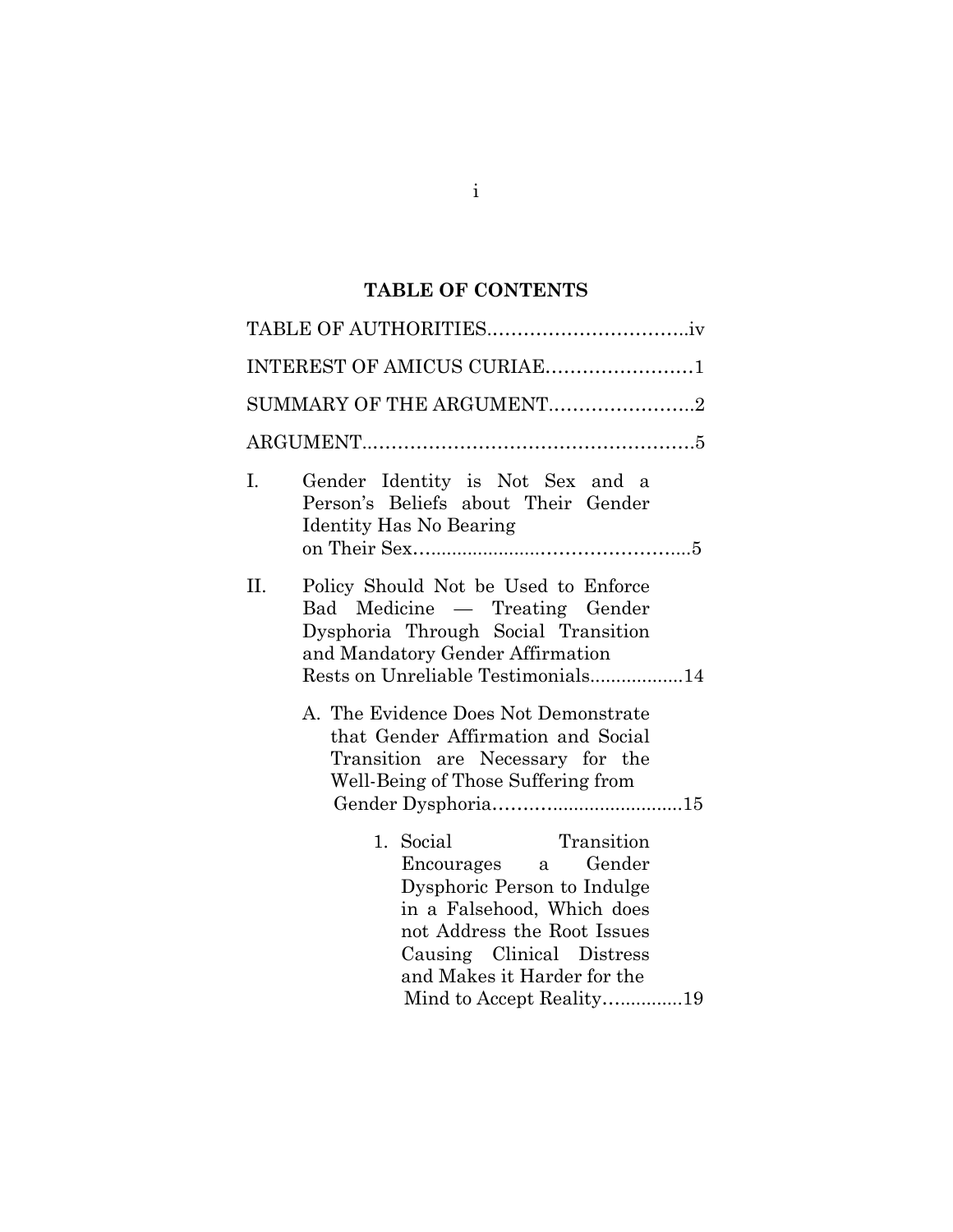|      |                         | 2. Hormone Therapy has not<br>been Proven Beneficial, and<br>there<br>Harmful<br>are<br>Consequences to Artificially<br>Manipulating the Body21       |
|------|-------------------------|-------------------------------------------------------------------------------------------------------------------------------------------------------|
|      |                         | 3. Surgical Intervention has<br>not Proven Beneficial, and<br>Harmful<br>there<br>are<br>Consequences to Surgically<br>Altering Healthy Bodies23      |
|      |                         | 4. Ancillary Procedures27                                                                                                                             |
|      | B. There is<br>Evidence | Insufficient Scientific<br>to Support Treating<br>Gender Dysphoric Children as if                                                                     |
|      |                         | 1. Gender Dysphoric Children<br>Suffer from a Psychological<br>Disorder that Can Be<br>Resolved through Therapy                                       |
|      |                         | 2. Gender Affirmation and<br>Medical Intervention for<br>Gender Dysphoric Children<br>is Not Helpful, and Can be                                      |
| III. | Hormone                 | Protocols Calling for Social Affirmation,<br>Treatment, and<br>Sex<br>Reassignment Surgery are a Reflection<br>of Ideology and Activism, Not Evidence |

ii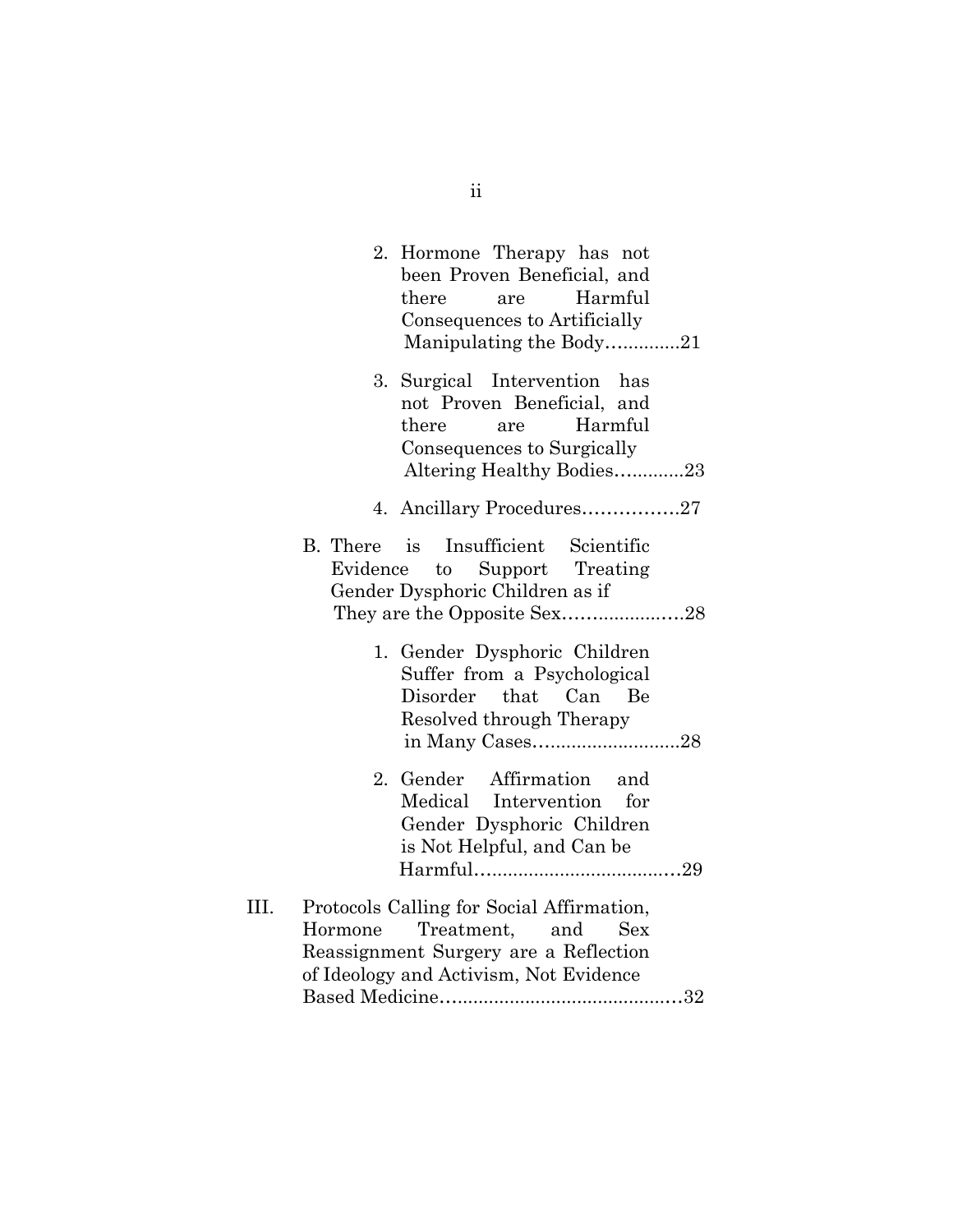CONCLUSION………………………………………….38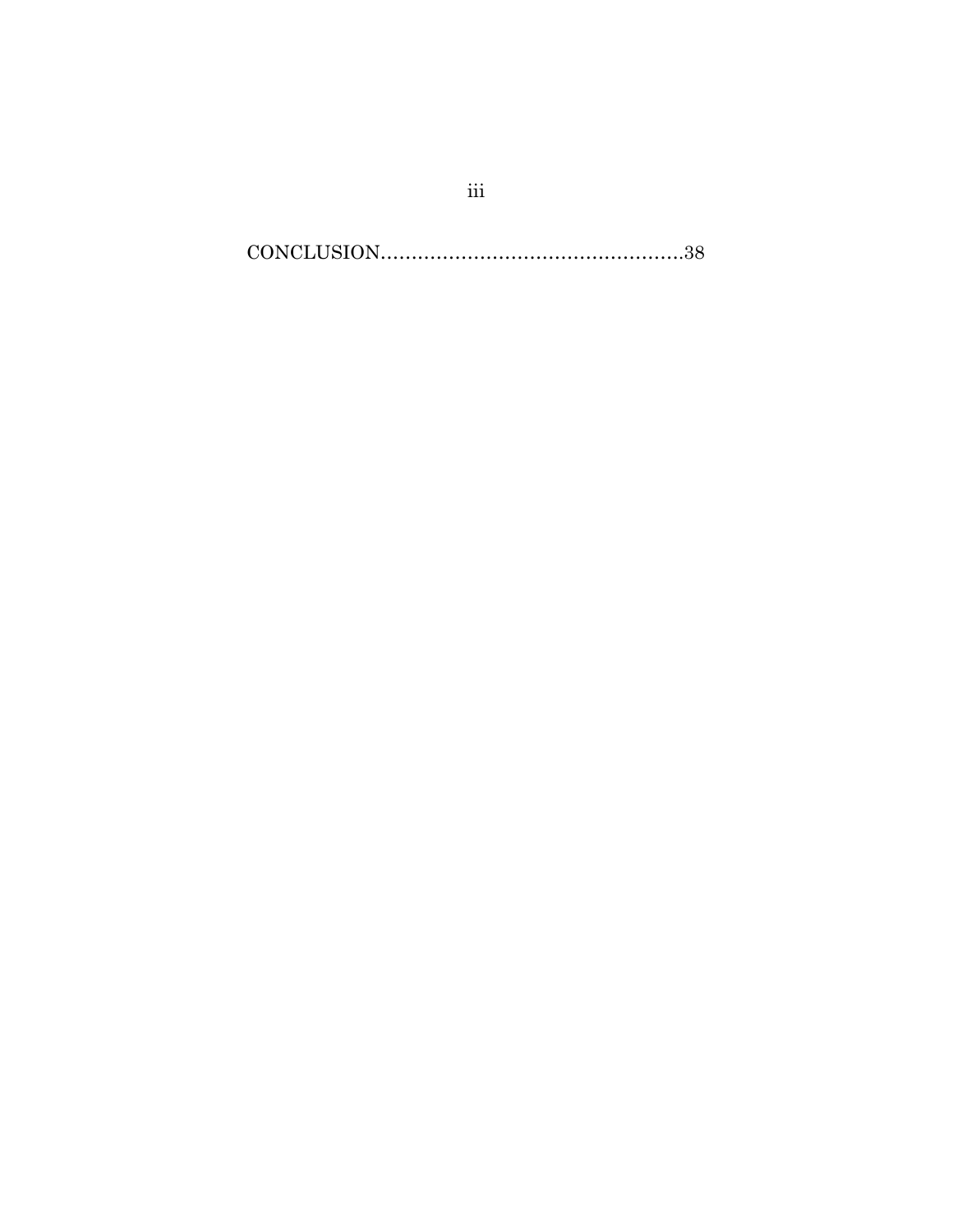# **TABLE OF AUTHORITIES**

## **Cases**

| Etsitty v. Utah Transit Auth., 502 F.3d 1215,                                                                                                                                |
|------------------------------------------------------------------------------------------------------------------------------------------------------------------------------|
| Nguyen v. INS, 533 U.S. 53, 68 (2001) 11, 12                                                                                                                                 |
| Price Waterhouse v. Hopkins, 490 U.S. 228 (1989)14                                                                                                                           |
| <b>Other Authorities</b>                                                                                                                                                     |
| American College of Pediatricians, Gender<br>Ideology Harms Children, Sept. 2017 31                                                                                          |
| American Psychiatric Association's Diagnostic &<br>Statistical Manual of Mental Disorders 19                                                                                 |
| American Psychiatric Association, <i>Diagnostic &amp;</i><br><b>Statistical Manual of Mental Disorders</b>                                                                   |
| American Psychiatric Association, "What are                                                                                                                                  |
| Anne Lawrence, Clinical and Theoretical Parallels<br>Between Desire for Limb Amputation and<br>Gender Identity Disorder, 35 Archives of<br>Sexual Behavior 263-78 (2006)  29 |
| Annelou L.C. de Vries et al., Young Adult<br>Psychological Outcomes After Puberty<br>Suppression and Gender Reassignment,                                                    |
| Annette Kuhn et al., Quality of Life 15 Years After<br>Sex Reassignment Surgery for Transsexualism,<br>92 Fertility & Sterility 1685, 89 (2009) 24, 25                       |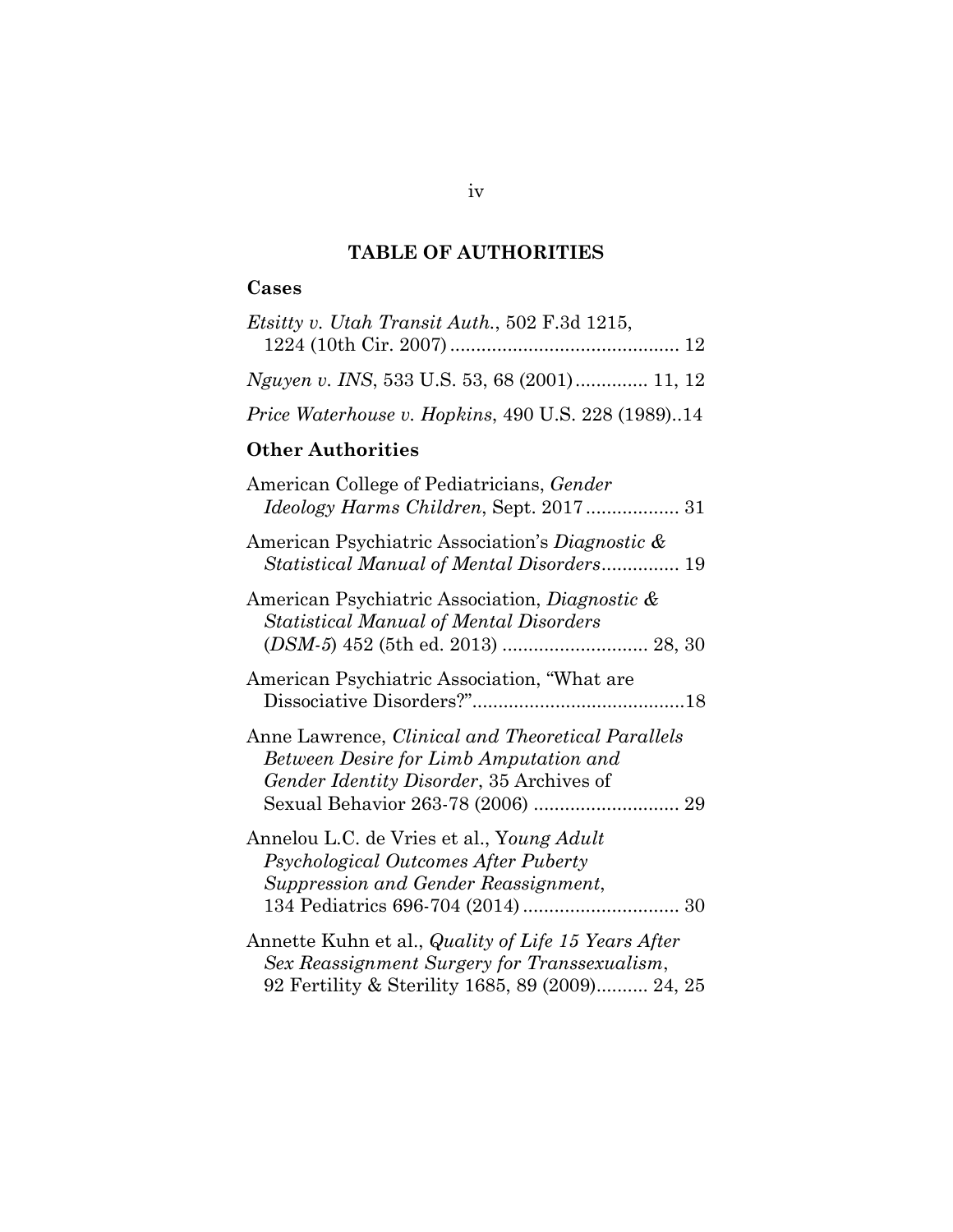| Barbara Hagerty, <i>Prayer May Reshape Your</i><br><i>Brain, and Your Reality, NPR, May 2009,  9, 10</i>                                                                                                           |
|--------------------------------------------------------------------------------------------------------------------------------------------------------------------------------------------------------------------|
| Cecilia Dhejne et al., Long-term follow-up of<br>transsexual persons undergoing sex<br>reassignment surgery: cohort study in Sweden,<br>6 Issue 2 PLOS ONE e16885 (2011)  24                                       |
| Clifford N. Lazarus, Why DID or MPD is a Bogus<br>Diagnosis, Psychology Today, Dec. 29, 201116                                                                                                                     |
| David Batty, <i>Mistaken Identity</i> , The Guardian,                                                                                                                                                              |
| Decl. of Allan M. Josephson, M.D., Ex. J in Resp. to<br>Opp'n for Mot. for Prelim. Inj.,<br>United States of America v. State of North<br>Carolina, No. 16-425 (M.D.N.C.,<br>dismissed April 14, 2017)  19, 20, 34 |
| Decl. of Lawrence S. Mayer, M.D., Ph.D.,<br>in Supp. of Pl.'s Mot. for Prelim. Inj.,<br>Schwartz v. The City of New York, 19-463                                                                                   |
| Decl. of Quentin L. Van Meter, M.D.,<br>Ex. I in Resp. to Opp'n. for Mot. for Prelim. Inj.,<br>United States of America v. State of North<br>Carolina, No. 16-425 (M.D.N.C.,                                       |
| Dr. Susan Bewley, Transgender treatment:<br>Puberty blockers study under investigation,                                                                                                                            |
| Eva Uguen-Csenge, Transgender woman testifies<br>at human rights tribunal after being refused<br>Brazilian wax, CBC News, July 26, 2019 13                                                                         |

v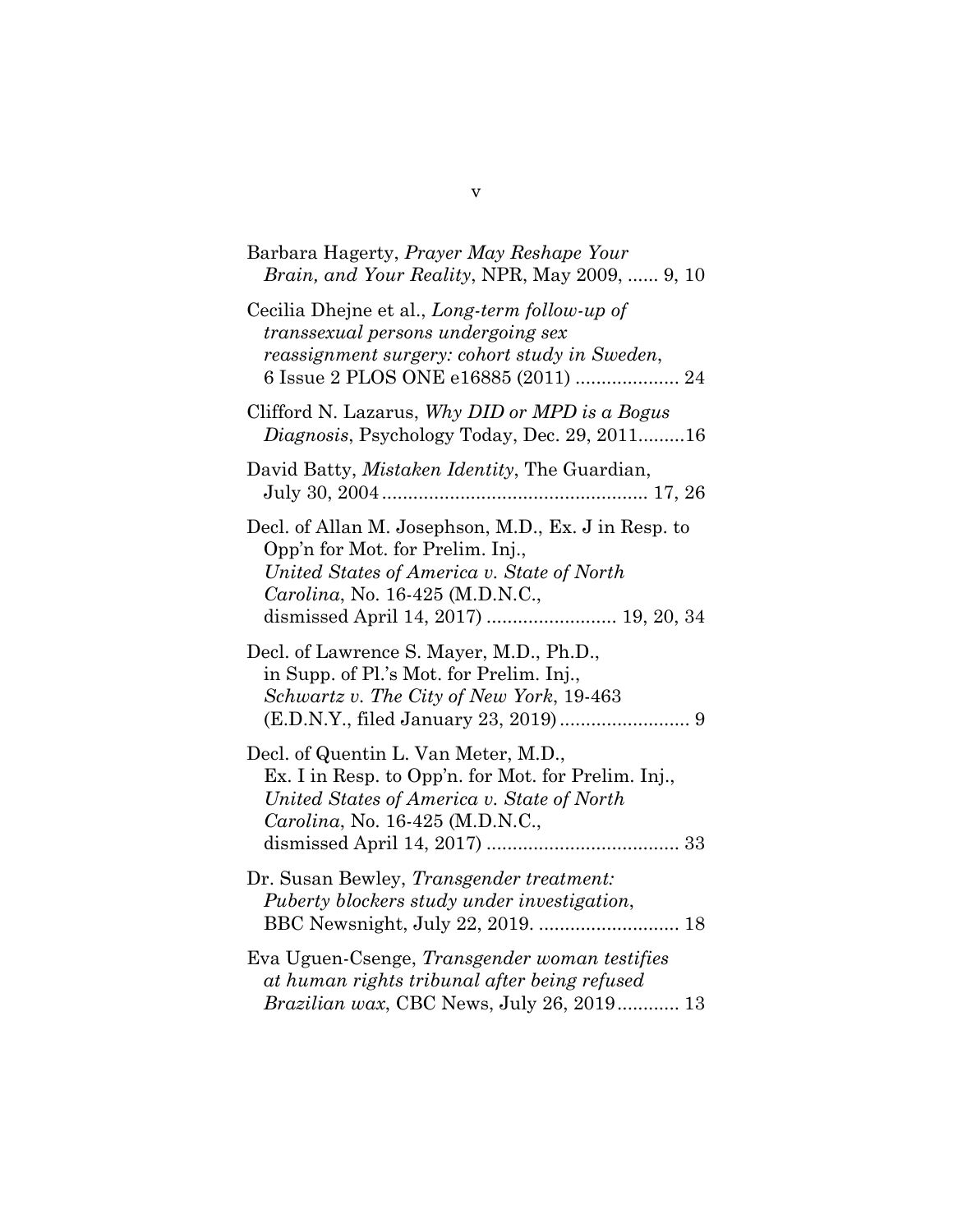| Hayes, Inc., "Ancillary Procedures and Services<br>for the Treatment of Gender Dysphoria,"<br>Hayes Medical Technology Directory             |
|----------------------------------------------------------------------------------------------------------------------------------------------|
| Hayes, Inc., "Hormone Therapy for the Treatment<br>of Gender Dysphoria," Hayes Medical<br>Technology Directory (May 19, 2014)  22, 23        |
| Hayes, Inc., "Sex Reassignment Surgery for the<br>Treatment of Gender Dysphoria"<br>Hayes Medical Technology Directory                       |
|                                                                                                                                              |
| Janet Sternburg, White Matter: A Memoir of<br>Family and Medicine, chap. 16                                                                  |
| Jeffrey S. Flier, As a Former Dean of Harvard<br>Medical School, I Question Brown's Failure to<br>Defend Lisa Littman, Quillette, August 31, |
| Jesse Singal, How the Fight Over Transgender<br>Kids Got a Leading Sex Researcher Fired,                                                     |
| Jon K. Meyer and Donna J. Reter, Sex<br><i>Reassignment: Follow-up</i> , 36 Issue 9 Archives<br>of General Psychiatry 1010, 1015 (1979) 24   |
| Jonathan Kay, An Interview with Lisa Littman,<br>Who Coined the Term 'Rapid Onset Gender<br>Dysphoria,'Quillette, March 19, 2019.  35        |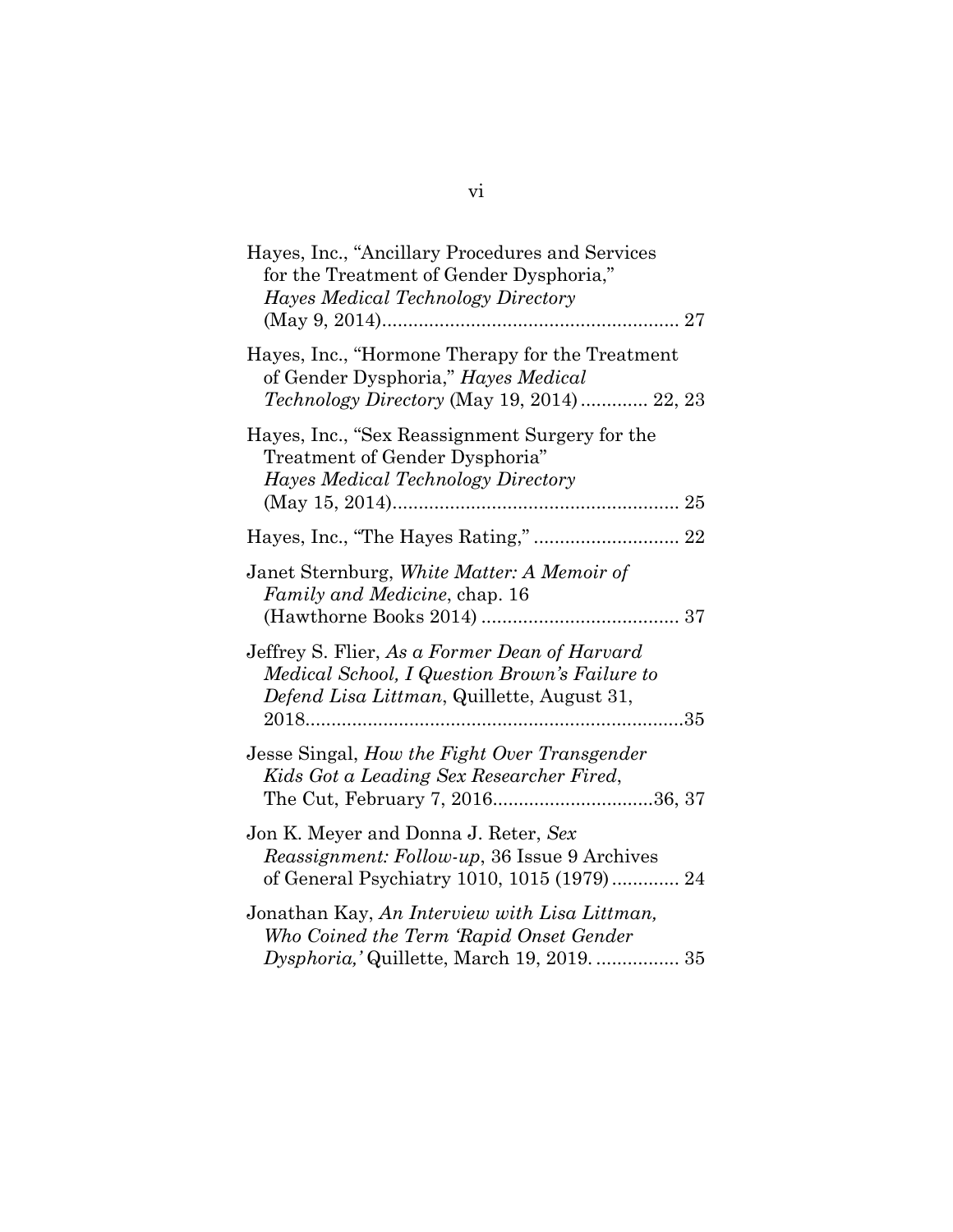| Keith L. Moore & T.V.N. Persaud, The Developing<br>Human: Clinically Oriented Embryology 307                                                                                                |
|---------------------------------------------------------------------------------------------------------------------------------------------------------------------------------------------|
| Kelley D. Drummond et al., A Follow-up<br>Study of Girls with Gender Identity Disorder,<br>44 Developmental Psychology 34-45 (2008) 29                                                      |
| Kenneth J. Zucker et al., A Developmental<br>Biopsychosocial Model for the Treatment of<br>Children with Gender Identity Disorder, 59<br>J. of Homosexuality 369-97 (2012) 21, 29           |
| Lawrence S. Mayer and Paul R. McHugh,<br>Sexuality and Gender: Findings from the<br>Biological Psychological, and Social Sciences,                                                          |
| Michelle A. Cretella, Gender Dysphoria in Children<br>and Suppression of Debate, 21<br>J. of Am. Physicians & Surgeons 51 (2016). passim                                                    |
| Mohammad Hassan Murad et al., Hormonal<br><i>therapy and sex reassignment: a systematic</i><br>review and meta-analysis of quality of life and<br><i>psychosocial outcomes, 72 Clinical</i> |
| Paul McHugh, Try to Remember: Psychiatry's<br>Clash Over Meaning, Memory, and Mind,                                                                                                         |
| Paul R. McHugh, Surgical Sex, First Things,                                                                                                                                                 |
| Paul R. McHugh, Transgender Surgery Isn't the<br>Solution, Wall Street Journal,<br>June 12, 2014 (updated May 13, 2016) 4, 19, 21                                                           |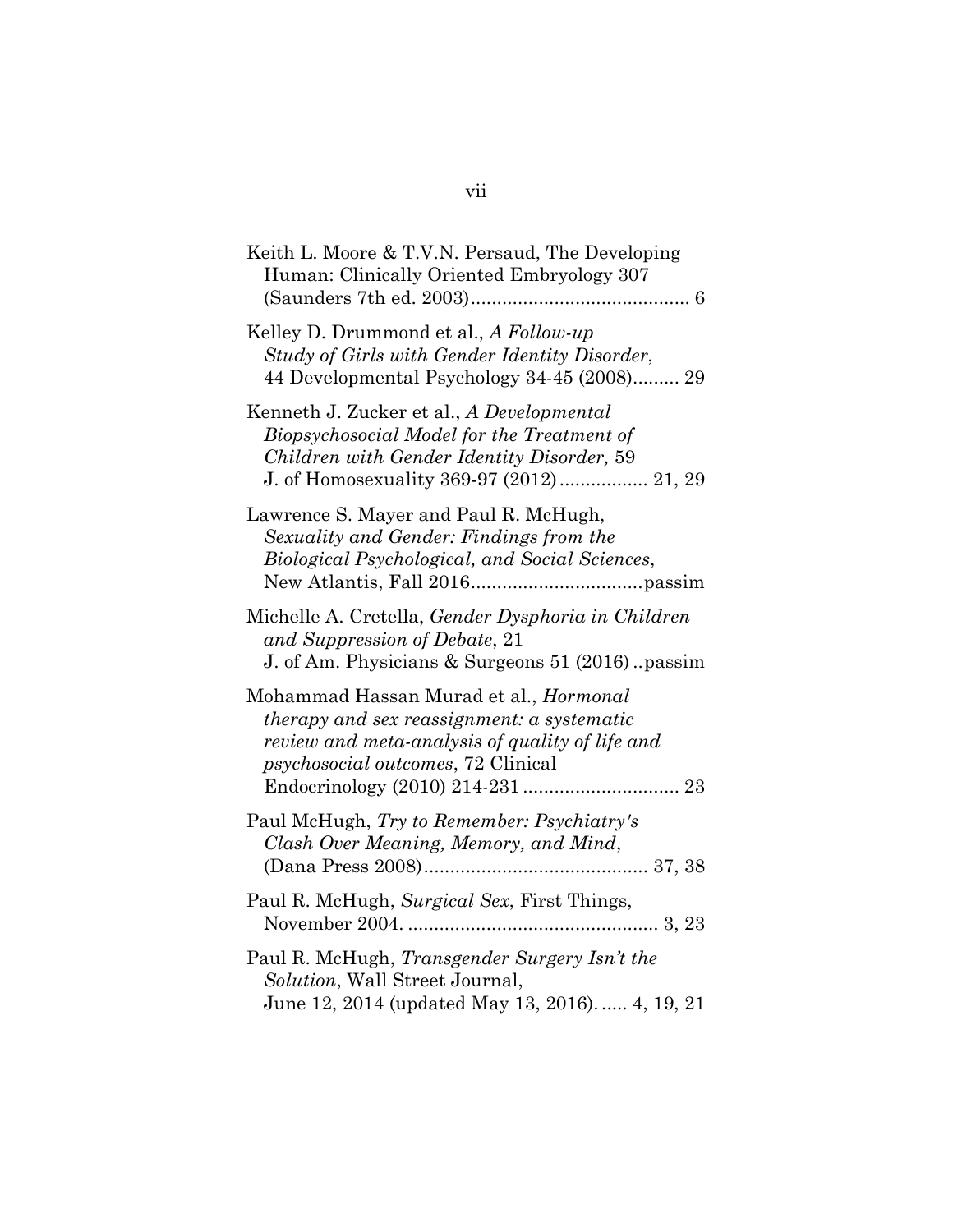| Paul R. McHugh, <i>Transgenderism: A Pathogenic</i><br><i>Meme</i> , Public Discourse, June 10, 2015passim                                                                                       |
|--------------------------------------------------------------------------------------------------------------------------------------------------------------------------------------------------|
| Professor Kathleen Stock, et al., Academics are<br>being harassed over their research into<br><i>transgender issues</i> , The Guardian,                                                          |
| Royal College of General Practitioners, The role of<br>the GP in caring for gender-questioning and<br><i>transgender patients</i> , June 2019  14, 15, 31                                        |
| Ryan T. Anderson, When Harry Became Sally:<br>Responding to the Transgender Moment                                                                                                               |
| World Professional Association for Transgender<br>Health, Standards of Care for the Health of<br>Transsexual, Transgender, and Gender<br><i>Nonconforming People, 7th version (2011)  16, 17</i> |

# viii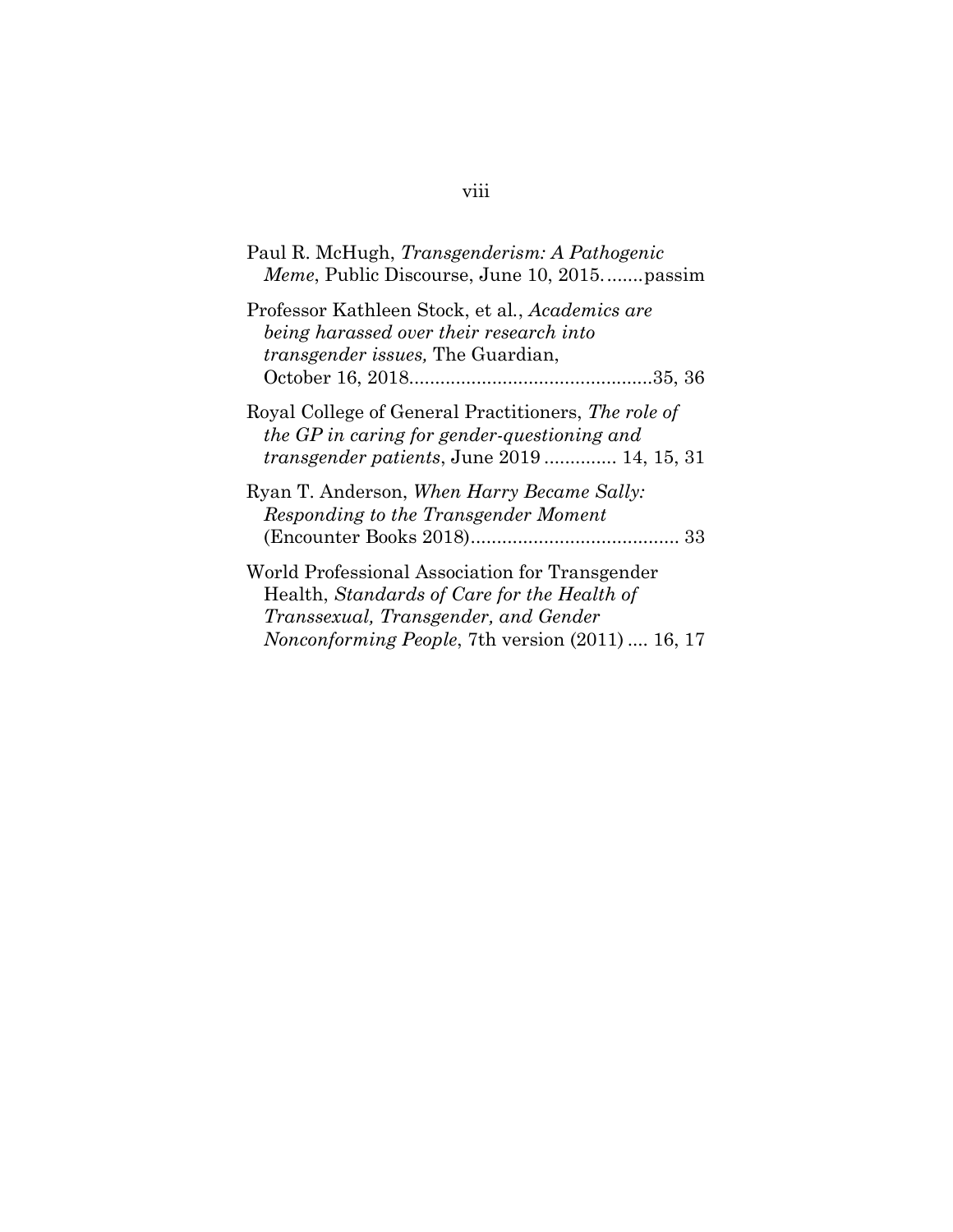#### **INTEREST OF** *AMICUS CURIAE1*

*Amicus Curiae* Paul R. McHugh, M.D. is the University Distinguished Service Professor of Psychiatry at the Johns Hopkins University School of Medicine. From 1975 until 2011, Dr. McHugh was the Henry Phipps Professor of Psychiatry and the director of the Department of Psychiatry and Behavioral Science at Johns Hopkins. At the same time, he was psychiatrist-in-chief at Johns Hopkins Hospital with overall responsibility for the proper care and treatment of patients with, among other issues, sexual disorders.

Dr. McHugh appears as *amicus* not to discuss statutory construction but to critically evaluate, on the basis of his clinical and scientific expertise, Respondents' and the Court of Appeals' conflation of sex and gender identity. He also seeks to discuss the frequently heard claims about gender identity, which sometimes masquerade as science but are really ideological pronouncements not supported by scientific evidence. In addition to showing that sex, from a medical standpoint, does not include gender identity, Dr. McHugh's expertise is helpful in challenging the supposed scientific imperative for gender affirmation.2

 $1$  No counsel for a party authored this brief in whole or in part, and no party, party's counsel, or any person other than *amicus curiae* or his counsel contributed money intended to fund preparation or submission of this brief. This brief is filed with consent of the parties.

<sup>&</sup>lt;sup>2</sup> Gender affirmation refers not to the imperative that we all have to treat others with respect, but here specifically refers to the way persons are asked or required to affirm others' beliefs that they are the opposite sex.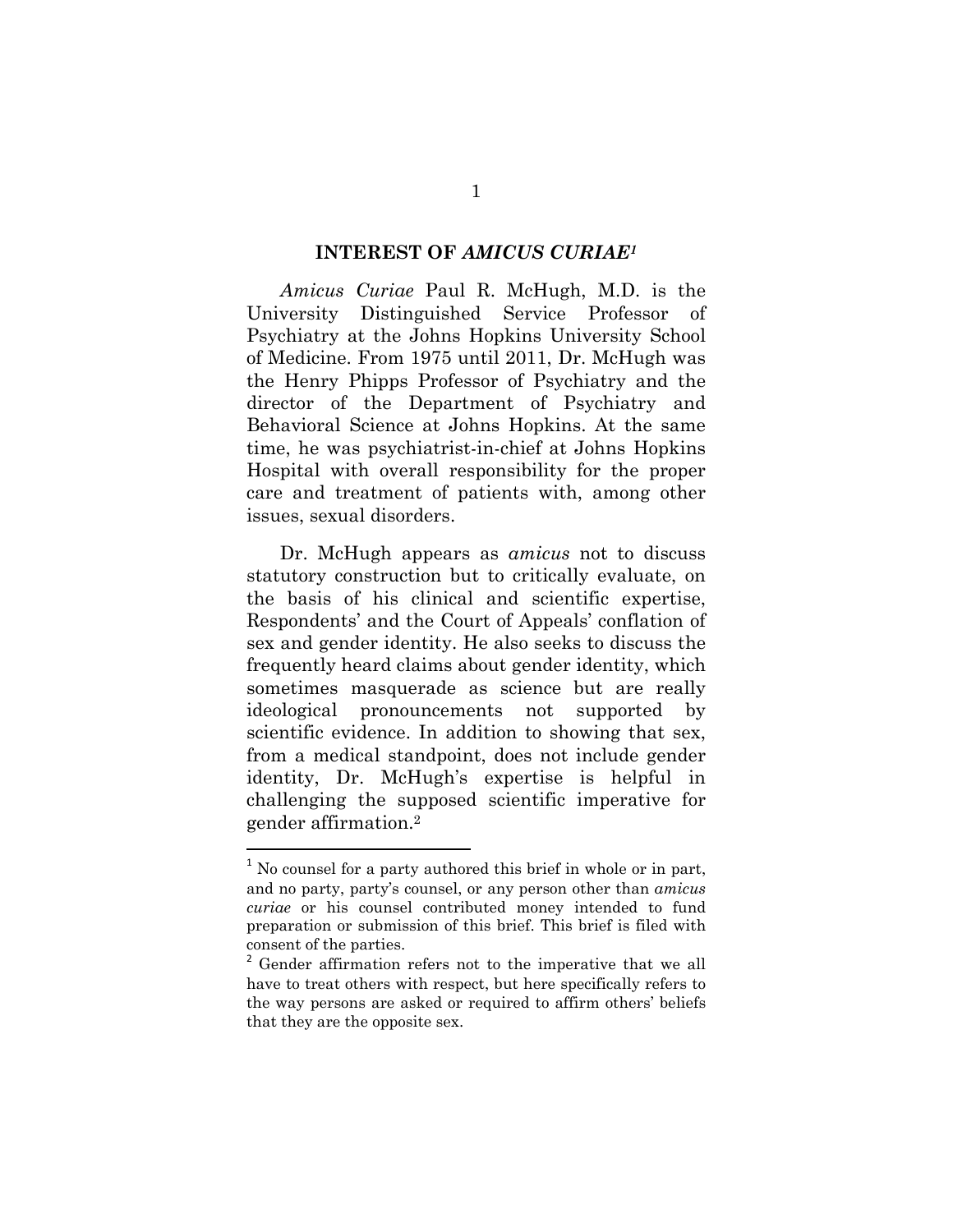#### **SUMMARY OF THE ARGUMENT**

At issue in this case is the meaning of sex under Title VII, and by extension, the meaning of sex under federal law generally. For the duration of *amicus's* long professional career (having graduated from Harvard Medical School in 1956), "sex" has consistently referred to being objectively and biologically male or female. "Gender identity" refers to something quite different from sex – namely, a person's subjective sense of being male or female or something else. Sex is innate, fixed, and binary; gender identity is a fluid belief system based on cultural constructs.

The American Medical Association (AMA) and the American Psychiatric Association (APA) thoroughly confuse sex and gender identity or transpose them, as if gender identity is innate and fixed at birth, while sex is malleable and the body configurable to one's sense of gender identity. They attempt to obfuscate their ideological pronouncements as science. However, "[t]he hypothesis that gender identity is an innate, fixed property of human beings that is independent of biological sex  $-$  that a person might be 'a man trapped in a woman's body' or 'a woman trapped in a man's body' — is not supported by scientific evidence." Lawrence S. Mayer and Paul R. McHugh, *Sexuality and Gender: Findings from the Biological Psychological, and Social Sciences*, New Atlantis, Fall 2016, at 8. In addition, "[s]tudies comparing the brain structures of transgender and non-transgender individuals . . . do not provide any evidence for a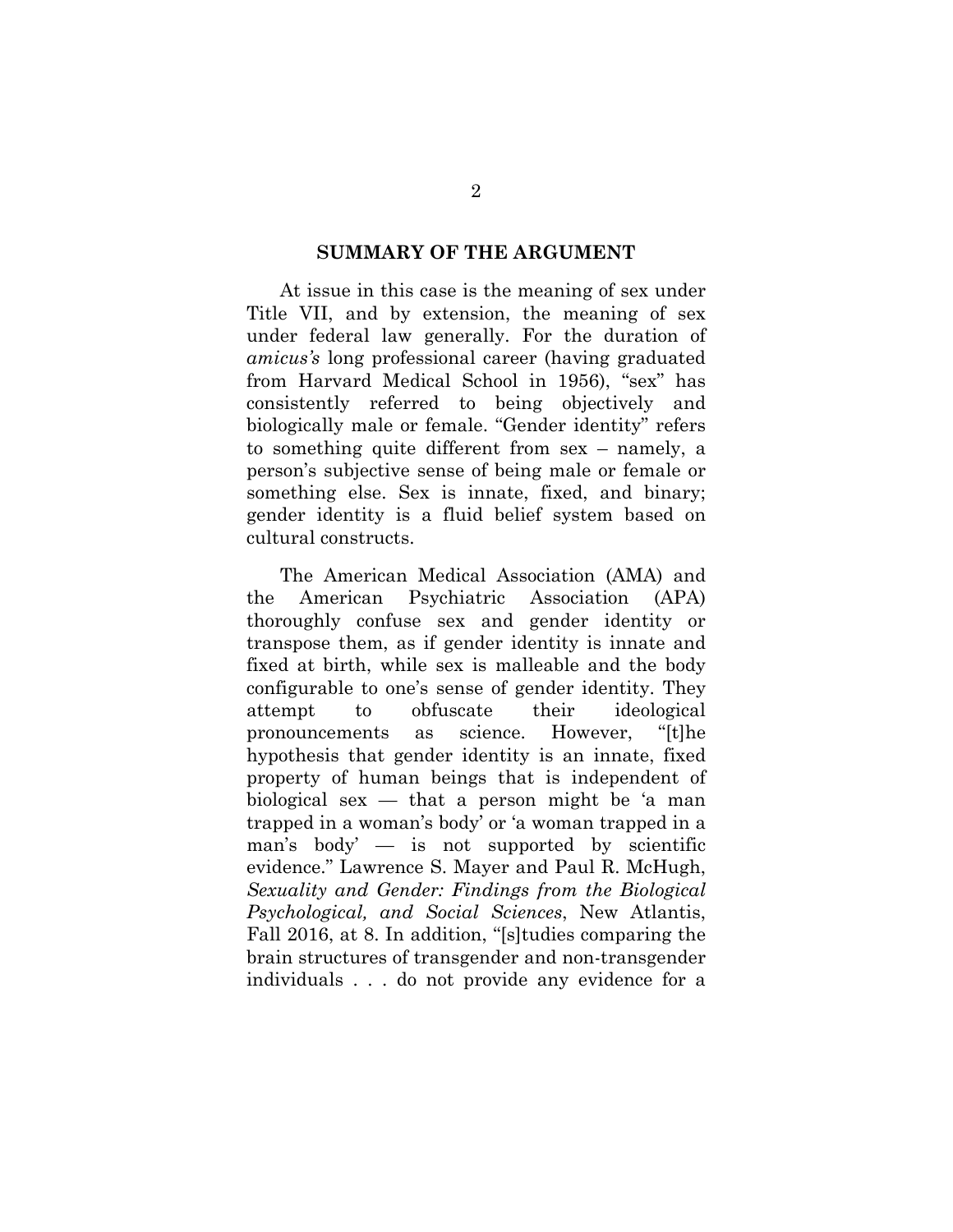neurobiological basis for cross-gender identification." *Id*.

According to the Sixth Circuit, employers are required by law to treat employees in accordance with their asserted gender identity instead of their biological sex. There is, however, no scientific evidence that such a gender-affirming mandate helps people it aims to serve. Those identifying as the opposite sex have a disproportionate rate of mental health problems compared to the population as a whole, and they need help and compassion. However, "[t]here is a great chasm between much of the public discourse and what science has shown." Id, at 116. Indeed, there is insufficient scientific evidence that living one's life as a member of the opposite sex is the solution, and there is evidence that it is harmful.

The AMA and APA briefs demonstrate that when medical associations are committed to an ideology, it erodes the objectivity of their scientific claims. Dr. McHugh notes that unfortunately in his profession, "there is a deep prejudice in favor of the idea that nature is totally malleable."3 However,

> [w]ithout any fixed position on what is given in human nature, any manipulation can be defended as legitimate. A practice that appears to give people what they want — and what some of them are prepared to clamor for — turns out to be difficult to combat

<sup>3</sup> Paul R. McHugh, *Surgical Sex*, First Things, November 2004. https://www.firstthings.com/article/2004/11/surgical-sex.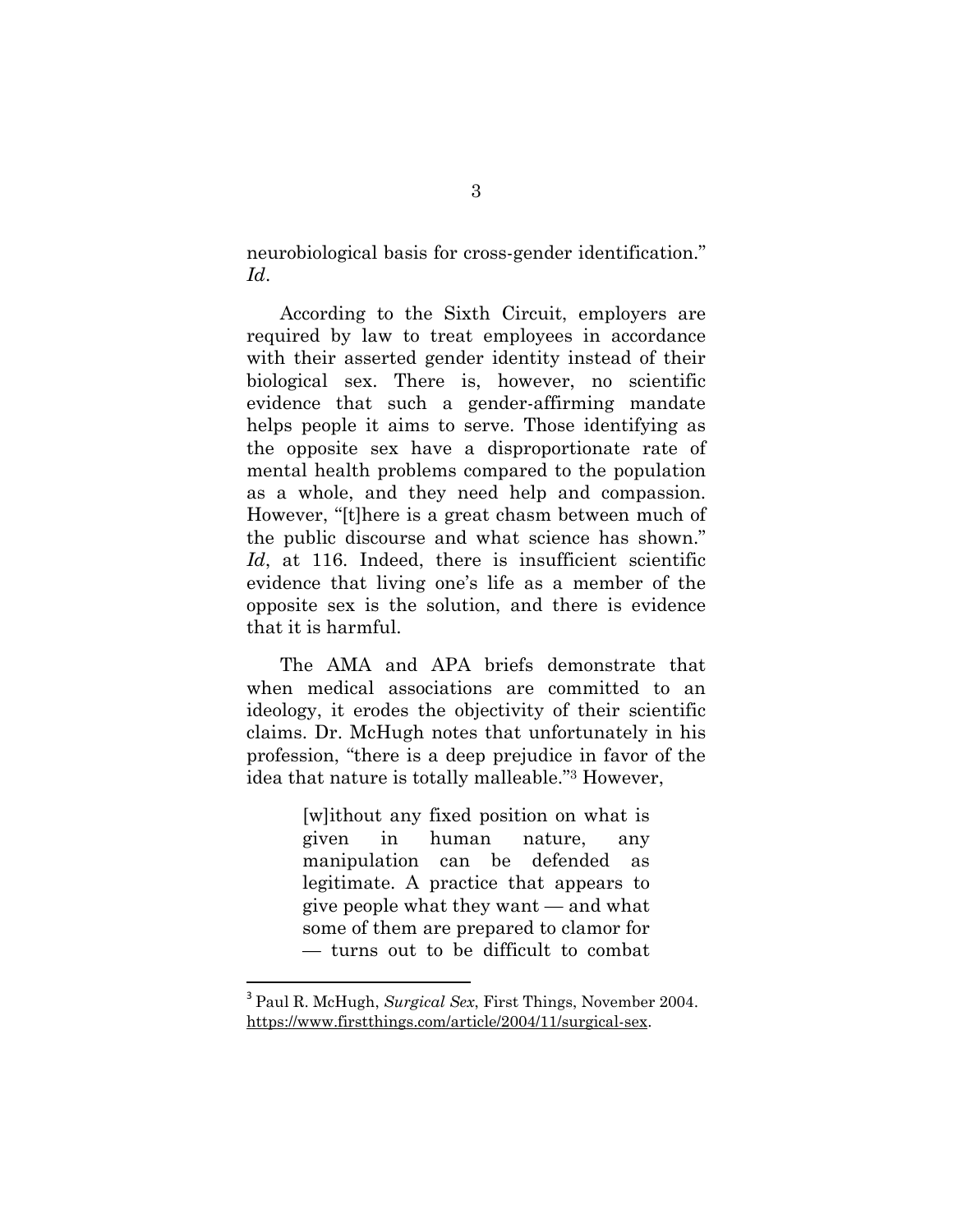with ordinary professional experience and wisdom. Even controlled trials or careful follow-up studies to ensure that the practice itself is not damaging are often resisted and the results rejected.

#### *Id*.

The AMA's and APA's prioritization of ideology over science is not good for anyone. "Sex change" is biologically impossible, and those associations are "doing no favors" to either the public or those who identify as transgender "by treating their confusions as a right in need of defending rather than as a mental disorder that deserves understanding, treatment and prevention."4

The treatment of gender identity is much like the famous Hans Christian Anderson tale, *The Emperor's New Clothes*, in which the spectators all pretend not to notice that the emperor walks through the streets wearing nothing.5 Those watching "the contemporary transgender parade" know that "a disfavored opinion is worse than bad taste," so they shrink from stating clear facts. *Id*. McHugh recognized that he is "ever trying to be the boy among the bystanders who points to what's real. [He does] so not only because truth matters, but also

<sup>4</sup> Paul R. McHugh, *Transgender Surgery Isn't the Solution*, Wall Street Journal, June 12, 2014 (updated May 13, 2016). https:// www.wsj.com/articles/paul-mchugh-transgender-surgery-isntthe-solution-1402615120.

<sup>5</sup> Paul R. McHugh, *Transgenderism: A Pathogenic Meme*, Public Discourse, June 10, 2015. https://www.thepublicdiscourse.com/ 2015/06/15145/.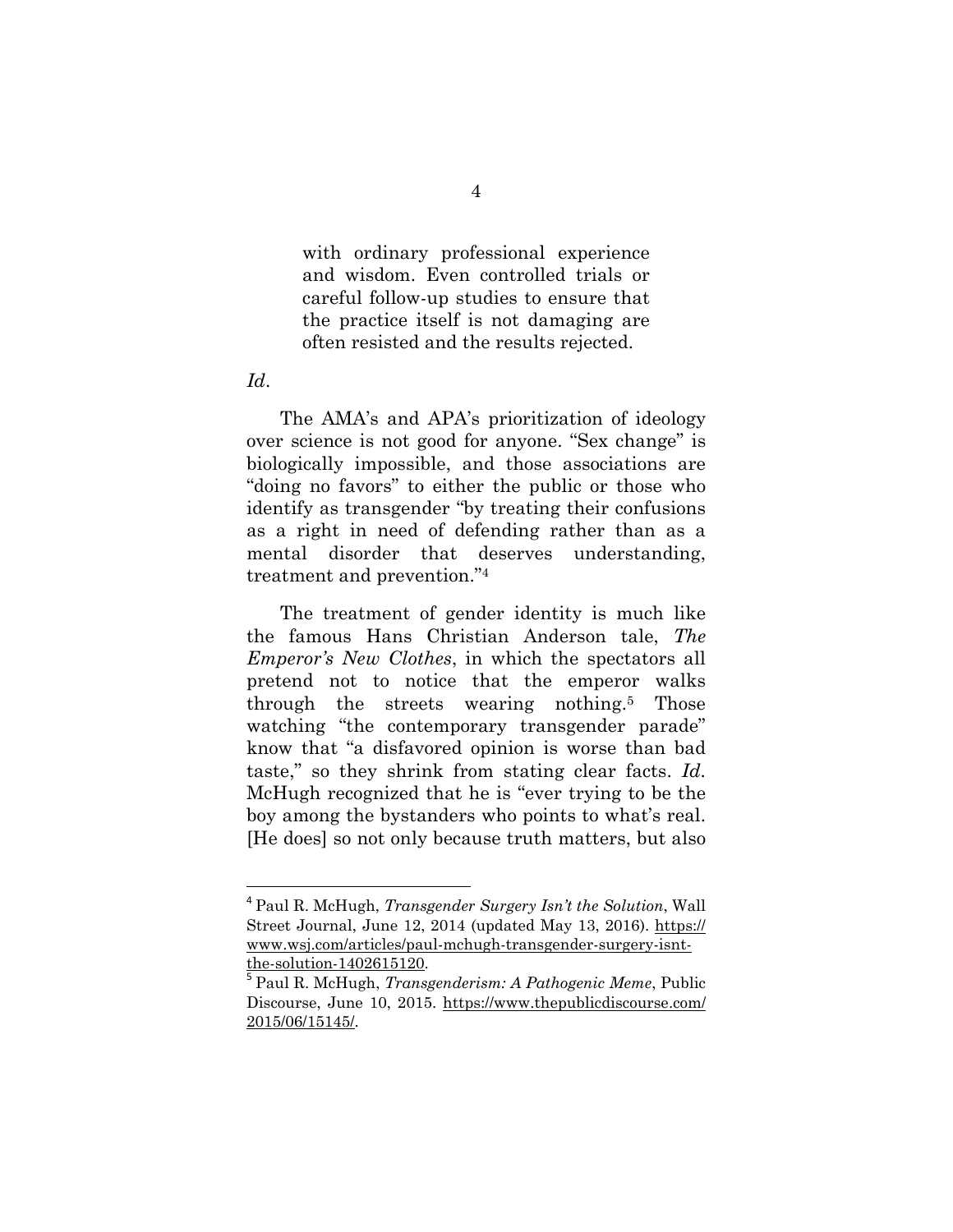because overlooked amid the hoopla . . . stand many victims." *Id*.

From a medical and scientific standpoint, the more something appears to be true based on what is observable, greater care is necessary before reaching an opposite conclusion. Here the biological reality of sex is undeniable, and the benefits of affirming persons' disbelief in this reality are unclear and the risks are significant. As such, interpreting the law in such a way to create gender affirming policies (policies that require persons to affirm others' beliefs that they are the opposite sex) may be causing rather than relieving suffering.

#### **ARGUMENT**

### **I. Gender Identity is Not Sex and a Person's Beliefs about Their Gender Identity Has No Bearing on Their Sex.**

Sex refers to the two halves of humanity, male and female. It is well defined based on the binary roles that males and females play in reproduction. *See* New Atlantis, *supra*, at 86, 89. "In biology, an organism is male or female if it is structured to perform one of the respective roles in reproduction. This definition does not require any arbitrary measurable or quantifiable physical characteristics or behaviors, it requires understanding the reproductive system and the reproduction process."6

<sup>&</sup>lt;sup>6</sup> Sterility, birth defects, or even purposeful removal of healthy sex organs as in "sex reassignment surgery" does not change one's sex — "while a reproductive system structured to serve a particular reproductive role may be impaired in such a way that it cannot perform its function, the system is still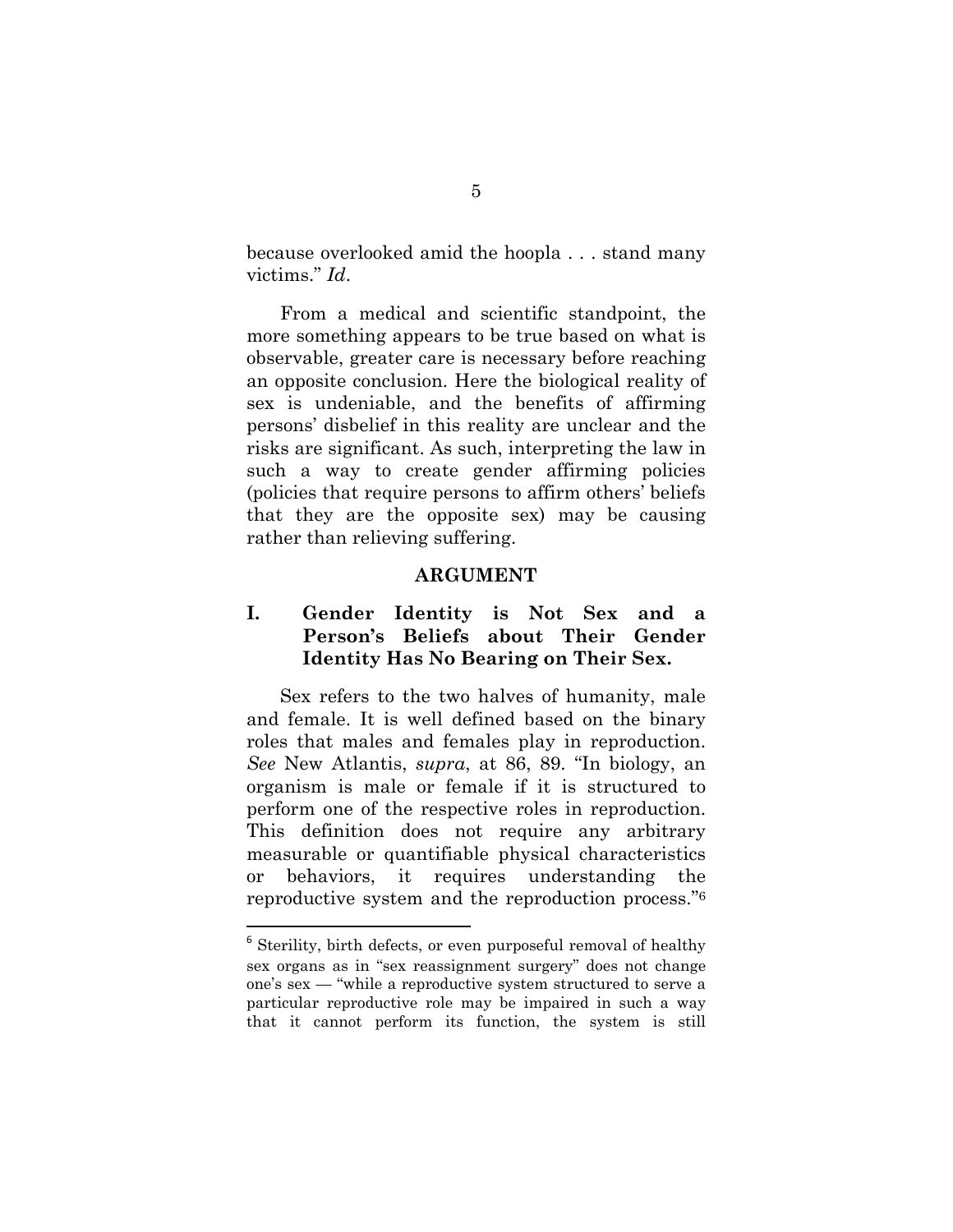*Id.* at 90. The structural difference for the purpose of reproduction is the only "widely accepted" way of classifying the two sexes. *Id*. "This conceptual basis for sex roles is binary and stable, and allows us to distinguish males from females on the grounds of their reproductive systems, even when these individuals exhibit behaviors that are not typical of males or females." *Id* at 89.

Sex is not and cannot be "assigned at birth," despite the assertions of the AMA, APA, and Respondents. *See* Stephen's Br. at 5 ("[S]ex assigned at birth refers to sex an infant is presumed to be at birth."). The language of "assigned at birth" is purposefully misleading and would be identical to an assertion that blood type is assigned at birth. Yes, a doctor can check your blood type and list it. But blood type, like sex, is objectively recognizable, not assigned. In fact, the sex of a child can be ascertained well before birth. *See* Keith L. Moore & T.V.N. Persaud, The Developing Human: Clinically Oriented Embryology 307 (Saunders 7th ed. 2003) ("[T]he type of sex chromosome complex established at fertilization determines the type of gonad that differentiates from the indifferent gonad. The type of gonads present then determines the type of sexual differentiation that occurs in the genital ducts and external genitalia.").7

<u> 1989 - Johann Stein, marwolaethau a bhann an t-Amhain Aonaichte ann an t-Amhain Aonaichte ann an t-Amhain Aon</u>

recognizably structured for that role, so that biological sex can still be defined strictly in terms of the structure of reproductive systems." *Id.* at 91.

<sup>7</sup> *Amicus* interACT argues that intersex individuals disprove the claim that "a person's status as male or female" is "objectively determined by anatomical and physiological factors, particularly those involved in reproduction." interACT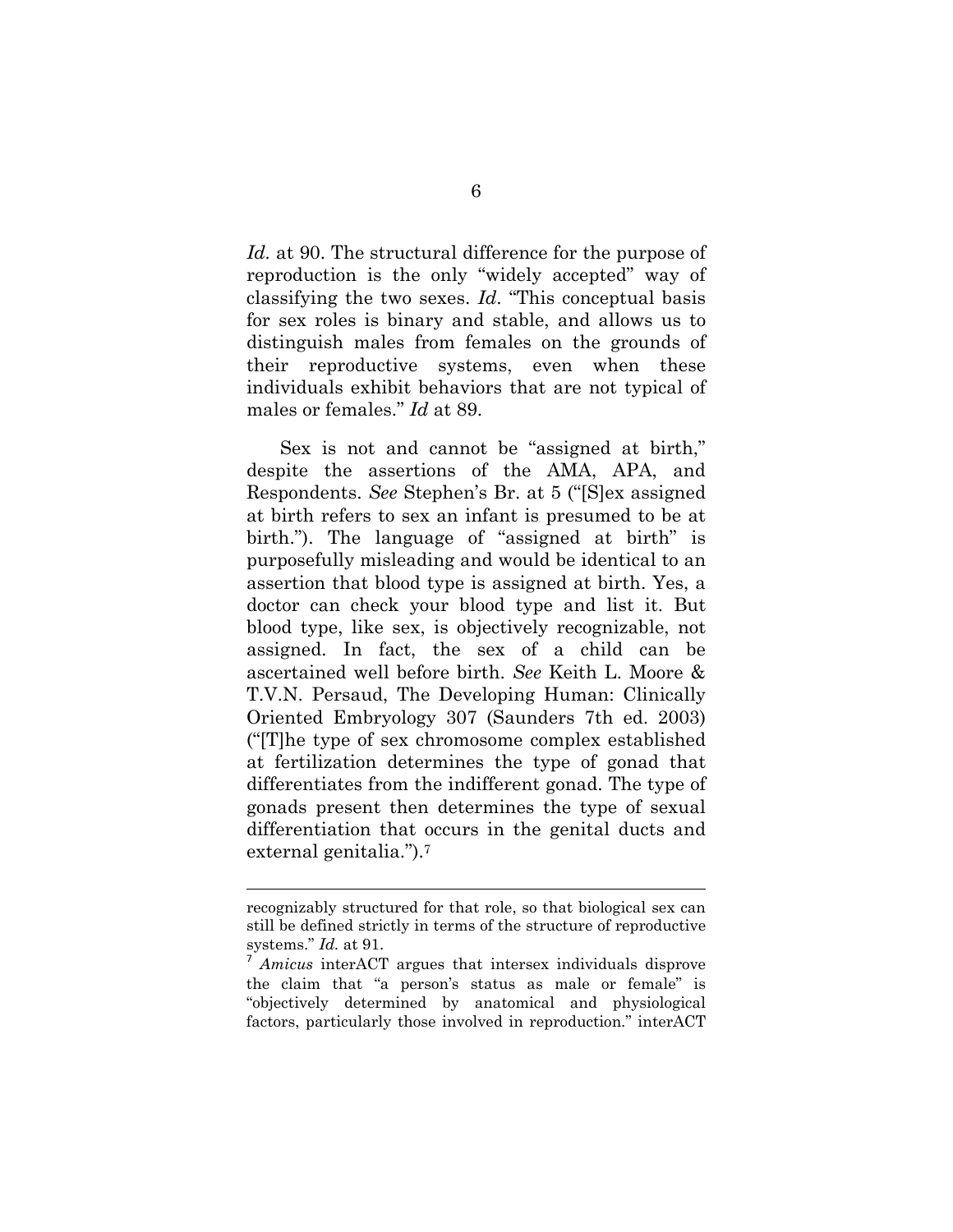"Gender identity" has no bearing on a male's or a female's sex. Stephens maintains that, although in every biological and physiological way a man, Stephens is really a woman. *See* Stephens Br. at 5 (stating that Stephens recalls thinking this from a young age). Stephens felt a deep affinity towards things that are culturally and stereotypically associated with girls. But Stephens was not, and is not, a girl no matter how many of the stereotypes about girls Stephens adopts and no matter how deeply Stephens believes that affinity for those stereotypes about females transforms Stephens into a female. *See* New Atlantis, *supra*, at 93 ("No degree of supporting a little boy in converting to be considered, by himself and others, to be a little girl makes him biologically a little girl. The scientific definition of biological sex is, for almost all human beings, clear, binary, and stable, reflecting an underlying biological reality that is not contradicted by exceptions to sex-typical behavior, and cannot be altered by surgery or social conditioning.").

The "popular notion regarding gender identity" that says a person has a "boy mind in a girl body" or vice versa is merely an idiom used by a person seeking to describe some type of distress to others. Just as we have seen before during the height of the

Br. at 26. Intersex is not an additional category that erodes our understanding of sex as male or female based on anatomy. Instead, intersex is an anomaly that highlights the norm of male and female anatomy. Science does not look to the anomaly to disprove the norm. By way of example, humans have twentythree pairs of chromosomes. The anomaly faced by persons with Down Syndrome, a third copy of chromosome 21, does not change what is true about human genetics any more than intersex changes what is true about sex.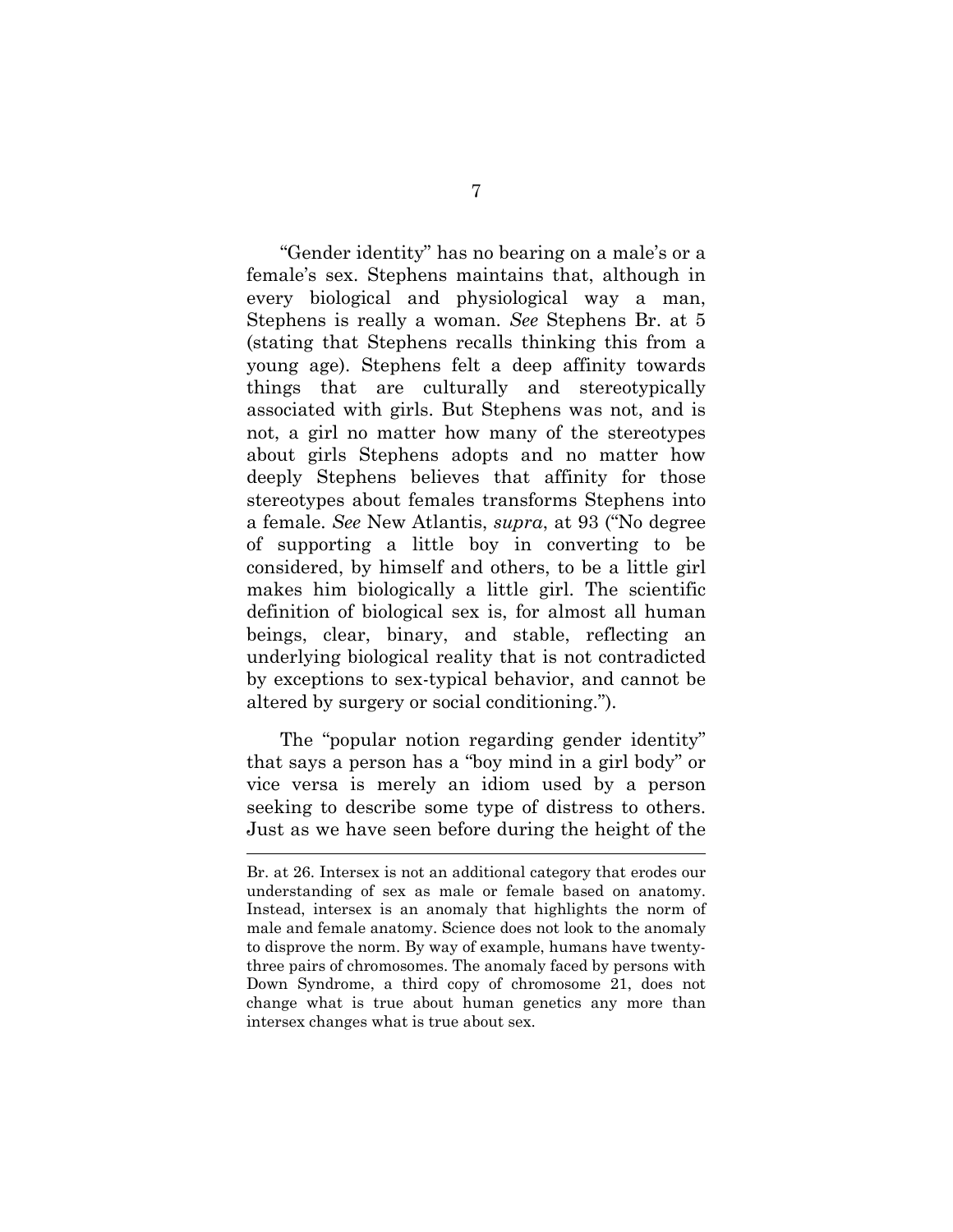discredited multiple personality disorder era, such testimonials are not truth, even if one asserts it as a truth claim. Such a "view implies that gender identity is a persistent and innate feature of human psychology." *Id*. at 106. But based on "the neurobiological and genetic research on the origins of gender identity, there is little evidence that the phenomenon of transgender identity has a biological basis." *Id.* at 106. There are problems with the methodological limitations of any imaging study that assesses "girl brain" and "boy brain" theories:

> [I]t is now widely recognized among psychiatrists and neuroscientists who engage in brain imaging research that there are inherent and ineradicable methodological limitations of *any* neuroimaging study that simply associates a particular trait, such as a certain behavior, with a particular brain morphology. (And when the trait in question is not a concrete behavior but something as elusive and vague as "gender identity," these methodological problems are even more serious).

*Id.* at 103.

Therefore,

there are no studies that demonstrate that any of the biological differences being examined have predictive power, and so all interpretations, usually in popular outlets, claiming or suggesting that a statistically significant difference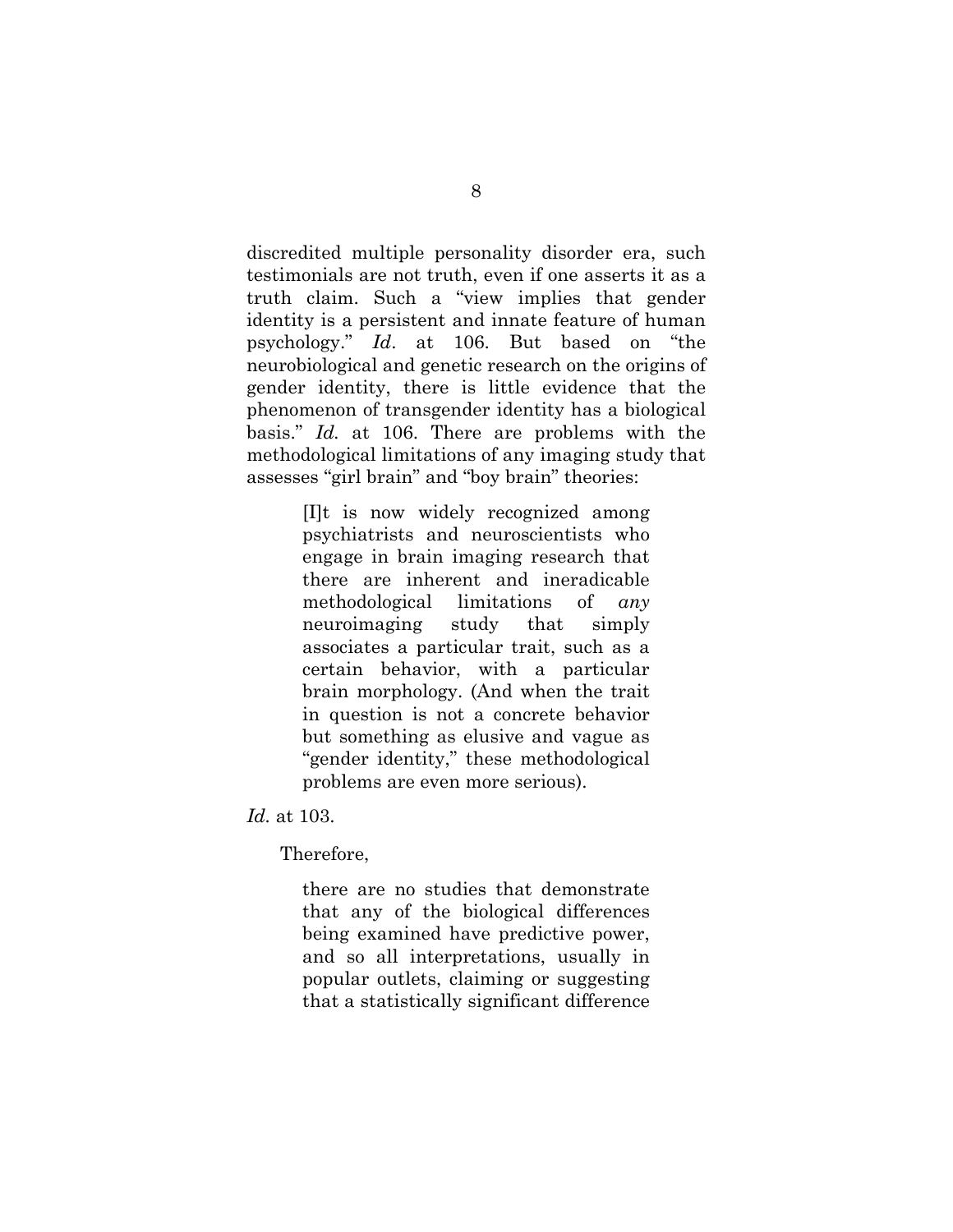between the brains of people who are transgender and those who are not is the cause of being transgendered or not — that is to say, that the biological differences determine the differences in gender identity — are unwarranted. In short, the current studies on associations between brain structure and transgender identity are small, methodologically limited, inconclusive, and sometimes contradictory.

*Id*. at 104.

In short, science does not support the notion that gender identity is an innate, immutable physical property of human beings. *See* Decl. of Lawrence S. Mayer, M.D., Ph.D., in Supp. of Pl.'s Mot. for Prelim. Inj. at 6, *Schwartz v. The City of New York*, 19-463 (E.D.N.Y., filed January 23, 2019). One's sense of self and one's desire to present to others as a member of the opposite sex have no bearing whatsoever upon the objective biological reality that one is male or female.

Even if evidence existed that brain studies showed differences, which they do not, it would not tell us whether the brain differences are the *cause* of transgender identity or a *result* of identifying and acting upon their own stereotypes about the opposite sex, through what is known as "neuroplasticity."8

<sup>&</sup>lt;sup>8</sup> "Neuroscientist Richard Davidson says you can change your brain with experience and training. . . . 'Our brains are continuously being sculpted, whether you like it or not, wittingly or unwittingly.' It's called neuroplasticity." Barbara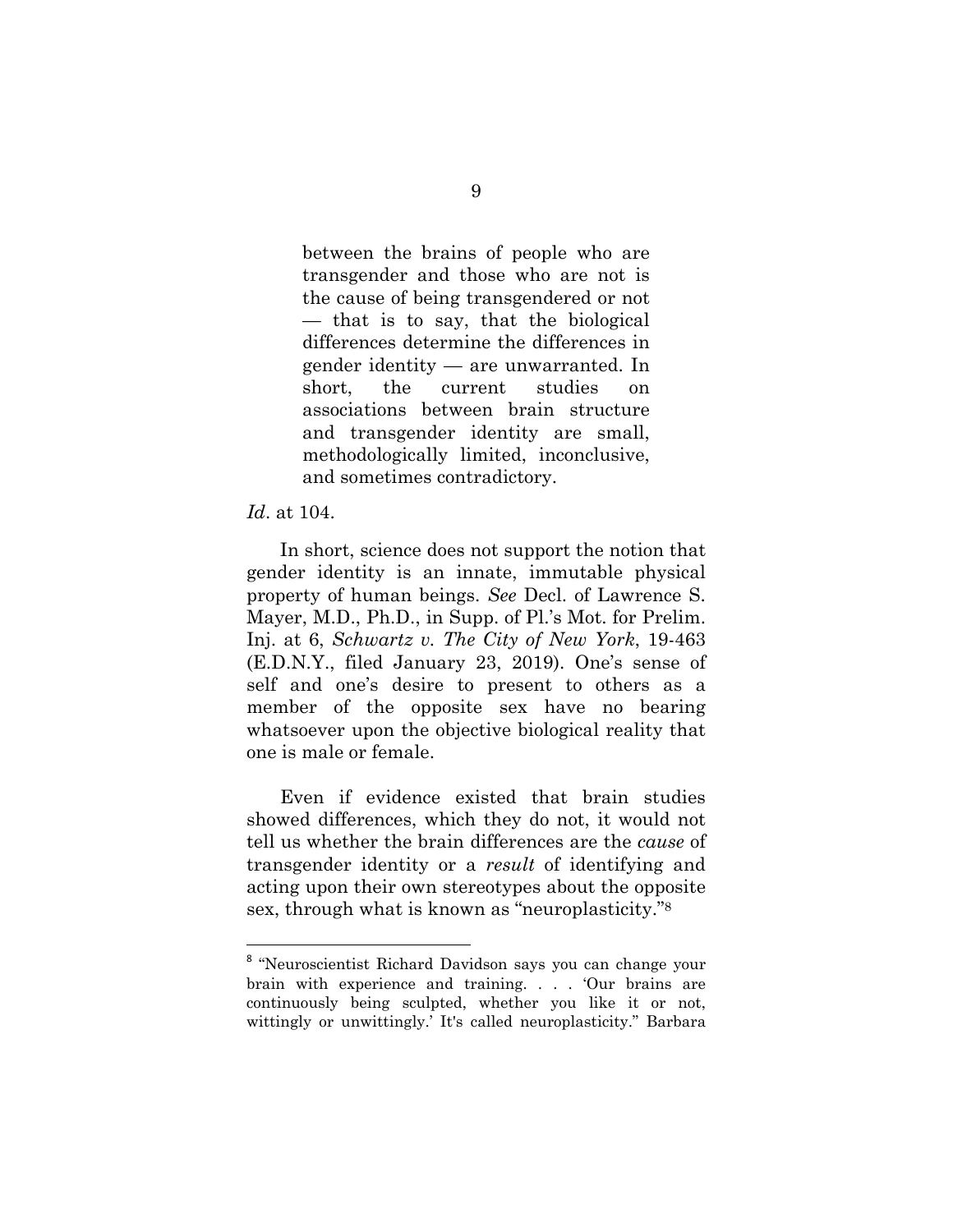Regardless of the extent transgender identities and aspects of the brain could correlate in some way, none of this speaks to the question of biological sex. Even if there was a biological basis for people to think they're the opposite sex, that does not make them so.

No matter how difficult the condition of gender dysphoria may be, nothing about it affects the objective reality that those suffering from it remain the male or female persons that they were in the womb, at birth, and thereafter – any more than an anorexic's belief that she is overweight changes the fact that she is, in reality, slender. See *Infra* Section II.

Gender identity is not immutable, but is based on persons' beliefs associating themselves with whatever stereotypes they have about people of the opposite sex. It is a subjective perception not limited to the two sexes, but expands to categories other than male or female. Contrarily, sex is not a belief. It is an objective and scientifically demonstrable reality.

Stephens, as well as the APA and AMA, asserts that "everyone has a gender identity, which is 'one's internal, deeply held sense of gender.'" Stephen's Br. at 5. The APA's and the AMA's proffered descriptions of gender identity operate, in all essentials, analogous to a religious belief system. But neither the sincerity of a religious belief nor the

<u> 1989 - Johann Stein, marwolaethau a bhann an t-Amhain Aonaichte ann an t-Amhain Aonaichte ann an t-Amhain Aon</u>

Hagerty, *Prayer May Reshape Your Brain, and Your Reality*, NPR, May 2009, https://www.npr.org/templates/story/ story.php?storyId=104310443.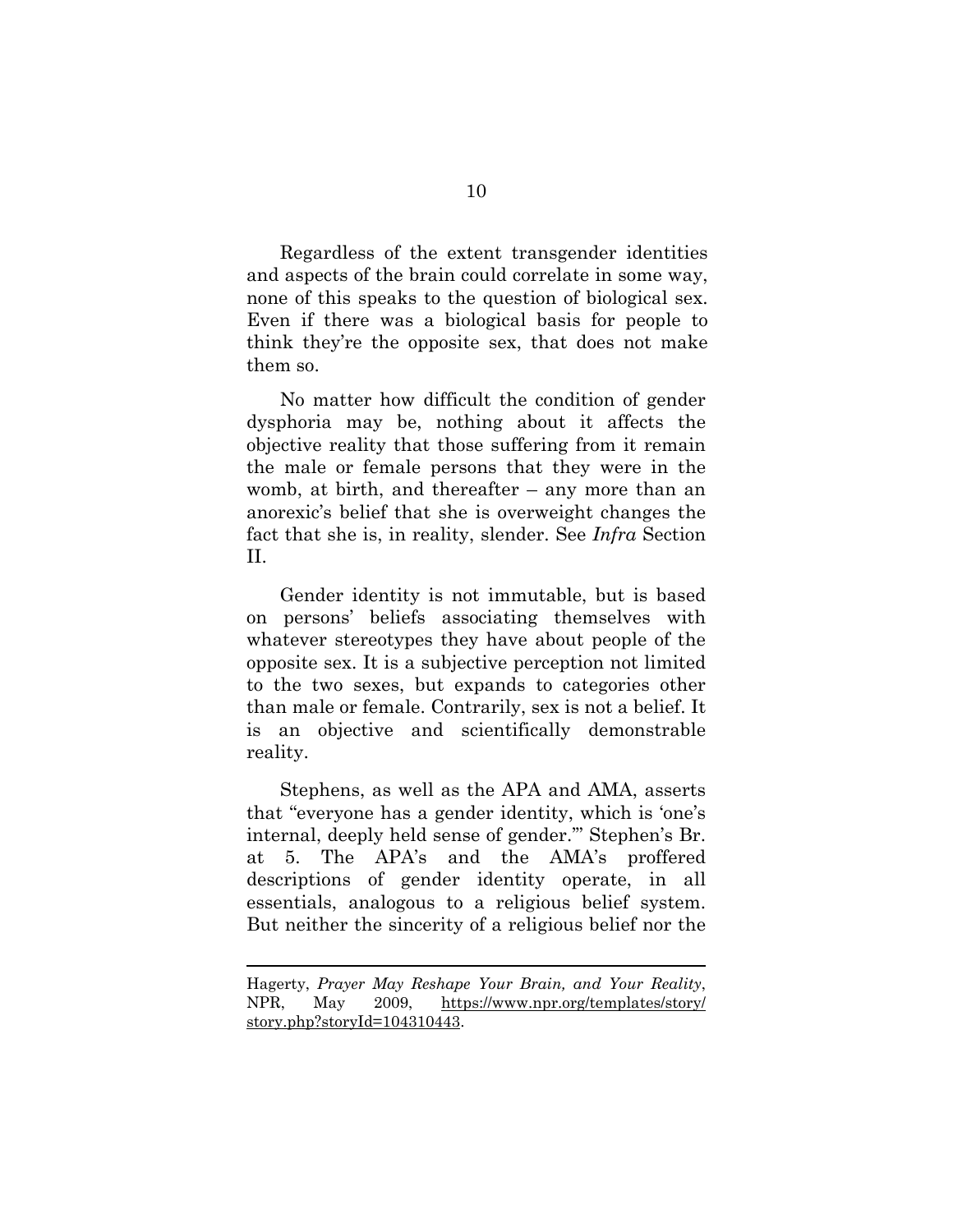sincerity of a person's beliefs about gender identity determine reality.9 Even the Sixth Circuit noted that gender identity has an "internal genesis that lacks a fixed external referent," and much like religion, should be "authenticat[ed]" through professions of identity rather than "medical diagnoses." Pet. App. at 24a-25a n.4. But because it is more like a belief system, it does a great disservice to everyone, those suffering with gender dysphoria and others who are affected, to treat gender identity like sex. A person is either a man or a woman, regardless of what anyone — including that person — happens to believe.

Some of the errors described above may have led to the Sixth Circuit's mistaken conclusion that employers that have sex-specific policies based on their employees' sex instead of their gender identity "necessarily" rely on "stereotypical notions of how sexual organs and gender identity ought to align." App. 26a-27a. However, the exact opposite is true. Gender identity is a social construct that stands in contradistinction to sex. The biological reality of sex is not a stereotype or social construct. *See Nguyen v. INS*, 533 U.S. 53, 68 (2001) (rejecting plaintiff's argument that childbirth is merely a feminine stereotype rather than an operative biological fact

<sup>&</sup>lt;sup>9</sup> Saying everyone has a gender identity is the equivalent of asserting that everyone has a religion or everyone has a political philosophy. It is only in the philosophical sense that one may argue that indifference to religion, political philosophy, or gender identity is, in fact, a religion, political philosophy, or gender identity. "[F]or most people, their own gender identity is probably not a significant concern." New Atlantis, *supra* at 93.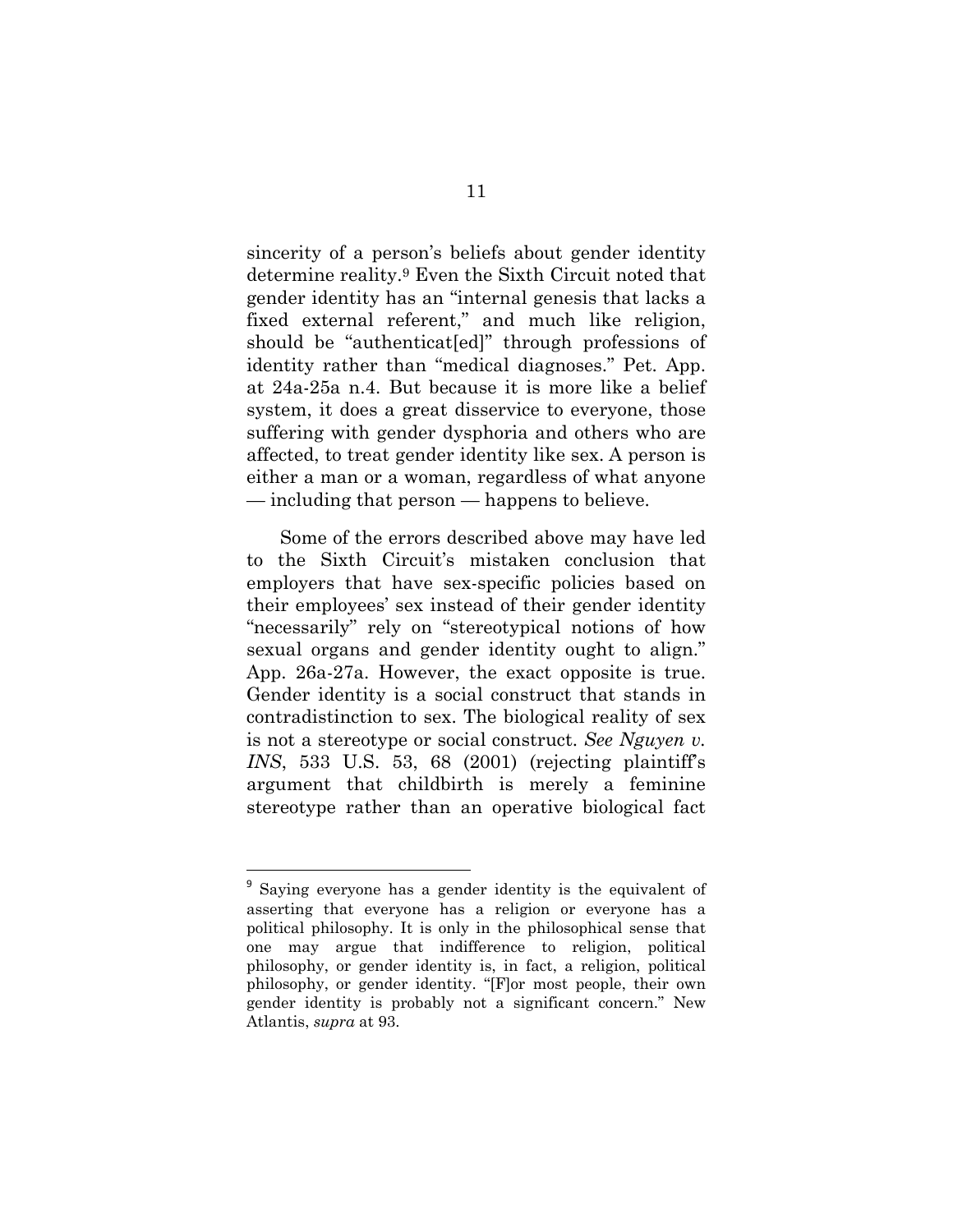contrasting the sexes).10 *See also Etsitty v. Utah Transit Auth.*, 502 F.3d 1215, 1224 (10th Cir. 2007) ("Use of a restroom designated for the opposite sex does not constitute a mere failure to conform to sex stereotypes.").

The irony of course is that labeling sex itself as an illicit stereotype turns everything on its head and actually elevates stereotypes as a reason to treat members of the same sex differently. An employer that has sex-specific policies would be treating all employees equally based on their sex. But, an employer who instead, had "gender identity-specific" policies, would by definition be treating employees of the same sex differently, and basing the different treatment on socially constructed sex stereotypes.

Sex matters in various contexts. Getting the definition wrong affects those areas. If the definition of "sex" is rewritten to mean "gender identity," doing

<sup>&</sup>lt;sup>10</sup> Justice Kennedy explained that sexual differences between the two halves of humanity are not a stereotype:

To fail to acknowledge even our most basic biological differences — such as the fact that a mother must be present at birth but the father need not be — risks making the guarantee of equal protection superficial, and so disserving it. Mechanistic classification of all our differences as stereotypes would operate to obscure those misconceptions and prejudices that are real. . . . The difference between men and women in relation to the birth process is a real one, and the principle of equal protection does not forbid Congress to address the problem at hand in a manner specific to each gender.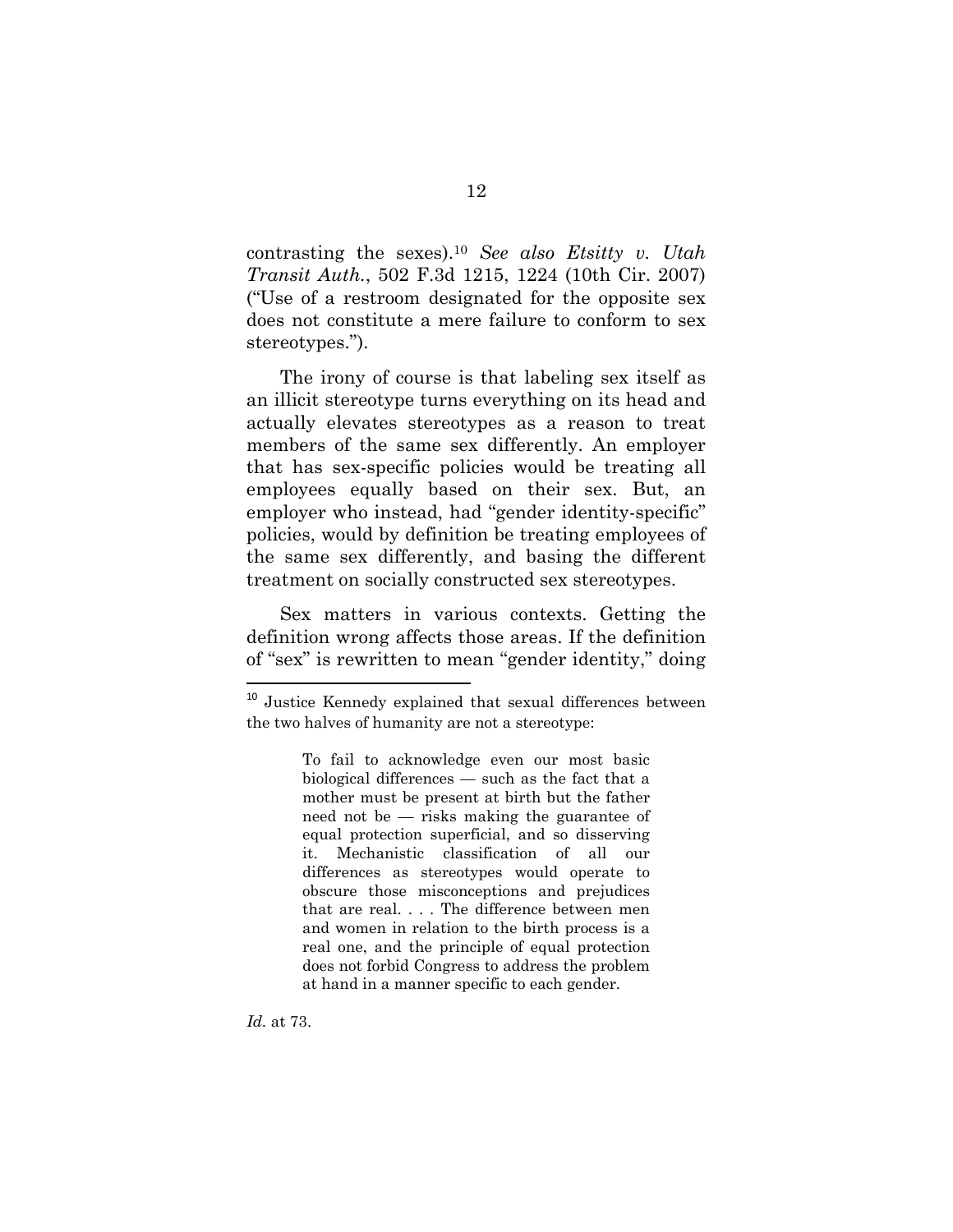so both deconstructs the meaning of "sex" and undermines the ability to account for those situations where the distinctions between the two halves of humanity matter. In addition to bodily privacy in locker rooms, restrooms, and changing facilities (where sex distinctions are crucial based on the bodily differences between the sexes, which accounts for separate facilities in the first place) or the ability to maintain competitive athletic environments for females (again due to bodily differences), we must maintain both the language and the legal construct to recognize sex in other settings such as where strip searches must occur. An inability to do so will put those being searched including children — in situations where a person of the opposite sex (who identifies with their sex) conducts the search.

Similarly, if we are to disconnect sex from our anatomical differences, other unreasonable demands will be made of persons, such as beauticians in the business of waxing being asked to wax the genitals of a man who identifies as a woman.11 Even our understanding of sexual orientation is based on sex, not gender identity. *See* APA Br. at 8 ("Sexual acts and romantic attractions are categorized as homosexual or heterosexual according to *the biological sex of the individuals*, relative to each other."). Because distinctions based on sex matter in myriad contexts (many of which may only be discovered as the consequences of this experiment

<sup>11</sup> *See* Eva Uguen-Csenge, *Transgender woman testifies at human rights tribunal after being refused Brazilian wax*, CBC News, July 26, 2019, https://www.cbc.ca/news/canada/britishcolumbia/transgender-woman-human-rights-waxing-1.5227434.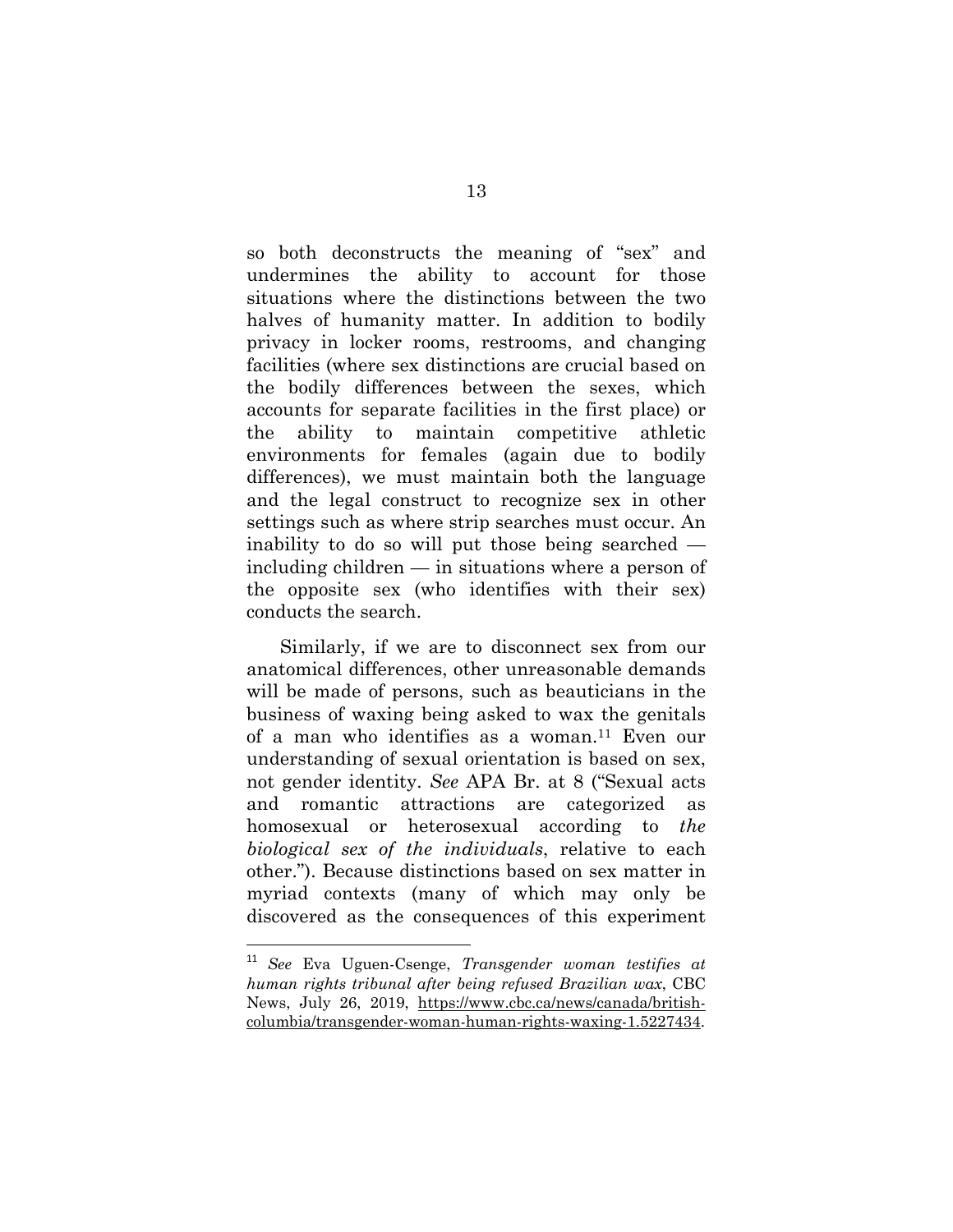unfold), this Court should be slow to muddle the definitions of sex and gender identity.

### **II. Policy Should Not be Used to Enforce Bad Medicine — Treating Gender Dysphoria Through Social Transition and Mandatory Gender Affirmation Rests on Unreliable Testimonials.**

While this case involves the question of whether the term "sex" in federal law means gender identity or includes gender identity through application of *Price Waterhouse v. Hopkins*, 490 U.S. 228 (1989), the AMA asks the Court to consider the policy implications, namely the notion that protections under Title VII are necessary to advance the treatment goals of those with gender dysphoria. *See*  AMA Br. at 3-4. It claims that science shows that transgender individuals benefit from being affirmed in their beliefs about their sex, from social transition, from hormonal interventions, and from surgeries.

However, these professional associations rely on mere testimonials rather than evidence-based medicine. They treat the supposed benefits of gender affirmation as fact, rather than a clinical judgment call. And we ought not make policy decisions in the name of science when the kind of evidence necessary to support these "treatments" simply does not exist.12 Instead, those who are affirmed in their

<sup>&</sup>lt;sup>12</sup> "The significant lack of evidence for treatments and interventions which may be offered to people with dysphoria is a major issue facing this area of healthcare." Royal College of General Practitioners, *The role of the GP in caring for genderquestioning and transgender patients*, June 2019, at 5,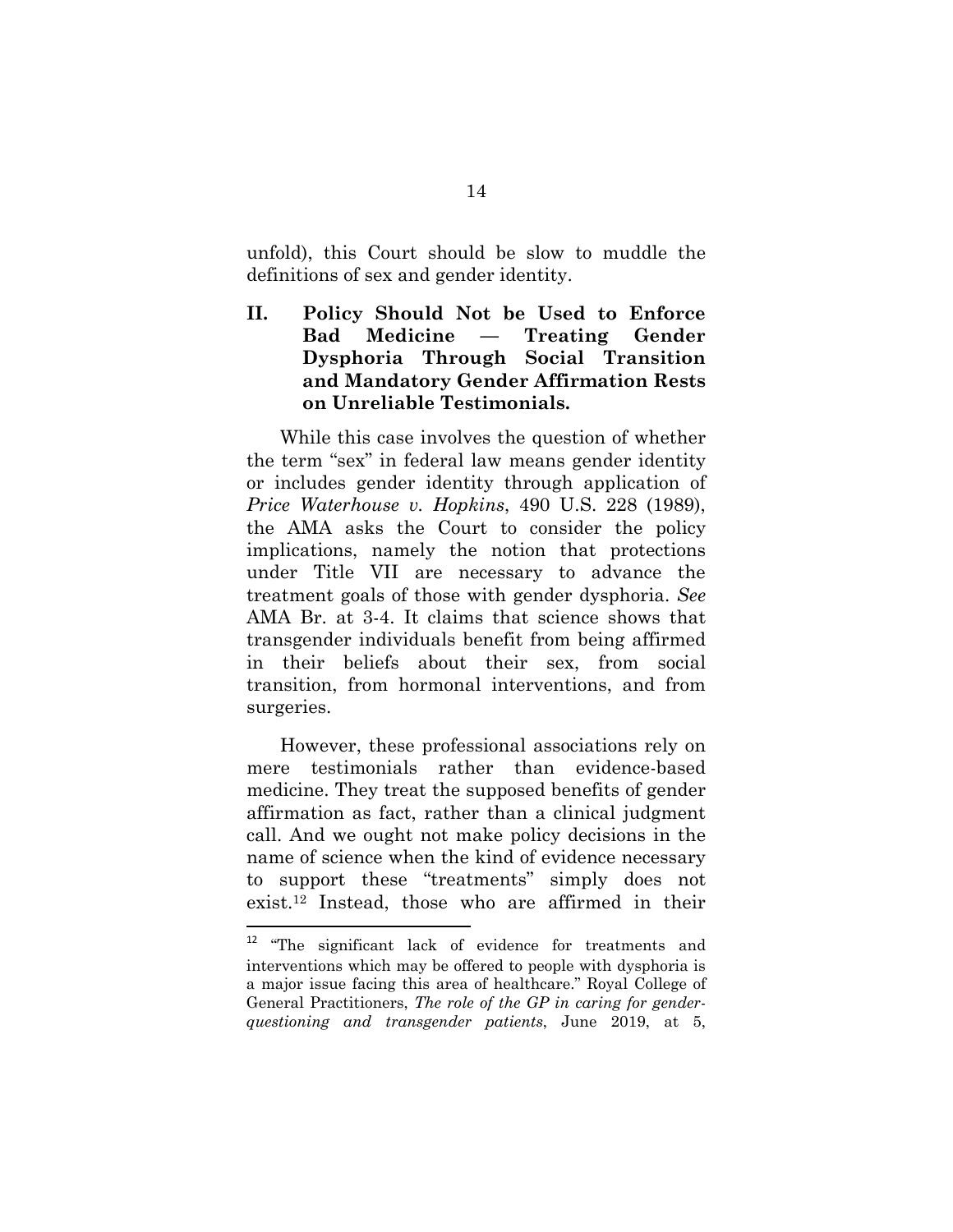gender beliefs progress from social transition to surgical interventions at their peril.<sup>13</sup> Indeed, if the evidence shows us anything, it indicates that those who progress all the way through surgery fare poorly.

### **A. The Evidence Does Not Demonstrate that Gender Affirmation and Social Transition are Necessary for the Well-Being of Those Suffering from Gender Dysphoria.**

The AMA suggests that the many difficulties that are sadly experienced by those who identify with the opposite sex are caused by social stigma. What is necessary, they claim, is that those with gender dysphoria be affirmed in their beliefs. From there, the protocol calls for three phases: 1) social

<u> 1989 - Johann Stein, marwolaethau a bhann an t-Amhain Aonaichte ann an t-Amhain Aonaichte ann an t-Amhain Aon</u>

<sup>13</sup> *See* Public Discourse, *supra*:

Gender dysphoria — the official psychiatric term for feeling oneself to be of the opposite sex — belongs in the family of similarly situated disordered assumptions about the body, such as anorexia nervosa and body dysmorphic disorder. Its treatment should not be directed at the body as with surgery and hormones any more than one treats obesity-fearing anorexic patients with liposuction. The treatment should strive to correct the false, problematic nature of the assumption and to resolve the psychosocial conflicts provoking it.

https://www.rcgp.org.uk/-/media/Files/Policy/A-Z-policy/2019/ RCGP-position-statement-providing-care-for-gendertransgender-patients-june-2019.ashx?la=en.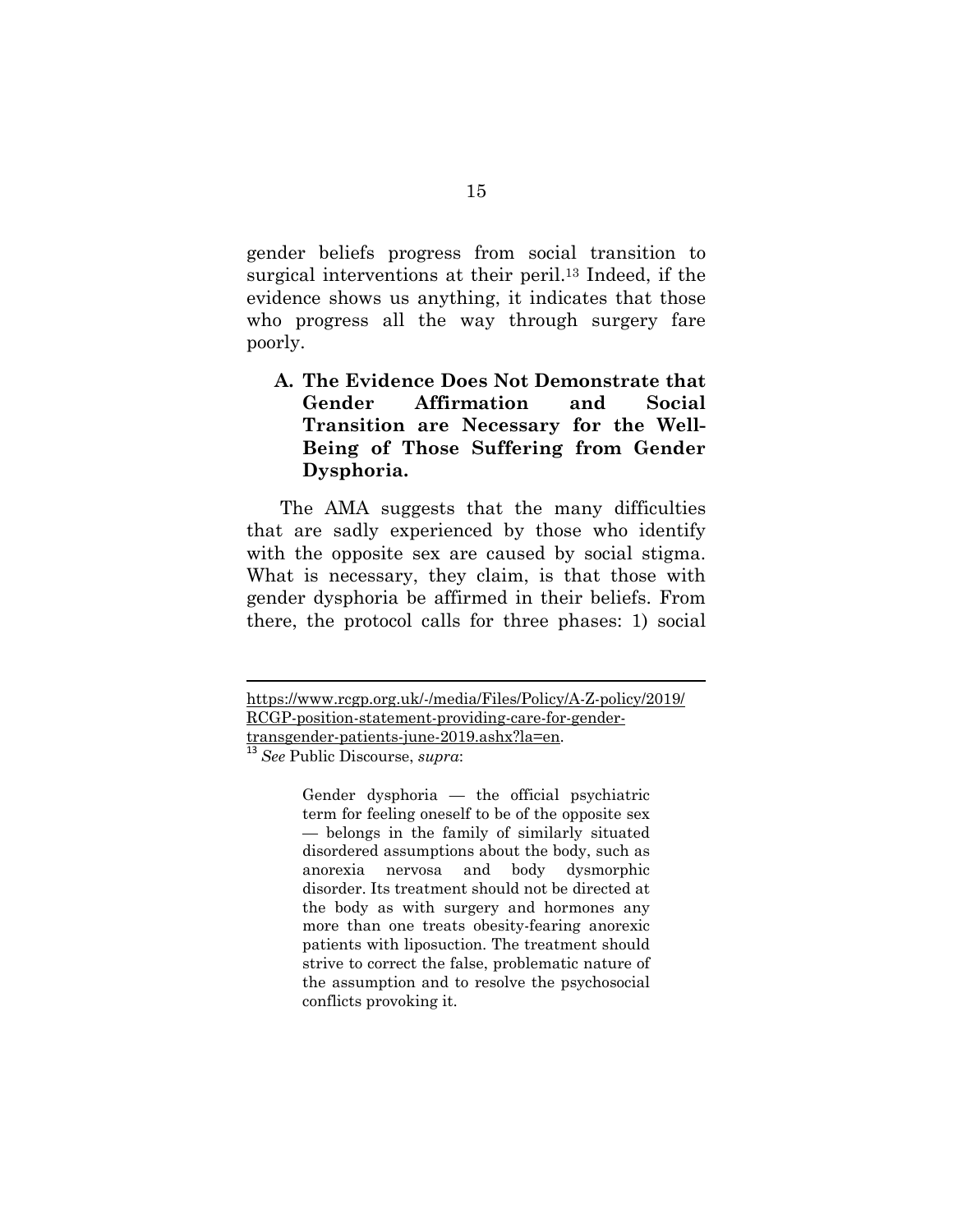transition, 2) hormone therapy, and 3) surgical interventions. AMA Br. at 14.

However, subjecting gender dysphoric persons to this protocol is risky because there is little evidence that social transition is the panacea that the AMA makes it out to be. Often it is a self (or therapist<sup>14</sup>) fulfilling prophecy. Worse, gender affirmation does not end with social transition, but leads to medical and surgical interventions. Even the World Professional Association for Transgender Health (WPATH) itself admits that "no controlled clinical trials of any feminizing/masculinizing hormone regimen have been conducted to evaluate safety or efficacy in producing physical transition."15

the therapist will be likely to find, or worse yet, manufacture, evidence that supports the diagnosis. Even more alarming is that some clinicians actually encourage behaviors that seem consistent with the label, which increases the likelihood that the client will act more like the label and begin to "fit" into this diagnostic category. The net result is that the real, underlying psychological disturbance won't be properly addressed and the client will fail to derive any true therapeutic benefits from the "treatment."

Clifford N. Lazarus, *Why DID or MPD is a Bogus Diagnosis*, Psychology Today, Dec. 29, 2011. https://www.psych ologytoday.com/us/blog/think-well/201112/why-did-or-mpd-isbogus-diagnosis.

<sup>15</sup> World Professional Association for Transgender Health, *Standards of Care for the Health of Transsexual, Transgender, and Gender Nonconforming People*, 7th version (2011), 47,

<sup>&</sup>lt;sup>14</sup> While the following refers to multiple personality disorders, there is danger here too that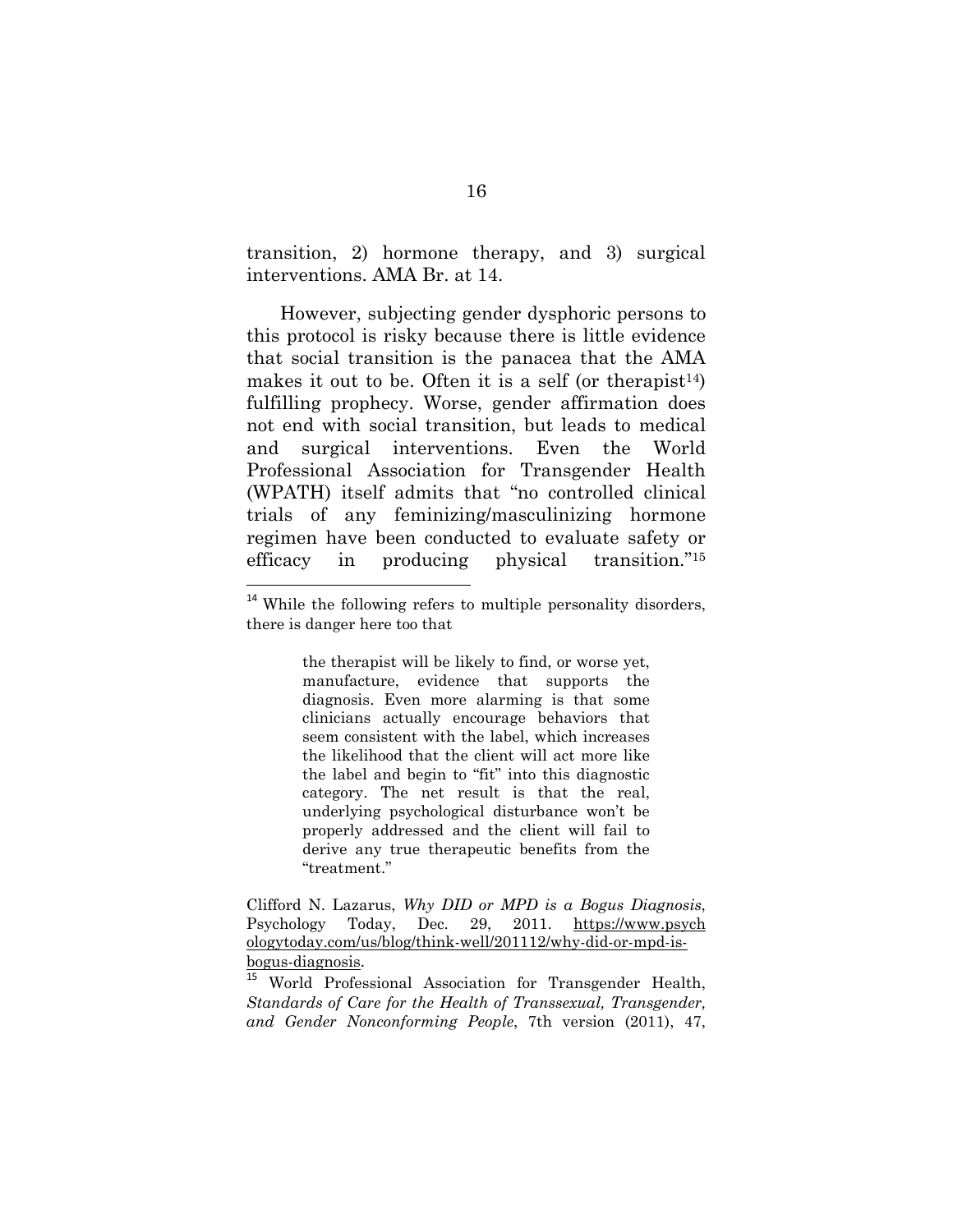Moreover, some patients wish to detransition, and "the potential that patients undergoing medical and surgical sex reassignment may want to return to a gender identity consistent with their biological sex suggests that reassignment carries considerable psychological and physical risk." *Id*. at 108. This also "suggests that patients' pre-treatment beliefs about an ideal post-treatment life may sometimes go unrealized." *Id*.

This protocol begins with the notion that gender affirmation is necessary in order to avoid social stigma. And while we should all agree that all persons should be treated with respect, blame should not be laid at the feet of friends, relatives, or coworkers who believe that social transition may not be in a person's best interest. In fact, even in environments that are fully supportive of transition, "a large number of people who have the surgery . . . remain traumatized — often to the point of committing suicide."16

> The most thorough follow-up of sex reassigned people — extending over thirty years and conducted in Sweden, where the culture is strongly supportive . . . documents their lifelong mental unrest. Ten to fifteen years after surgical reassignment, the suicide rate of those who had undergone sex-

https://www.wpath.org/media/cms/Documents/SOC%20v7/Stan dards%20of%20Care\_V7%20Full%20Book\_English.pdf. <sup>16</sup> *See* David Batty, *Mistaken Identity*, The Guardian, July 30, 2004, http://www.theguardian.com/society/2004/jul/31/health. socialcare.

<u> 1989 - Johann Stein, marwolaethau a bhann an t-Amhain Aonaichte ann an t-Amhain Aonaichte ann an t-Amhain Aon</u>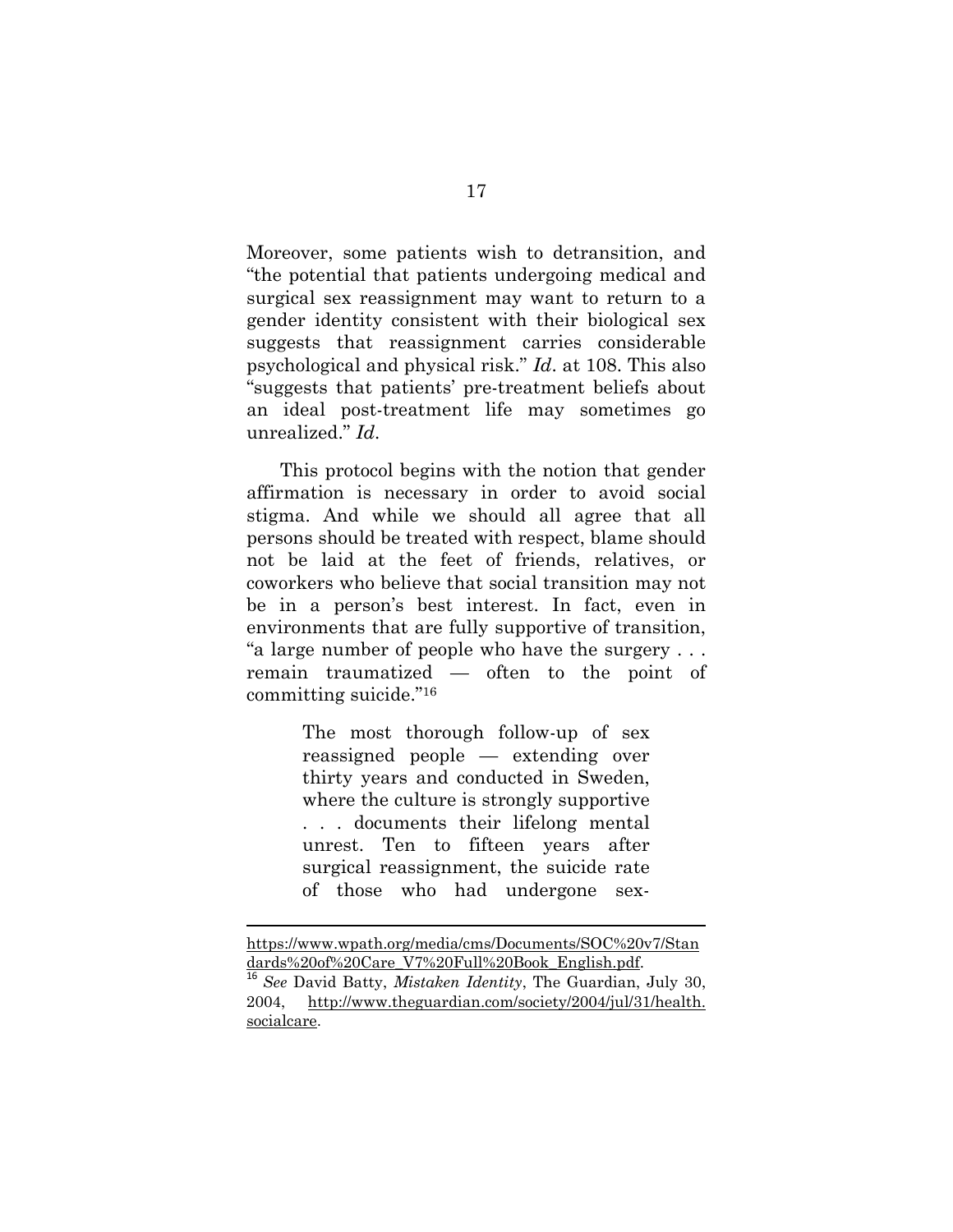reassignment surgery rose to twenty times that of comparable peers.

Public Discourse, *supra*. Clearly poor outcomes cannot be blamed on lack of acceptance.17

Contrary to what the AMA proposes, there is insufficient evidence that any phase of treatment is helpful. Instead, some studies suggest that *not*  following the protocol may have more positive results. It is unacceptable to have lower standards of care for a group already at a far greater risk for psychological problems and suicide. Doctor Susan Bewley told the BBC in a *Newsnight* special that "We must not miss the opportunity to do good research now, helping . . . concerned clinicians actually deal with the uncertainty of what they're doing."18

<sup>&</sup>lt;sup>17</sup> The problem with such a claim becomes even more apparent when we apply the same logic to comparable mental disorders. The APA states that "more than 70 percent of outpatients with dissociative identity disorder have attempted suicide." American Psychiatric Association, "What are Dissociative Disorders?" https://www.psychiatry.org/patients-families/ dissociative-disorders/what-are-dissociative-disorders.

However, the APA indicates the appropriate treatment involves psychotherapy. *See id.* And while "people with dissociative identity disorder may feel . . . as if their bodies may feel different (e.g., like a small child, like the opposite gender, huge and muscular)," the APA does not suggest affirming, for instance, the adult's belief that their body is in fact that of a small child or requiring others to affirm the belief that the adult's body is the problem. *See id.*

<sup>18</sup> Dr. Susan Bewley, *Transgender treatment: Puberty blockers study under investigation*, BBC Newsnight, July 22, 2019. https://www.youtube.com/watch?v=1bIt5MQIozc.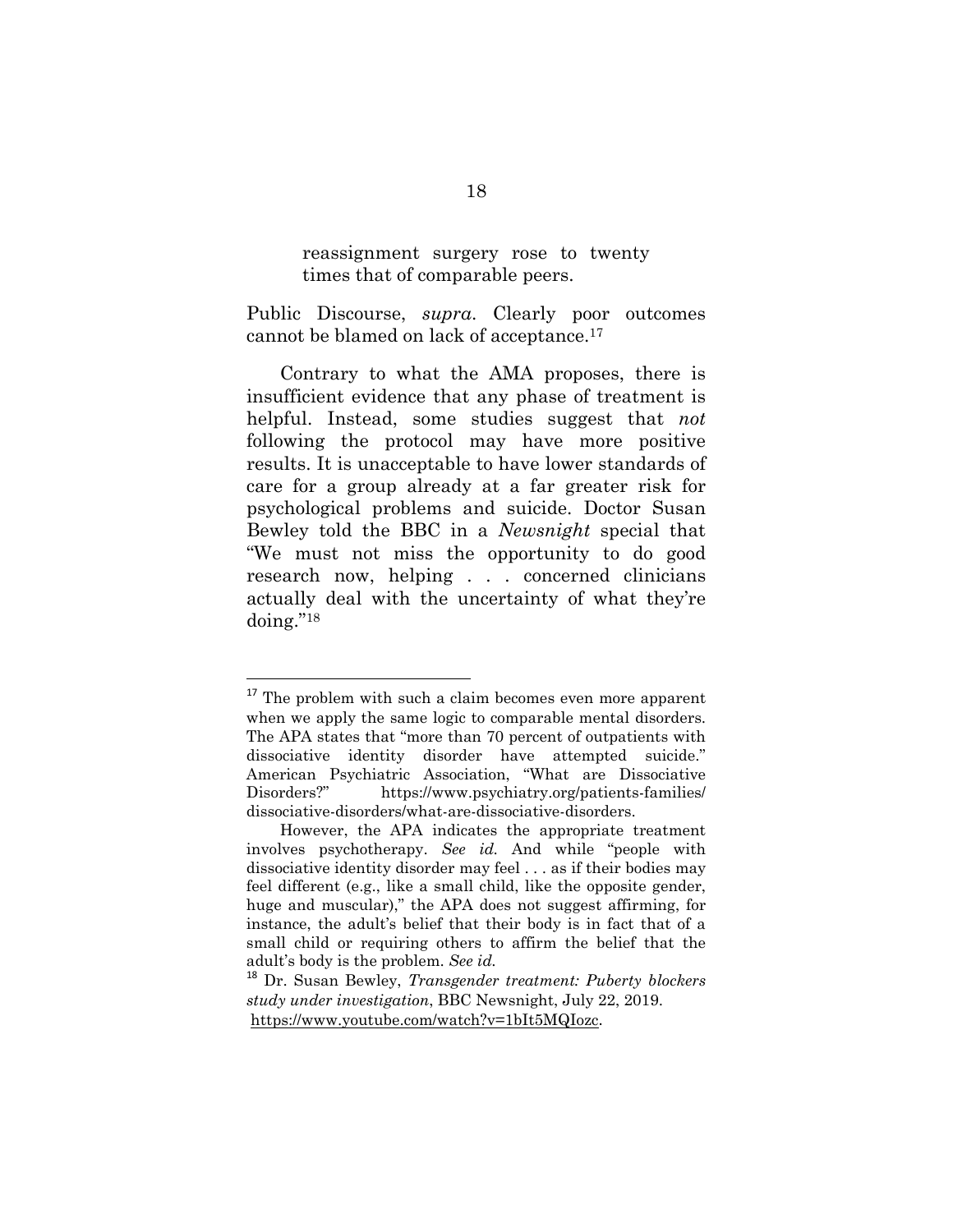**1. Social Transition Encourages a Gender Dysphoric Person to Indulge in a Falsehood, Which does not Address the Root Issues Causing Clinical Distress and Makes it Harder for the Mind to Accept Reality.** 

Previous editions of the American Psychiatric Association's *Diagnostic & Statistical Manual of Mental Disorders*, as recent as 2013, listed "gender identity disorder" rather than "gender dysphoria." And until recently, clinical distress was not a part of the diagnosis criteria, indicating professional concern for anyone who manifests an incongruence between biological sex and gender identity — not just those who experience distress.

People who identify as transgender "suffer a disorder of 'assumption' like those in other disorders familiar to psychiatrists." Wall Street Journal, *supra*. "The 'disordered assumption' of those who identify as the opposite sex . . . is similar to the faulty assumption of those who suffer from anorexia nervosa, who believe themselves to be overweight when in fact they are dangerously thin." *Id*.

Dr. Anne Lawrence, who is transgender, has argued that body integrity disorder, which involves a person who identifies as disabled and feels trapped by a fully functional body, draws parallels to gender dysphoria. Dr. Josephson describes this type of phenomenon as a "delusion . . . [to] a fixed, false belief which is held despite clear evidence to the contrary." Decl. of Allan M. Josephson, M.D., Ex. J in Resp. to Opp'n for Mot. for Prelim. Inj. at 9,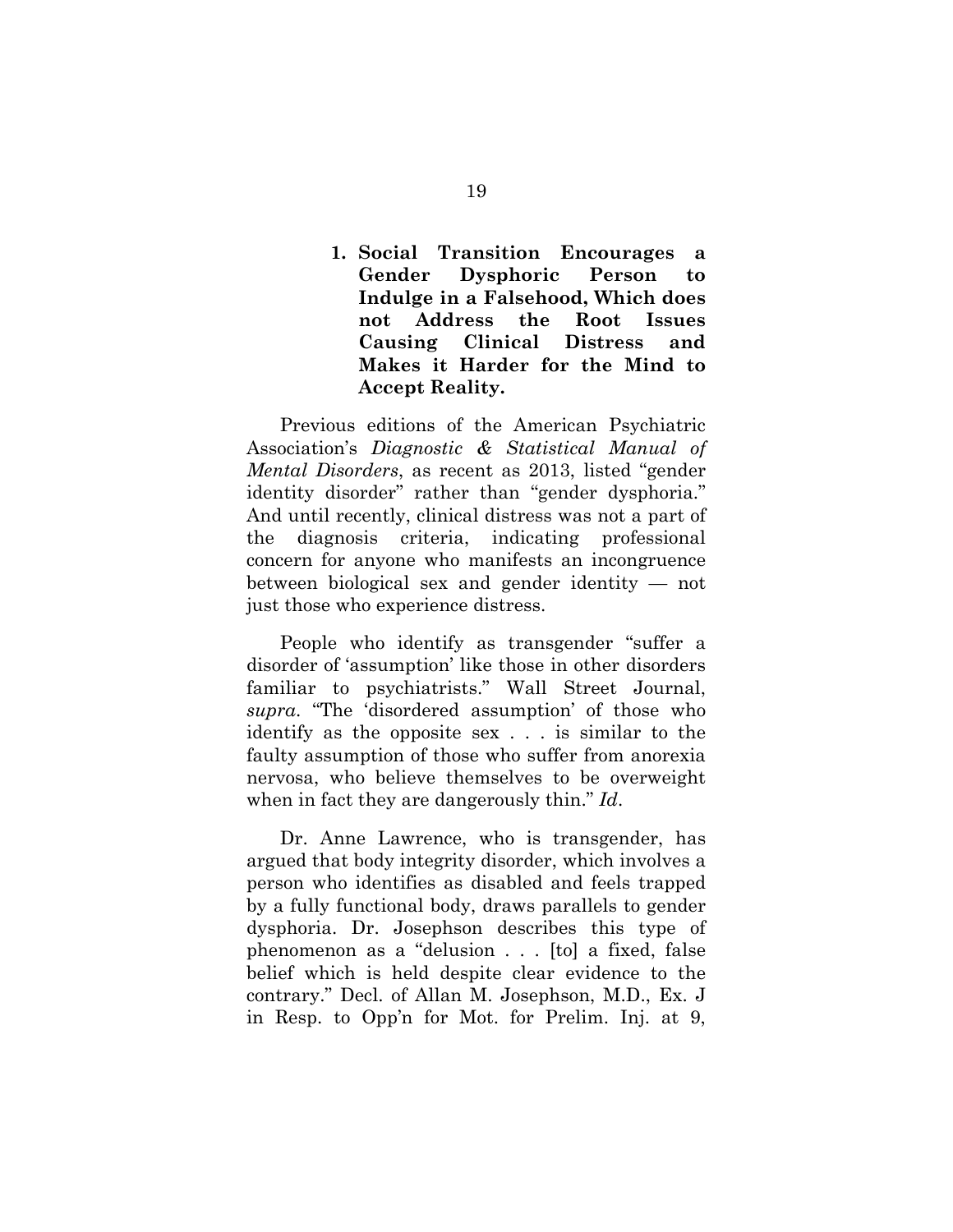#### *United States of America v. State of North Carolina*, No. 16-425 (M.D.N.C., dismissed April 14, 2017).

To illustrate in another way, someone with anorexia may feel overweight and know that they are not. As a result, they struggle with their feelings until they come to believe that they are fat. Similarly, someone with gender dysphoria begins by feeling like they are the opposite sex but know they are not. They then struggle with those feelings until they come to believe they are the opposite sex and try to act accordingly.

Yet, just as you would not treat an anorexic person's delusion by helping that person to lose weight, it is unwise to treat a gender dysphoric person's delusion by encouraging them to indulge in that falsehood. When false beliefs about reality are not addressed by helping people come to accept reality, their false beliefs "are not merely emotionally distressing . . . but also life-threatening." Michelle A. Cretella, *Gender Dysphoria in Children and Suppression of Debate*, 21 J. of Am. Physicians & Surgeons 51 (2016). Treatment should "assess and guide them in ways that permit them to work out their conflicts and correct their assumptions." Public Discourse, *supra*. Instead, some in the scientific community want gender dysphoric individuals to "find only gender counselors who encourage them in their sexual misassumptions." *Id.* Indeed, there are no other health issues where doctors modify healthy bodies to align with a mind's misperception or where they would call a healthy body a "birth defect" rather than working with the mind to accept bodily reality.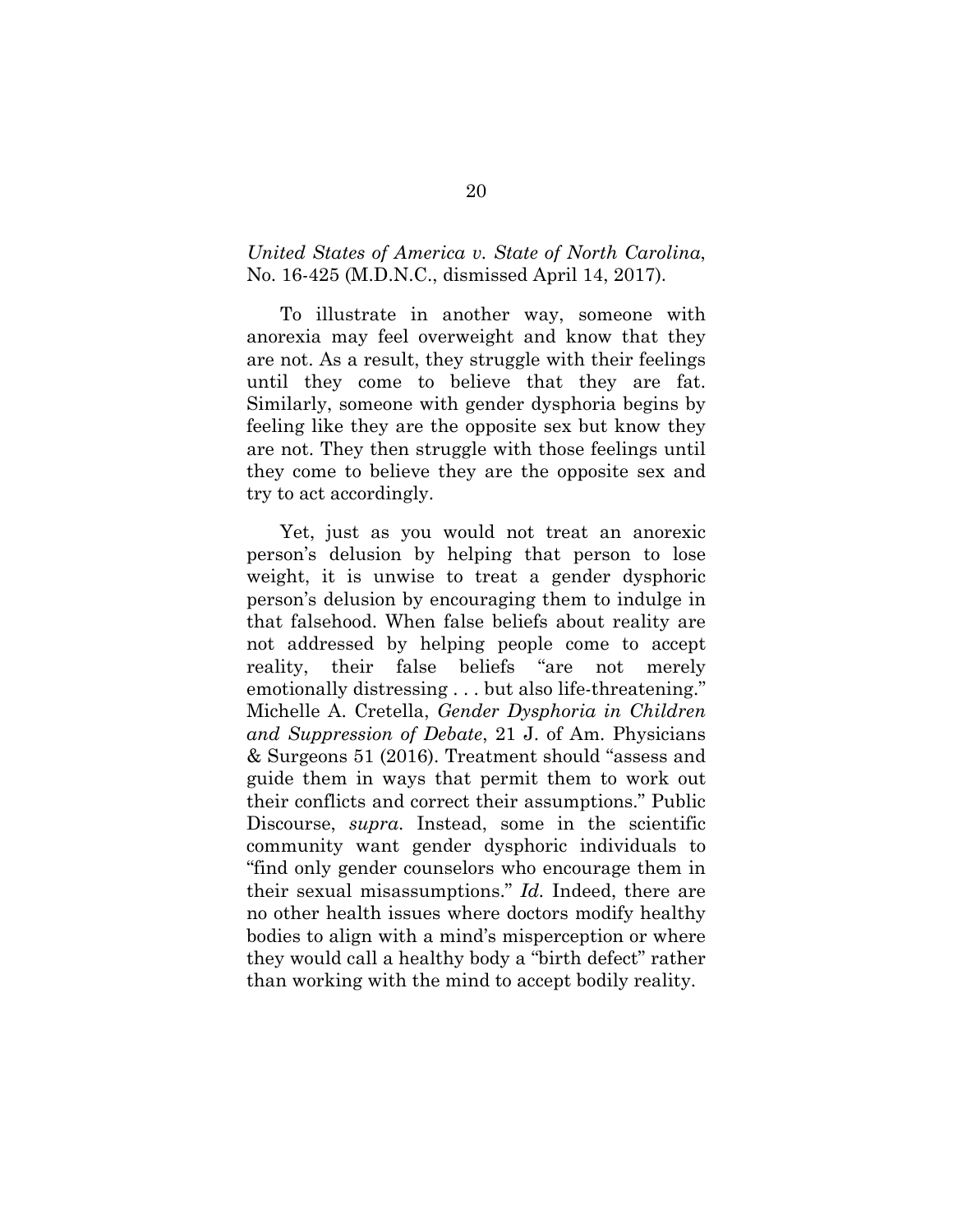A more appropriate treatment would be to show gender dysphoric individuals that feelings are not the same as reality. "Psychiatrists obviously must challenge the solipsistic concept that what is in the mind cannot be questioned." Wall Street Journal, *supra*. "Disorders of consciousness, after all, represent psychiatry's domain; declaring them offlimits would eliminate the field." *Id*. Indeed, when treatment is focused on helping patients align their subjective gender identity with their objective biological sex by use of normal counseling methods such as talk therapy, gender dysphoria has proven to be significantly reduced. *See* Kenneth J. Zucker et al., *A Developmental Biopsychosocial Model for the Treatment of Children with Gender Identity Disorder,* 59 J. of Homosexuality 369-97 (2012).

Given the harms of the next two phases of the WPATH protocol, social transition should not be encouraged. Not only does it not address the root issues causing clinical distress, it also makes it more likely for patients to forge ahead into hormone therapy and physical alteration of their body.

> **2. Hormone Therapy has not been Proven Beneficial, and there are Harmful Consequences to Artificially Manipulating the Body.**

Hormone therapy has not been proven to improve the overall quality of life or reduce psychological symptoms or other negative outcomes. At best, the scientific data is inconclusive. At worst, it is harmful.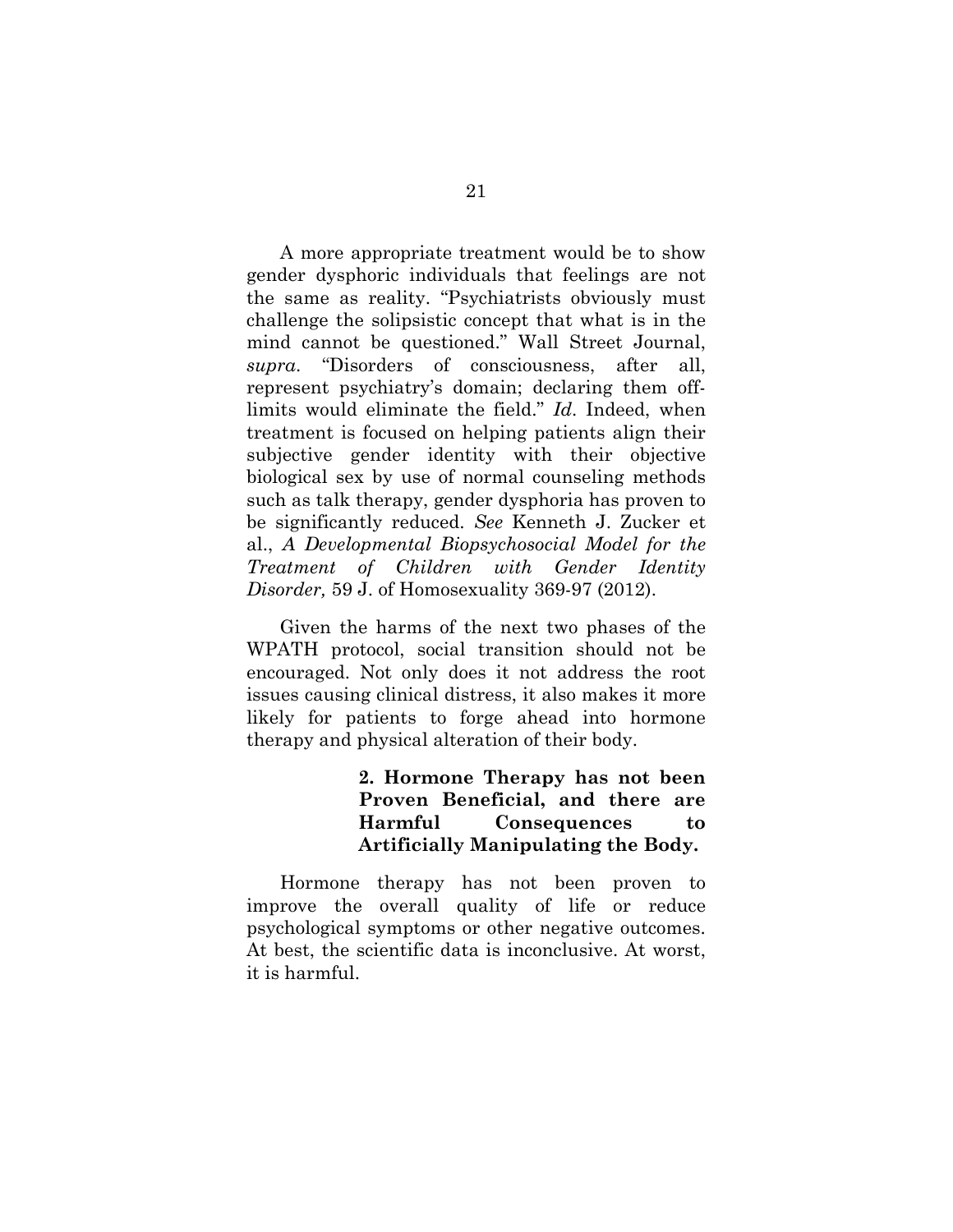Hayes Inc., a company which focuses on "unbiased" "evidence-based assessments of health technologies and clinical programs to determine their impact on patient safety," gave the quality of evidence for hormone treatment its lowest possible rating. *See* Hayes, Inc., "Hormone Therapy for the Treatment of Gender Dysphoria," *Hayes Medical Technology Directory* (May 19, 2014) at 4.19 The Hayes Directory explains that some groups advocate for hormonal treatments as "medically necessary treatments." *See Id.* at 2. However, these treatments do "not readily fit traditional concepts of medical necessity since research to date has not established anatomical or physiological anomalies associated with [gender dysphoria]." *See Id.*

After reviewing twenty-one studies, the Hayes Directory concluded that the studies "were inconsistent with respect to a relationship between hormone therapy and general psychological health, substance abuse, suicide attempts, and sexual function and satisfaction." *See Id.* at 3. For quality of life, "[d]ifferences between treated and untreated study participants were very small or of unknown magnitude," *see id.* suggesting little evidence of effectiveness.

Alarmingly, and contrary to the AMA's and the APA's narrative, the Hayes Directory reports that the studies show the prevalence of suicide attempts was not affected by hormone therapy. *See id.*

 $19$  The Hayes Rating is an industry benchmark for evaluating the strength of evidence for the use of various medical practices and technologies. Hayes, Inc., "The Hayes Rating," https://www.hayesinc.com/hayes/about/hayes-rating/.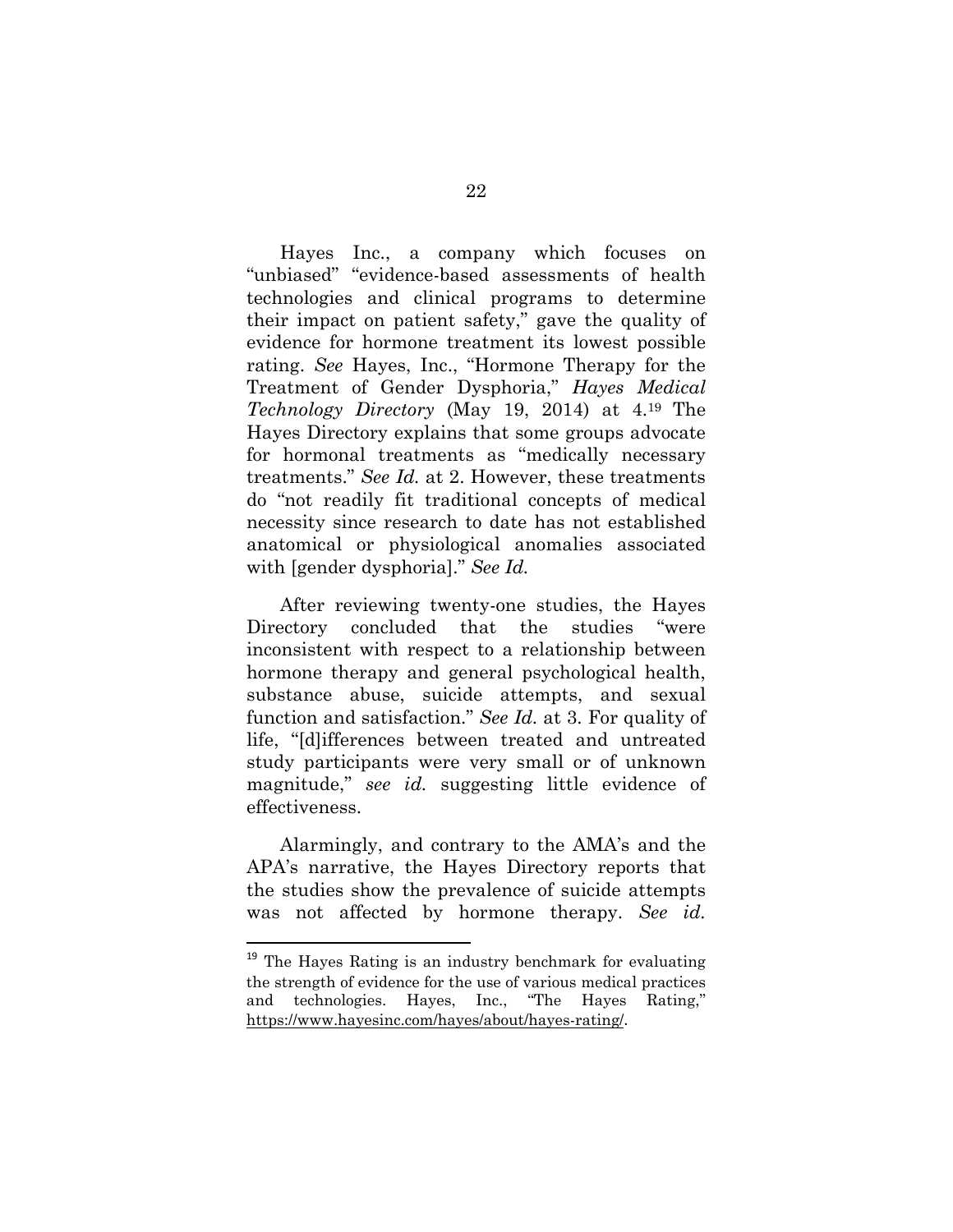Additionally, hormone therapy increased risk of cardiovascular disease, cerebrovascular and thromboembolic events, osteoporosis, and cancer. *See Id.* No proof of improved mortality, suicide rates, or death from illicit drug use was observed. *See id.*

Similarly, in 2010, Mohammad Hassan Murad of the Mayo Clinic studied the body of research involving the outcomes of hormonal therapies used in advance of sex reassignment procedures. New Atlantis, *supra* at 112. He found there to be "very low quality evidence" that hormonal interventions "likely improve[] gender dysphoria, psychological functioning and comorbidities, sexual function and overall quality of life." Mohammad Hassan Murad et al., *Hormonal therapy and sex reassignment: a systematic review and meta-analysis of quality of life and psychosocial outcomes*, 72 Clinical Endocrinology (2010) 214-231.

Without well-designed studies that provide conclusive results that treatments designed to block natural maturation of the body are helpful, public policy should not be used to mandate the kind of gender affirmation that result in such treatments.

> **3. Surgical Intervention has not Proven Beneficial, and there are Harmful Consequences to Surgically Altering Healthy Bodies.**

Scientific support for sex reassignment surgery is equally lacking. After one of the first studies addressing the efficacy of surgical transition occurred in 1979, Johns Hopkins Medical Center discontinued surgical intervention. First Things,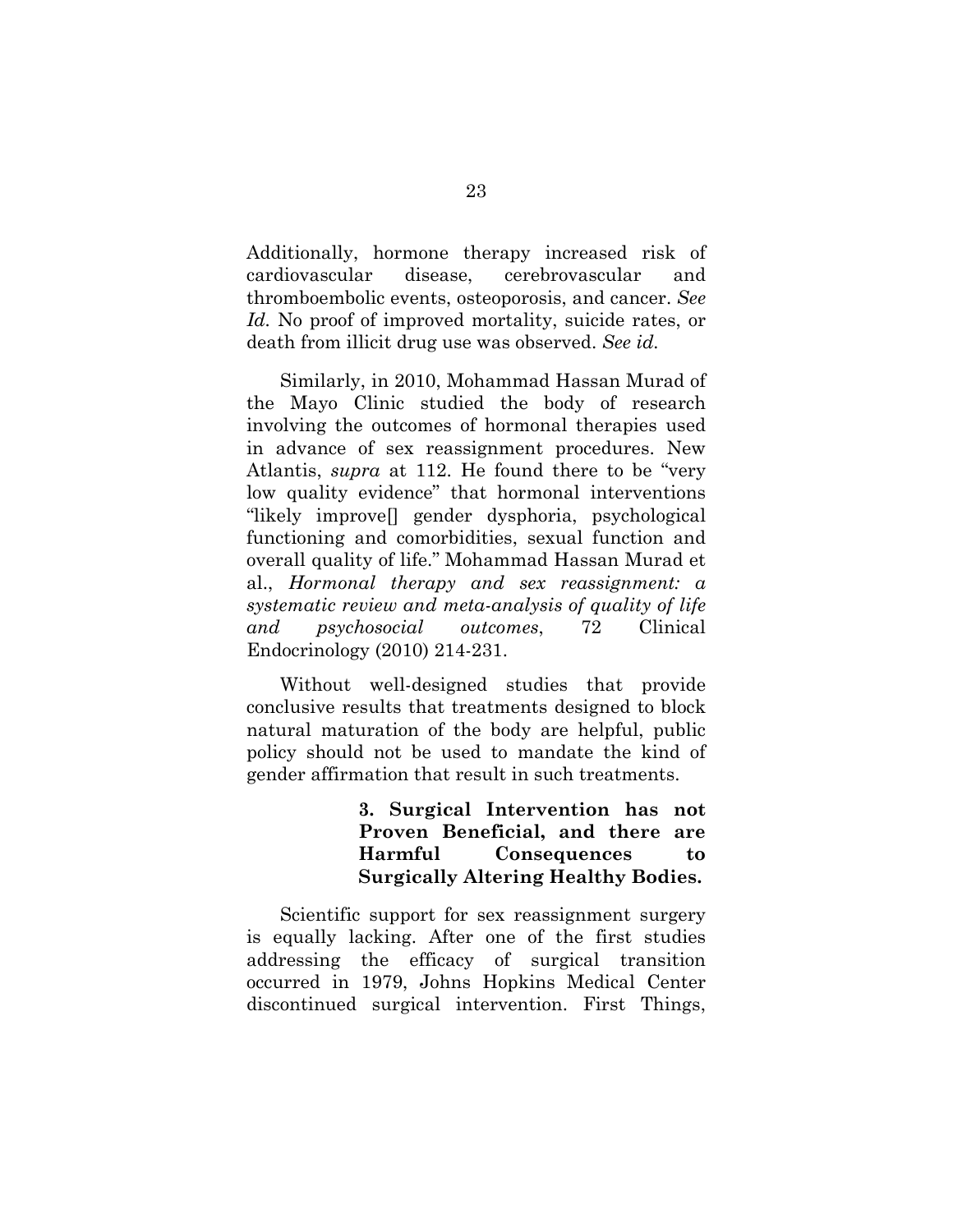*supra*. A study performed by Jon K. Meyer and Donna J. Reter found that when individuals who underwent sex reassignment surgery reported improvement, it did not rise to the level of statistical significance, but those who opted not to undergo sex reassignment surgery showed statistically significant improvement. Jon K. Meyer and Donna J. Reter, *Sex Reassignment: Follow-up*, 36 Issue 9 Archives of General Psychiatry 1010, 1015 (1979). Those authors concluded that "sex reassignment surgery confers no objective advantage . . . ." *Id.* at 1015.

Other studies have shown *negative*  consequences. In a study performed by Cecilia Dhejne with the Karolinska Institute and Gothenburg University in Sweden, it was found that "transsexual individuals had an approximately three times higher risk for psychiatric hospitalization than the control groups, even after adjusting for prior psychiatric treatment." Cecilia Dhejne et al., *Longterm follow-up of transsexual persons undergoing sex reassignment surgery: cohort study in Sweden*, 6 Issue 2 PLOS ONE e16885 (2011). "[M]ost alarmingly, sex reassigned individuals were 4.9 times more likely to attempt suicide and 19.1 times more likely to die by suicide compared to controls." *Id*.

In 2009, a longitudinal study performed by Annette Kuhn in Switzerland found that over a fifteen year period the quality of life for fifty-five sexreassigned individuals was "considerably lower" than females who had pelvic surgery for other reasons. Annette Kuhn et al., *Quality of Life 15 Years After Sex Reassignment Surgery for*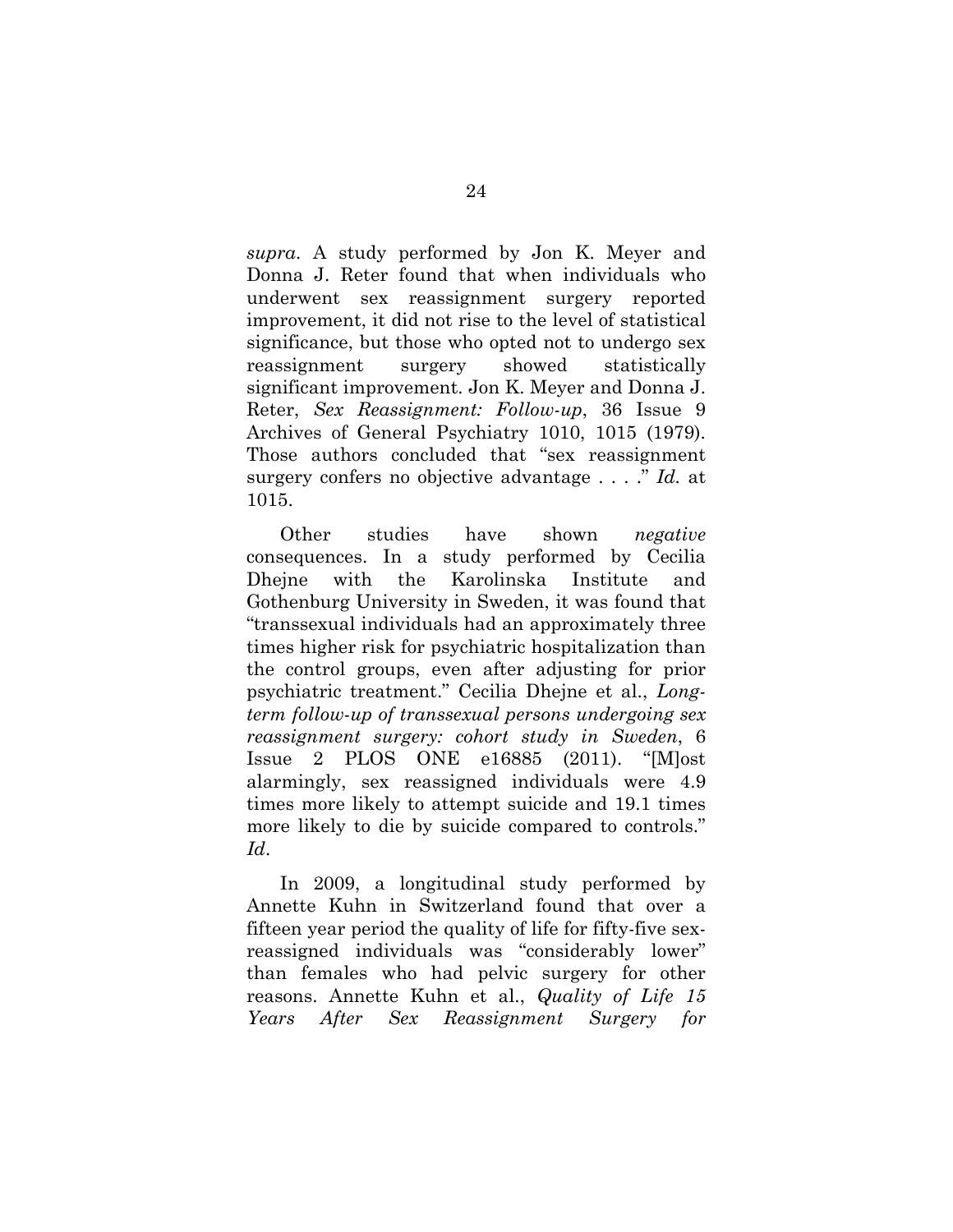*Transsexualism*, 92 Fertility & Sterility 1685, 89 (2009). Moreover, "none of the studies included the bias-limiting measures of randomization . . . and only three of the studies included control groups." New Atlantis, *supra* at 112. While the Mayo Clinic report indicated that 80% of sex reassigned patients reported improvement in gender dysphoria, 78% improvement in psychological symptoms, and 80% improvement in quality of life, none of the studies included the bias-limiting measure of randomization or control groups. *Id.* Thus, the claim that improvement occurred after surgical transition is merely comprised of testimonials.

Another Hayes Directory report, this time addressing surgical interventions, concluded that there is not good scientific evidence to support surgical modifications. *See* Hayes, Inc., "Sex Reassignment Surgery for the Treatment of Gender Dysphoria" *Hayes Medical Technology Directory* (May 15, 2014) at 4. It concluded that the "evidence was too sparse to allow any conclusion regarding the comparative benefits of different [sex reassignment surgery] procedures." *See Id* at 3*.* The "very low" quality of evidence was "due to limitations of individual studies, including small sample sizes, studies lacking evaluating any one outcome, retrospective data, lack of randomization, failure to "blind outcome," lack of a control or comparator group, and other problems. *See Id.* Unbiased assessment of the claims leads to the following conclusion:

> The scientific evidence summarized suggests we take a skeptical view toward the claim that sex reassignment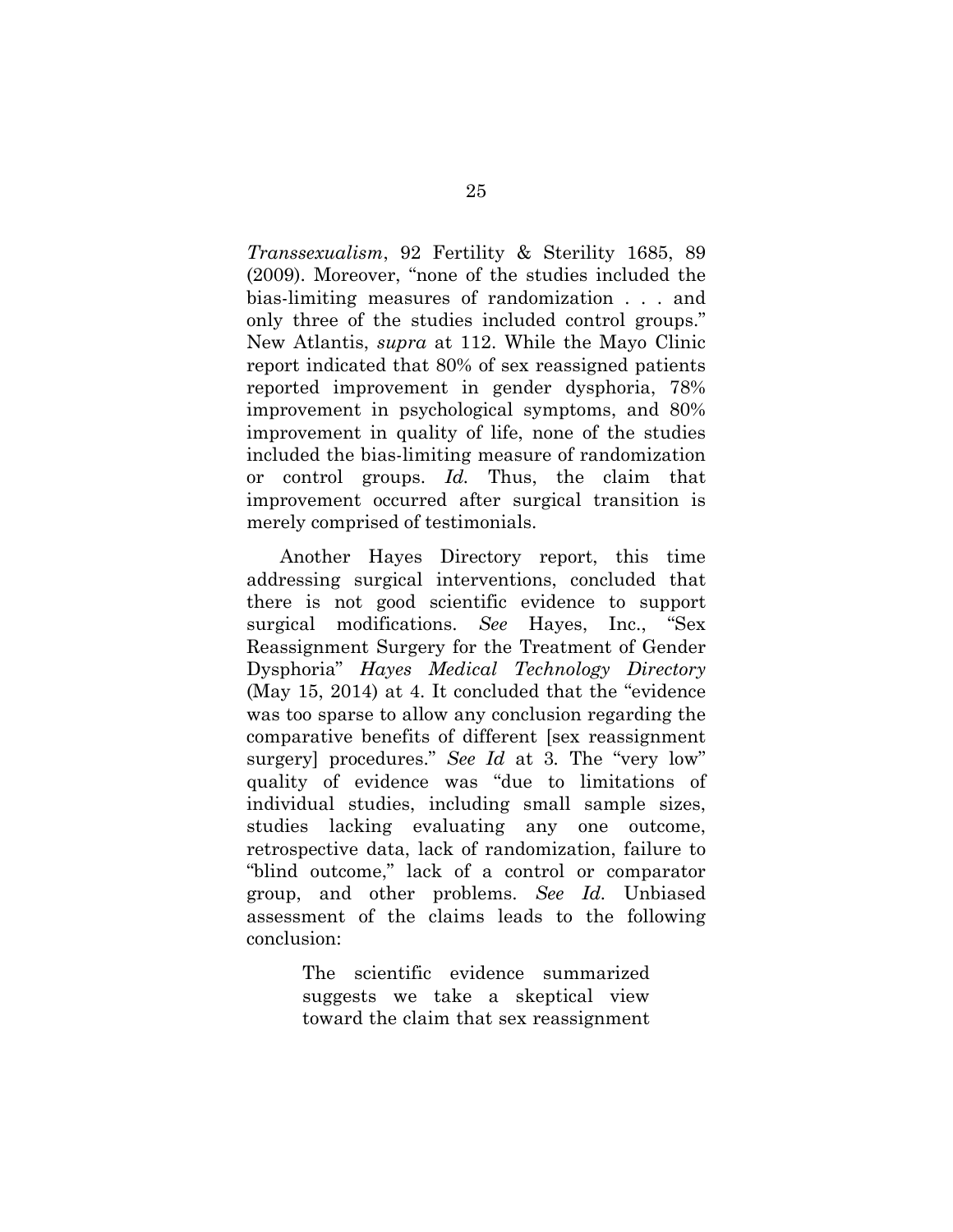procedures provide the hoped-for benefits or resolve the underlying issues that contribute to elevated mental health risks among the transgender population. While we work to stop maltreatment and misunderstanding, we should also work to study and understand whatever factors may contribute to the high rates of suicide and other psychological and behavioral health problems among the transgender population, and to think more clearly about the treatment options that are available.

#### New Atlantis, *supra*, at 112-113.

There is no good evidence that this dramatic surgery produces the benefits espoused by the AMA. There is, however, evidence that surgical modification poses health risks.20 Moreover, one unalterable consequence is that anyone who goes through with "sex change" surgery will be sterilized. Without firm scientific evidence, the medical and psychiatric community should not follow the WPATH protocol to progress from social transition, to medical interventions, and ultimately to surgery, which therefore calls into question the AMA's claim that government policy should require persons to affirm others' beliefs that they are the opposite sex.

<sup>20</sup> *See* Batty, *supra* (in an assessment of more than 100 followup studies on post-operative transsexuals, concluding that none of the studies proved that sex reassignment is beneficial for patients or thoroughly investigated "[t]he potential complications of hormones and genital surgery, which include deep vein thrombosis and incontinence").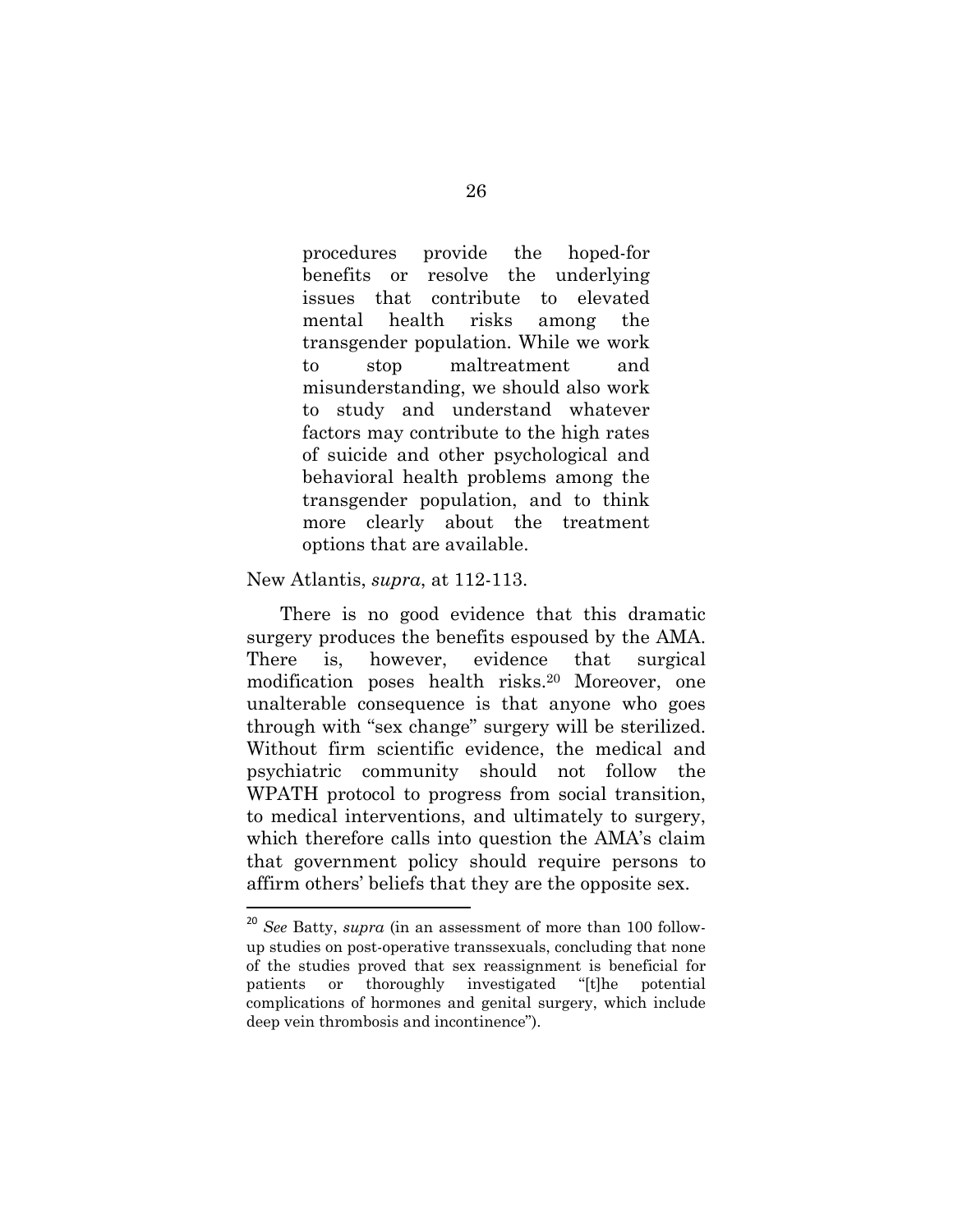#### **4. Ancillary Procedures**

Another Hayes Directory report reviewed all the relevant literature on ancillary procedures and services for the treatment of gender dysphoria, such as voice training, facial modifications, reduction of the Adam's apple, and other cosmetic surgeries to feminize or masculinize features. *See* Hayes, Inc., "Ancillary Procedures and Services for the Treatment of Gender Dysphoria," *Hayes Medical Technology Directory* (May 9, 2014), at 1. These too do "not readily fit traditional concepts of medical necessity since research to date has not established anatomical or physiological anomalies associated with [gender dysphoria]." *See Id.* at 2. As with its conclusion on hormone therapies as well as surgical modifications, the Hayes Directory gave the scientific support for these treatments its lowest possible rating. *See Id.* at 3. The studies not only had limitations such as small sample sizes, separating procedures by category, and a lack of control or comparator group, they also measured "technical success and patient satisfaction" while ignoring "overall measure of well-being." In fact, the Hayes Directory found that the "overall individual wellbeing is unknown." *See id.*

In conclusion, relevant to the Court's present concern, the AMA's suggestion that gender identity should be read into sex protections in furtherance of treatments goals for those suffering from gender dysphoria is misplaced. Given that the stated goal of transitioning people with gender dysphoria to their identified gender is to improve their overall wellbeing, altering a person's body, sometimes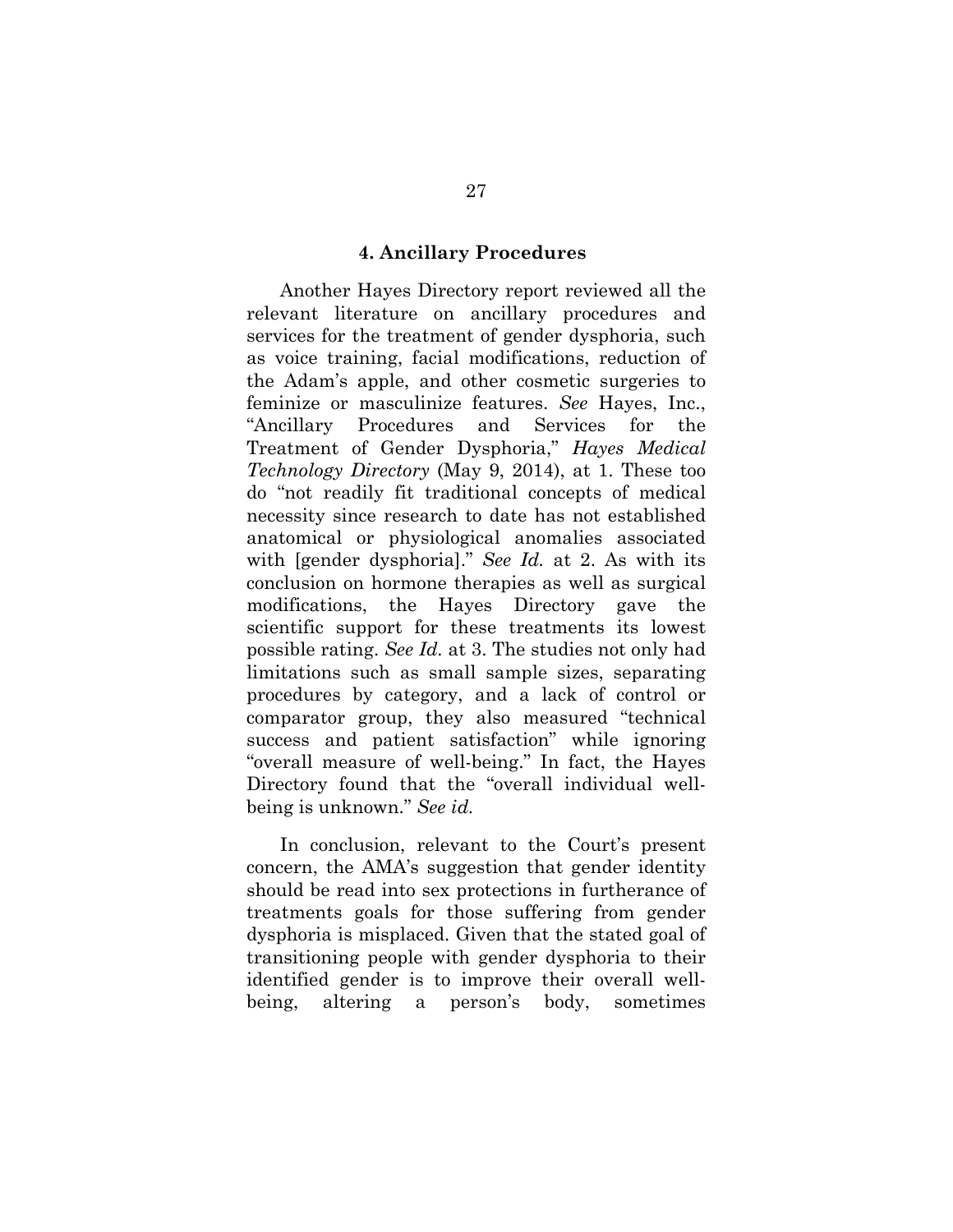permanently, should not be done without solid scientific evidence of its benefits. Since the known studies only measure self-reported satisfaction with the aesthetic result, and not improved quality of life, mental state, or overall well-being, these procedures should not be recommended treatment.

### **B. There is Insufficient Scientific Evidence to Support Treating Gender Dysphoric Children as if They are the Opposite Sex.**

While this case involves an adult in the context of Title VII, Title IX, applicable to educational institutions, borrows interpretations from Title VII. If this Court, for policy reasons, were to redefine sex to mean gender identity, that definition will impact children in educational settings. Indeed, such an interpretation has been used to force some schools to open privacy facilities to the opposite sex. Such an approach not only subjects students to sexual harassment through the systematic loss of bodily privacy, but such treatment is actually contraindicated for those children who suffer from gender dysphoria.

### **1. Gender Dysphoric Children Suffer from a Psychological Disorder that Can Be Resolved through Therapy in Many Cases**.

Gender dysphoric children subjectively feel they are the opposite sex based on what they think it is like to be the opposite sex. *See* American Psychiatric Association, *Diagnostic & Statistical Manual of Mental Disorders* (*DSM-5*) 452 (5th ed. 2013). Other than in this area, children who have persistent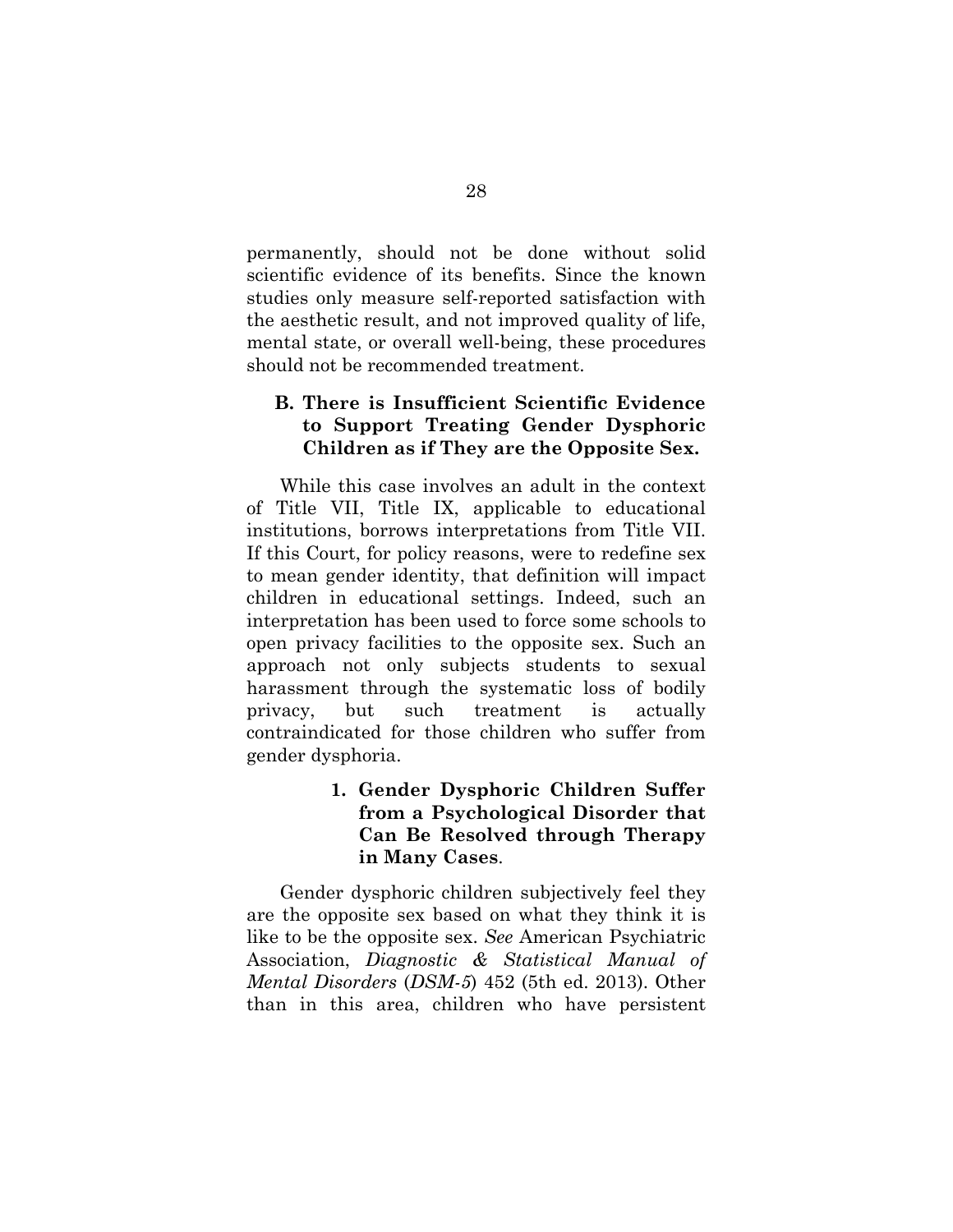beliefs that do not conform with reality are not encouraged to persist in those beliefs. *See* Cretella, *supra* (listing similar conditions); Anne Lawrence, *Clinical and Theoretical Parallels Between Desire for Limb Amputation and Gender Identity Disorder*, 35 Archives of Sexual Behavior 263-78 (2006) (comparing gender dysphoria and body integrity identity disorder). In the same way, counselors should assess and guide those with gender dysphoria in ways that permit them to work out their conflicts and correct their false assumptions.

Until recently when ideological imperatives took the place of scientific evidence, this is precisely what was done for gender dysphoric children. Dr. Kenneth Zucker, a leading authority on gender dysphoria, successfully helped children through psychosocial treatments like talk therapy, organized play dates, and family counseling. *See* Cretella, *supra*, at 51; Zucker, *supra*, 369-97. A follow-up study revealed that only three of twenty-five female children continued to struggle with gender dysphoria. Kelley D. Drummond et al., *A Follow-up Study of Girls with Gender Identity Disorder*, 44 Developmental Psychology 34-45 (2008).

### **2. Gender Affirmation and Medical Intervention for Gender Dysphoric Children is Not Helpful, and Can be Harmful.**

In contrast to the belief that we and our children are best served by observing and cooperating with our observable biological reality, the AMA and the APA say that children who suffer from gender dysphoria can relieve that dysphoria through social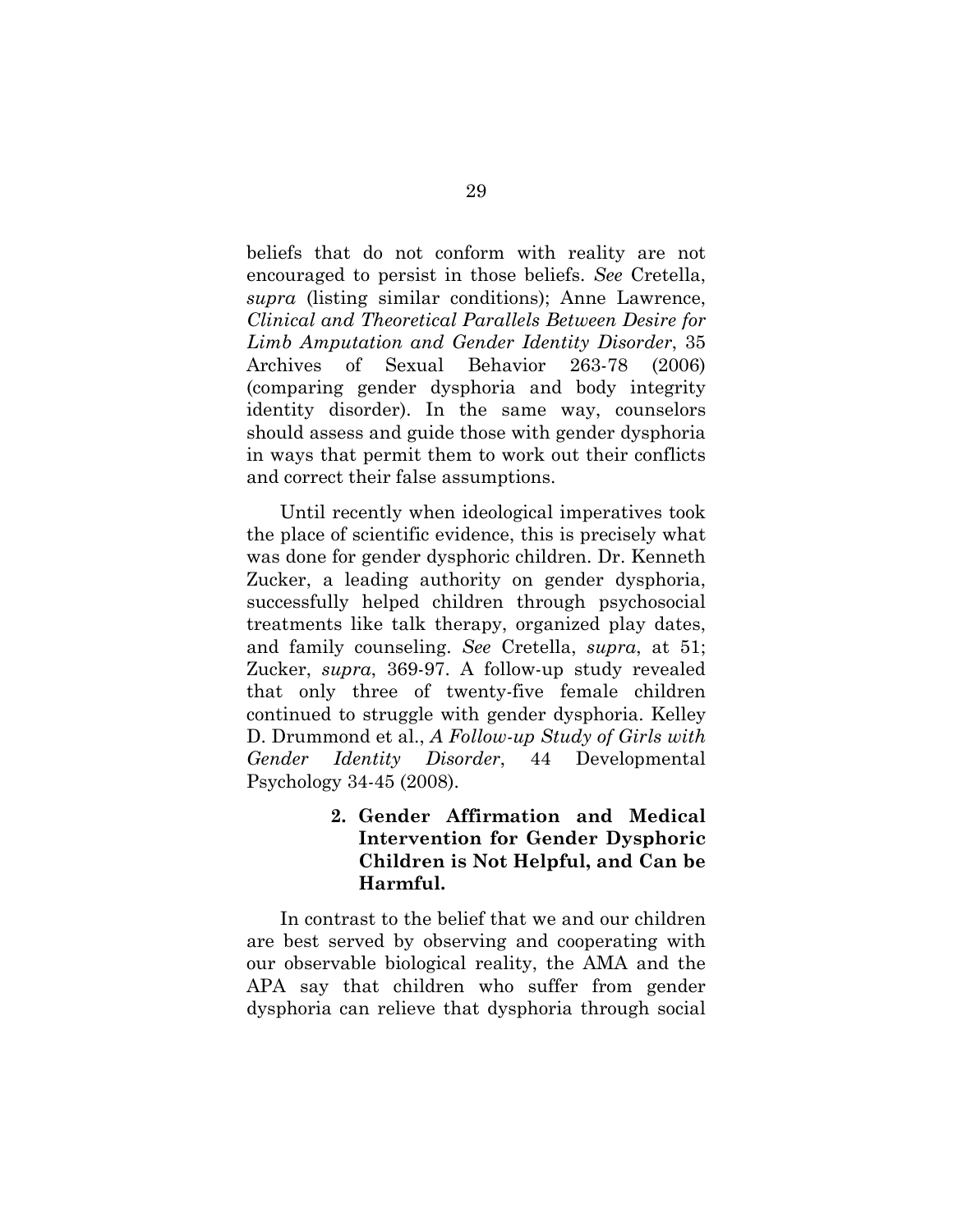transition, puberty blockers, cross-sex hormones, and eventually surgically altering sex-based anatomy to look like that of the opposite sex. This progression, however, is unhelpful since children who identify with the opposite sex but who are allowed to go through puberty without puberty blockers and cross-sex hormones cease identifying with the opposite sex 70% to 98% of the time for males and 50% to 88% of the time for females. *See DSM-5*, at 455.

Conversely, when children are encouraged to progress through social transition to puberty blockers, they tend to persist with their dysphoria. Yet no longitudinal, controlled studies support gender-affirming treatments for gender dysphoria. *See* Cretella, *supra*, at 52. The problem is that while some persons who go through all these stages may report satisfaction with an eventual surgery,<sup>21</sup> they may still suffer the same morbidities and experience startlingly high rates of suicide and attempted suicide. *See* Public Discourse, *supra*.

Not only does the progression from affirmation to surgery result in increased psychological problems, but the evidence is insufficient to suggest that each step along the way is safe and efficacious. While affirming a child's gender identity may appear a compassionate way to help a child during a painful and confusing experience, it is not.

<sup>21</sup> *See, e.g*., Annelou L.C. de Vries et al., Y*oung Adult Psychological Outcomes After Puberty Suppression and Gender Reassignment*, 134 Pediatrics 696-704 (2014). However, longterm effects were not evaluated, and the study was not properly controlled.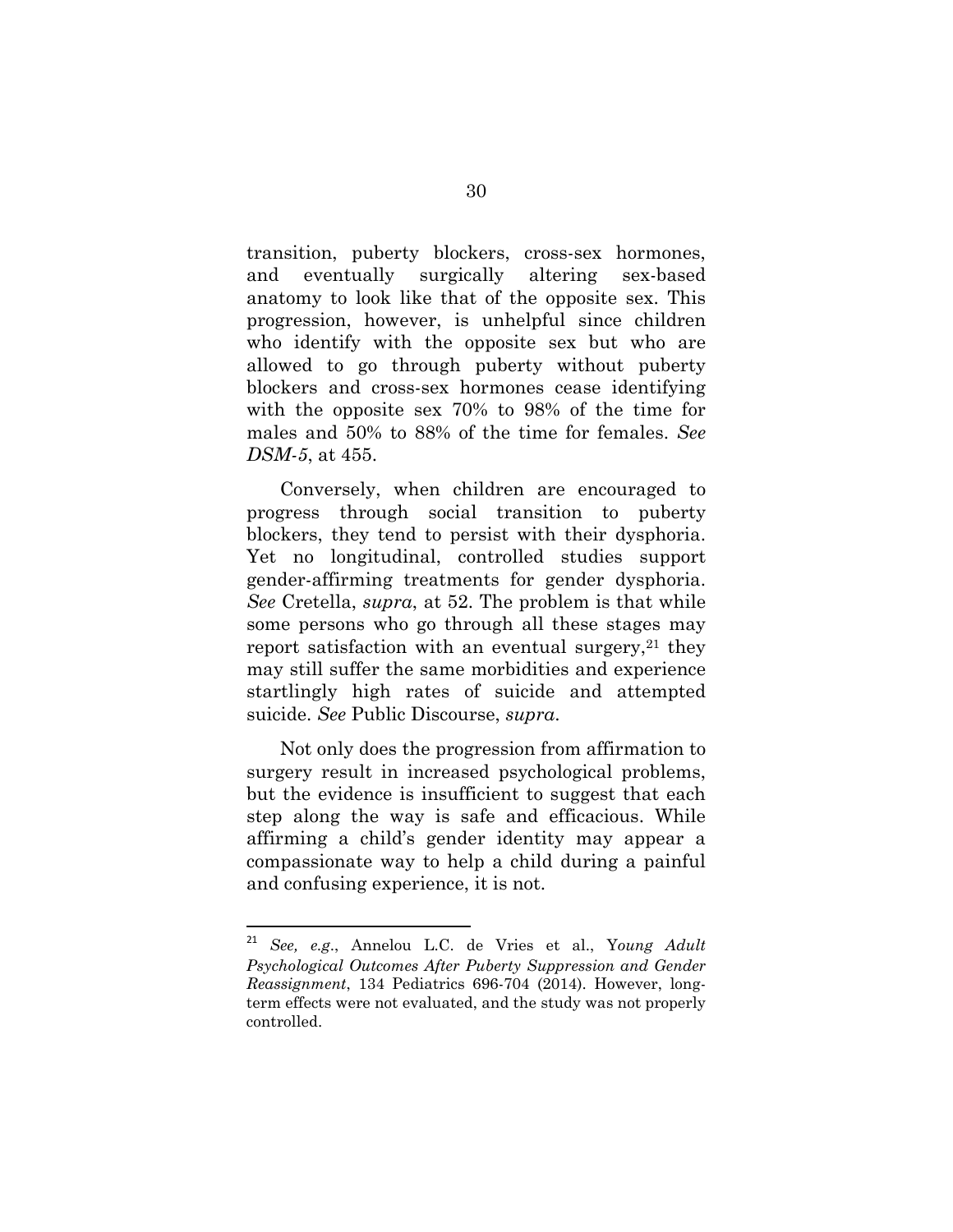There is an obvious self-fulfilling nature to encouraging young [gender dysphoric] children to impersonate the opposite sex and then institute pubertal suppression. . . . All of his same-sex peers develop into young men, his opposite sex friends develop into young women, but he remains a pre-pubertal boy. He will be left psycho-socially isolated and alone.

### American College of Pediatricians, *Gender Ideology Harms Children*, Sept. 2017.

Repetition affects the structure and function of the brain through what is called neuroplasticity. Thus, children who are encouraged to live as the opposite sex may be increasingly unable to live as their own sex. *See* Cretella, *supra*, at 53. As a result, some children who would otherwise overcome their gender dysphoria may be unable to do so.

Puberty blockers pose other health risks. For example, they impair bone growth, decrease bone accretion, interfere with brain development, and impair fertility.22 *See* Cretella, *supra*, at 53.

Rather than encouraging the progression through these stages, children would be better served at the very first stage by not encouraging

<sup>&</sup>lt;sup>22</sup> "There is a significant lack of robust, comprehensive evidence around the outcomes, side effects and unintended consequences of [puberty blockers and cross-sex hormones] for people with gender dysphoria, particularly children and young people, which prevents [General Practitioners] from helping patients and their families in making an informed decision." The Royal College of General Practitioners, *supra*, at 5.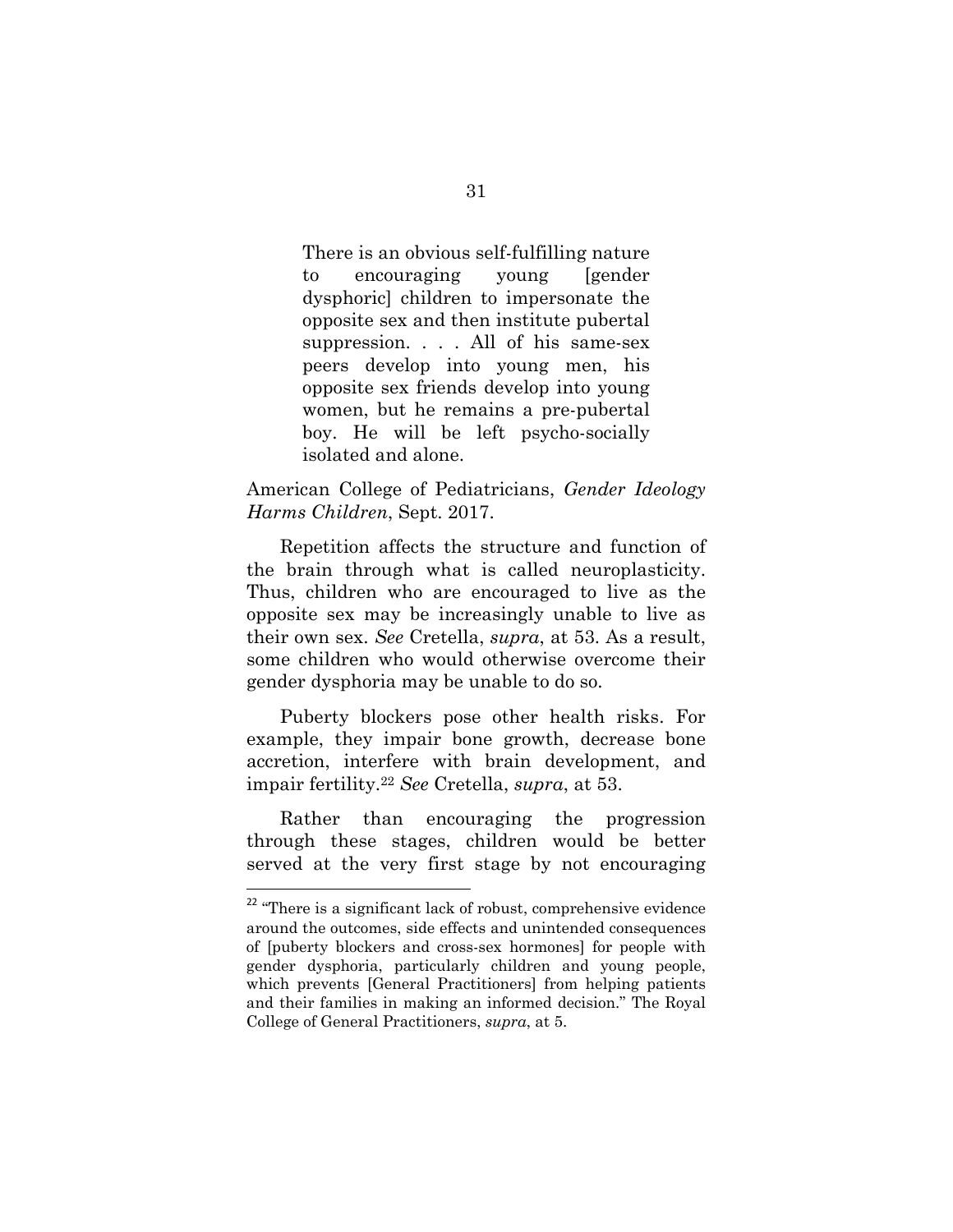their belief that they are the opposite sex. If they are allowed to progress through puberty, the issues of gender dysphoria naturally resolves the vast majority of the time. Therefore, a more cautious approach, supplemented by individual or family psychotherapy would be most compassionate. In short, the notion that science requires gender affirmation, and thus for policy reasons gender identity should be read into the word "sex" is misplaced.

**III. Protocols Calling for Social Affirmation, Hormone Treatment, and Sex Reassignment Surgery are a Reflection of Ideology and Activism, Not Evidence-Based Medicine.23**

We should treat everyone with dignity and respect, but there is significant disagreement in the particulars of what is helpful to those identifying as transgender and what should be asked of others in the process. Though some research has been conducted regarding treatment of those who identify as transgender, when "research touches on controversial themes, it is particularly important to be clear about precisely what science has and has not shown." *See* New Atlantis, *supra*, at 114.

As discussed above, the existing studies on treatment of and outcomes for transgender persons are poor support for gender affirmation or the

<sup>&</sup>lt;sup>23</sup> The APA's claim that gender identity discrimination, as a matter of science, is sex discrimination, *see* APA Br. at 4, is equally ideology, not science.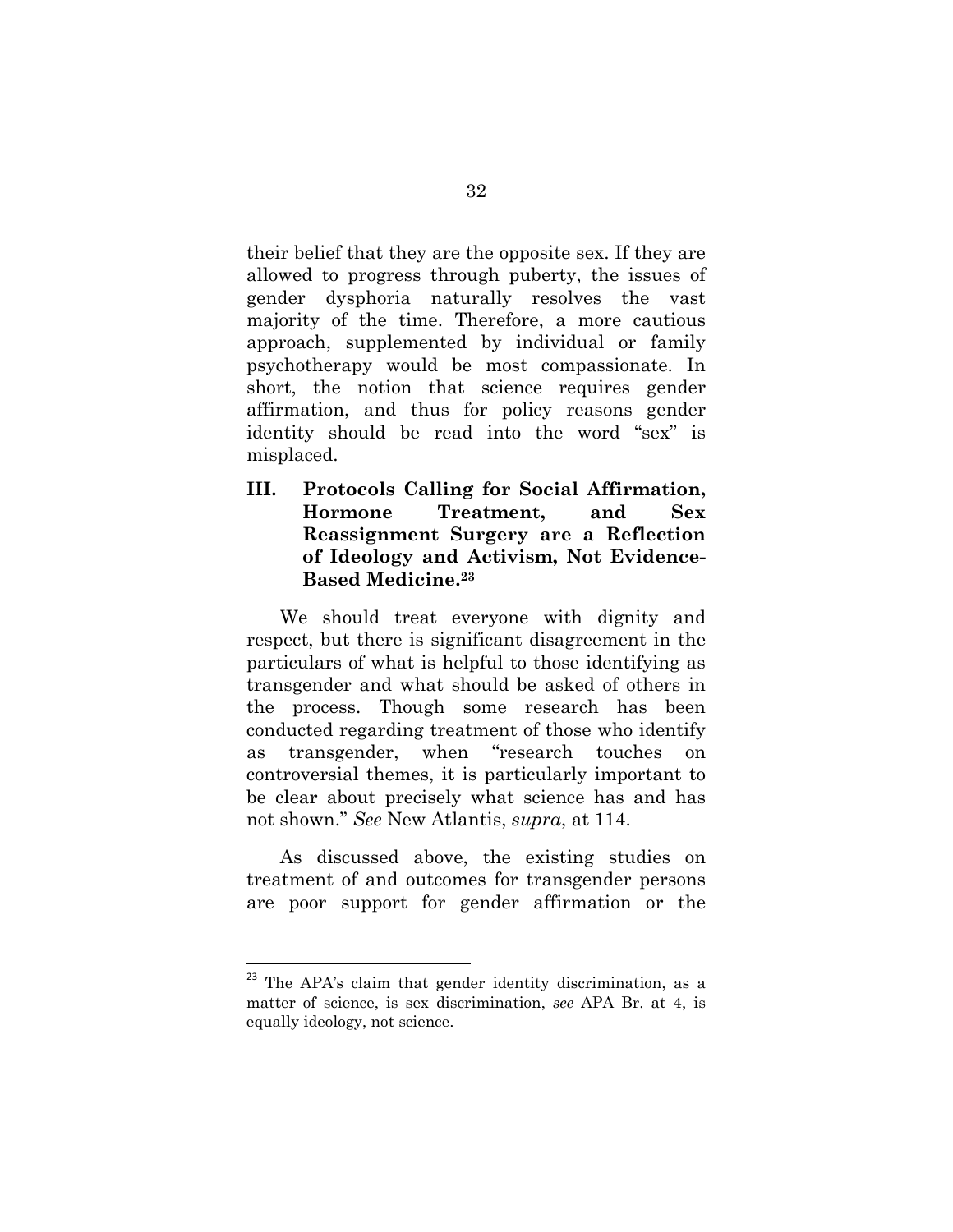progression to medication or surgery,  $24$  yet the large medical associations like the AMA and APA ardently endorse these practices. Unfortunately, ideology rather than science is driving the support. And since dissent is systematically eliminated and those who disagree are loudly condemned, the kind of research necessary to inform the public debate is not occurring.

"Consensus" in the scientific community is more contrived than scientific. "Mainstream clinicians and scientists who consider gender discordance to be a mental disorder have been deliberately excluded in the makeup of the steering committees of academic and medical professional societies which are promulgating guidelines that were previously unheard of." *Id*. For instance, when the Endocrine Society created its guidelines, "the panel selected included only those who supported the emerging practices and attempts by many of the endocrinologists present to raise concerns were muted." Ryan T. Anderson, *When Harry Became Sally: Responding to the Transgender Moment* 112- 13 (Encounter Books 2018).

The American Psychiatric Association, in the most recent edition of *DSM*, removed gender identity disorder and replaced it with gender dysphoria.

<sup>24</sup> In fact, of the Endocrine Society's twenty-two recommendations on how to treat gender dysphoric people, "only three were supported by scientific proof. [And] [t]hese three warned of potential adverse effects of hormonal manipulation." Decl. of Quentin L. Van Meter, M.D., Ex. I in Resp. to Opp'n. for Mot. for Prelim. Inj. at 14, *United States of America v. State of North Carolina*, No. 16-425 (M.D.N.C., dismissed April 14, 2017).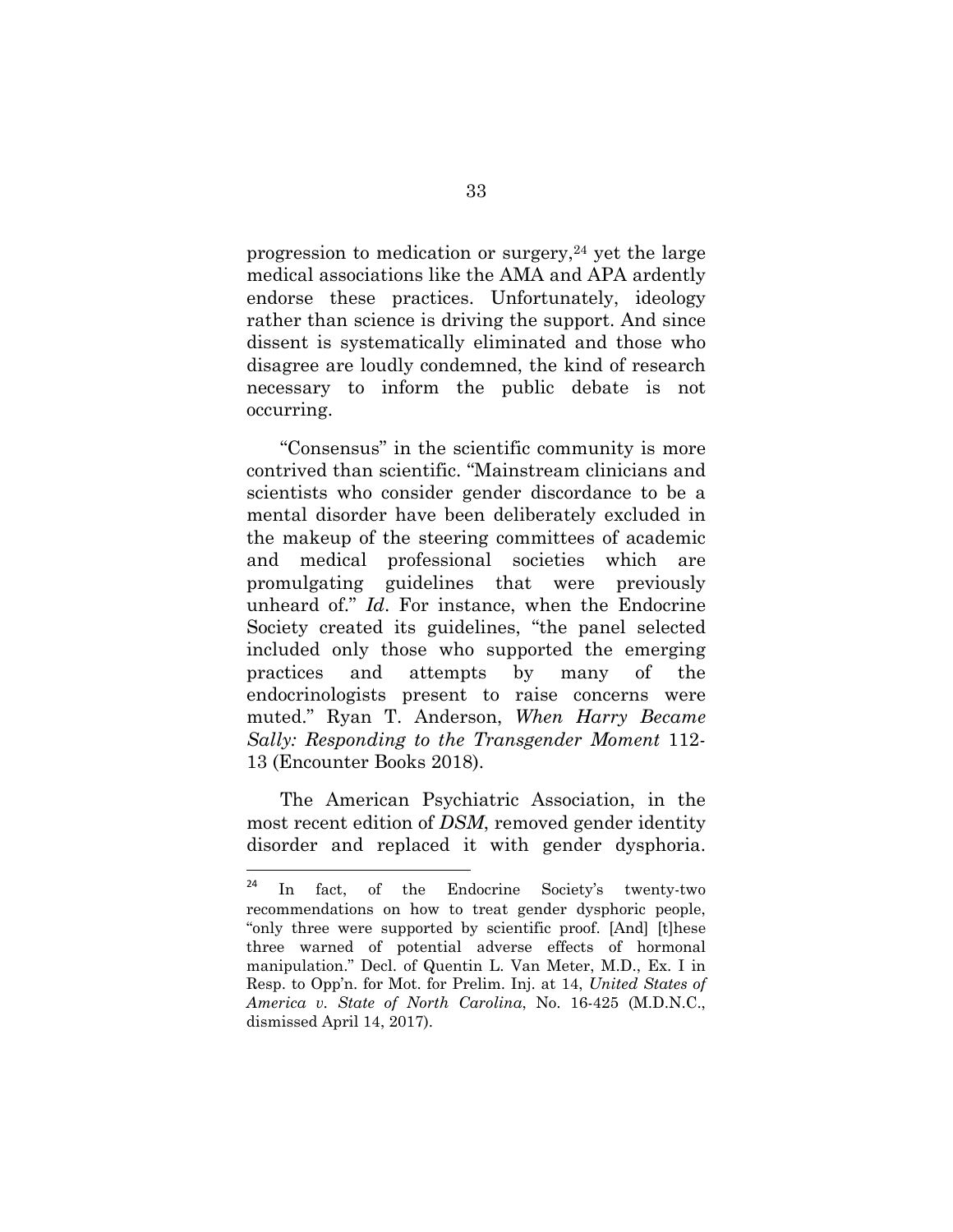"Changes in diagnostic nomenclature in this area were not initiated through the result of scientific information but rather the result of cultural changes fueling political interest groups within professional organizations." Decl. Josephson, *supra*, at 6. Naturally, considering identity with the opposite sex to be a mental disorder is incompatible with social affirmation. Therefore, the nomenclature was changed so that only the anxiety caused by the incongruity between sex and identification is considered to be a disorder.

Yet, since we would neither affirm a person who believed themselves disabled when they have a fully functional body nor suggest surgeries to disable such persons to conform their bodies to their beliefs, we should carefully consider the approach we take concerning persons' subjective beliefs about their sex. Indeed, if something conflicts with our understanding of biological facts, is inconsistently applied, and defies common sense, we should demand more evidence to suggest that these factors are all pointing the wrong direction. The support for gender affirmation, medications, and surgery come from testimonials, but that is not evidence. It would be akin to asking consumers if they are satisfied with their vehicles, and publishing those testimonies, claiming it to be evidence of quality or reliability. It is not as if we do not know how to get good data, such as with control studies, but we refuse to conduct good science or follow the science — and that has everything to do with activism and ideology — not good medicine.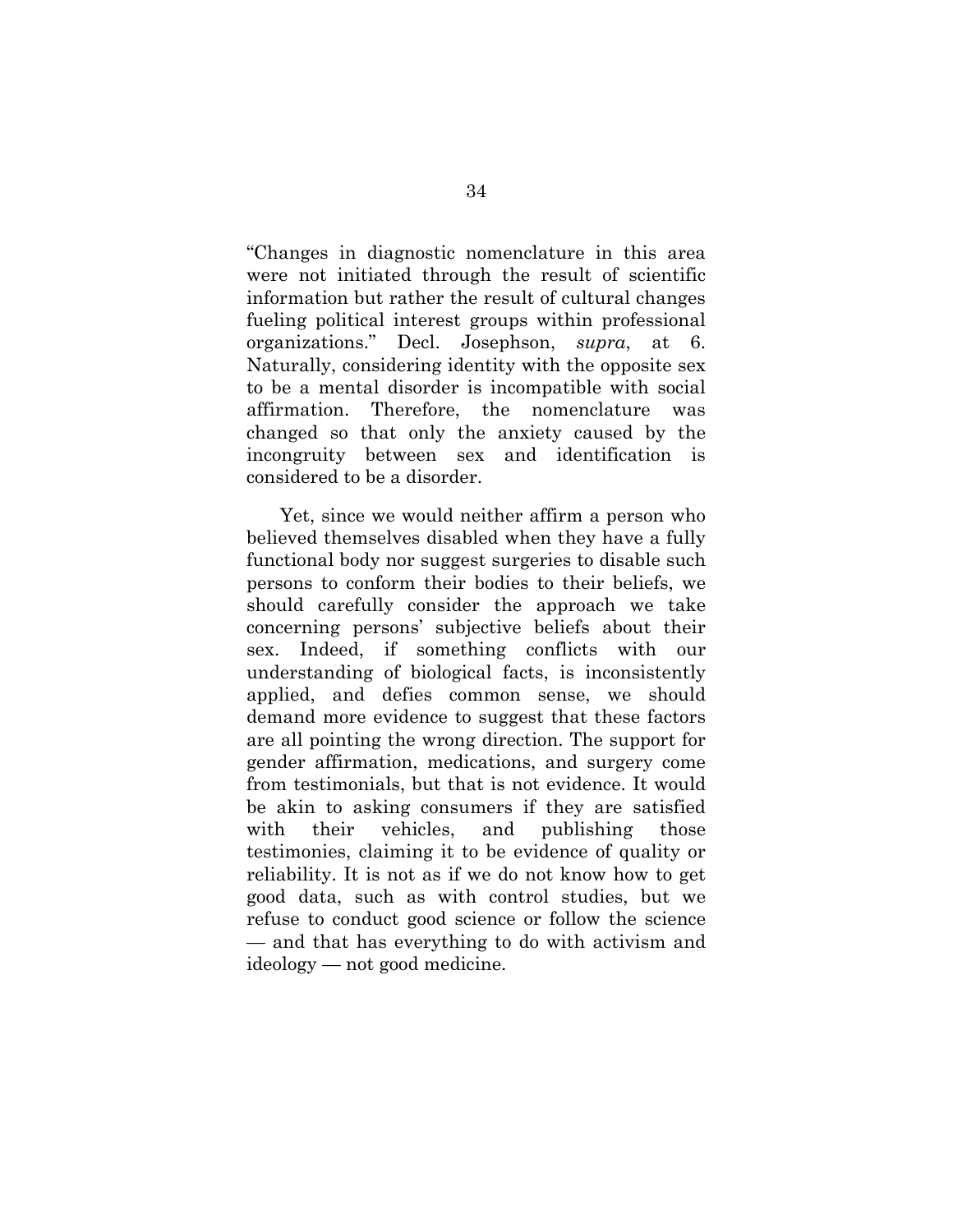As confirmation of the power of activism over science, those who follow the science are often shut down. Consider Lisa Littman, Assistant Professor of the Practice of Behavioral and Social Sciences at Brown University, who coined the phrase "rapid onset gender dysphoria." She made the observation based on various parental reports that those who identify as transgender during or after puberty appear to have underlying and preexisting psychiatric conditions, and she called for more research. After members of the transgender community criticized the research, Brown quickly distanced itself. And ultimately, she lost a consulting job due to the research.25 Jeffrey S. Flier, M.D., former dean of Harvard Medical School, wrote, "I have never once seen a comparable reaction from a journal within days of publishing a paper that the journal already had subjected to peer review, accepted and published. One can only assume that the response was in large measure due to the intense lobbying the journal received. . . . "26"

We are also concerned about the suppression of proper academic analysis and discussion of the

<sup>25</sup> Jonathan Kay, *An Interview with Lisa Littman, Who Coined the Term 'Rapid Onset Gender Dysphoria,'* Quillette, March 19, 2019. https://quillette.com/2019/03/19/an-interview-with-lisalittman-who-coined-the-term-rapid-onset-gender-dysphoria/.

<sup>26</sup> *As a Former Dean of Harvard Medical School, I Question Brown's Failure to Defend Lisa Littman*, Quillette, August 31, 2018. https://quillette.com/2018/08/31/as-a-former-dean-ofharvard-medical-school-i-question-browns-failure-to-defendlisa-littman/. This type of intolerance to following the science within academic communities is not unique. Fifty-four academics in the UK wrote: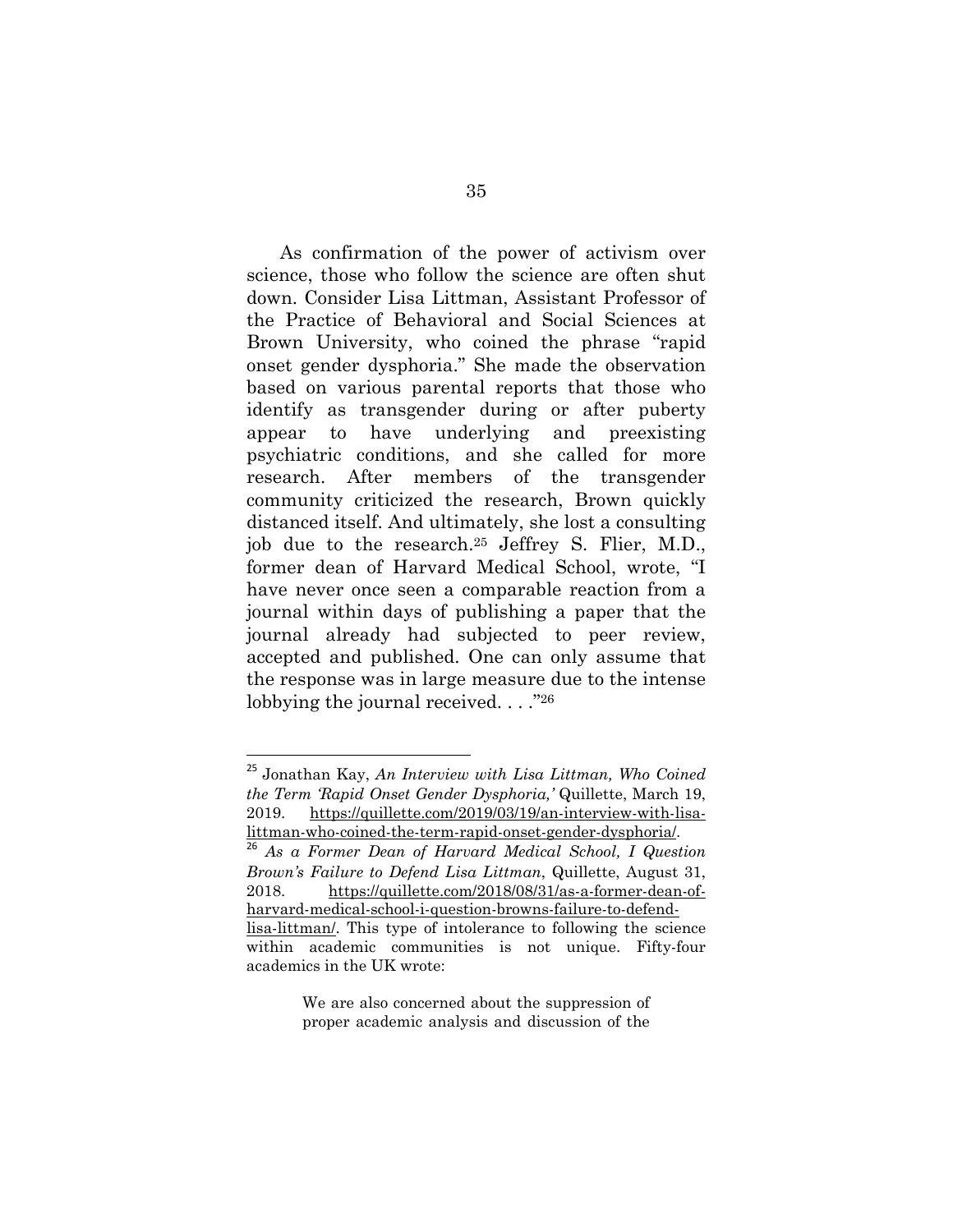Similarly, Dr. Kenneth Zucker, a leading expert on gender dysphoria in children, who headed the Child Youth and Family Gender Identity Clinic in Toronto, was removed from his clinic on baseless charges and the clinic shut down.27 Zucker helped to write the "standards of care" guidelines for the WPATH and led the group that developed criteria for gender dysphoria used in DSM-5. *See id.* But as others increasingly pushed gender affirmation and social transition, Zucker's clinic continued to be cautious, suggesting that it was better to "help children feel comfortable in their own bodies," since it recognized the malleable nature of gender identity in children and the likelihood that it will resolve. *See id.* Activists saw this as a rejection of children's gender identities. As a result, the parent

> social phenomenon of transgenderism, and its multiple causes and effects. Members of our group have experienced campus protests, calls for dismissal in the press, harassment, foiled plots to bring about dismissal, no-platforming, and attempts to censor academic research and publications. Such attacks are out of line with the ordinary reception of critical ideas in the academy, where it is normally accepted that disagreement is reasonable and even productive.

<u> 1989 - Johann Stein, marwolaethau a bhann an t-Amhain Aonaichte ann an t-Amhain Aonaichte ann an t-Amhain Aon</u>

Professor Kathleen Stock, et al*.*, *Academics are being harassed over their research into transgender issues,* The Guardian, October 16, 2018. https://www.theguardian.com/society/2018/ oct/16/academics-are-being-harassed-over-their-research-intotransgender-issues.

<sup>27</sup> *See* Jesse Singal, *How the Fight Over Transgender Kids Got a Leading Sex Researcher Fired*, The Cut, February 7, 2016. https://www.thecut.com/2016/02/fight-over-trans-kids-got-aresearcher-fired.html#.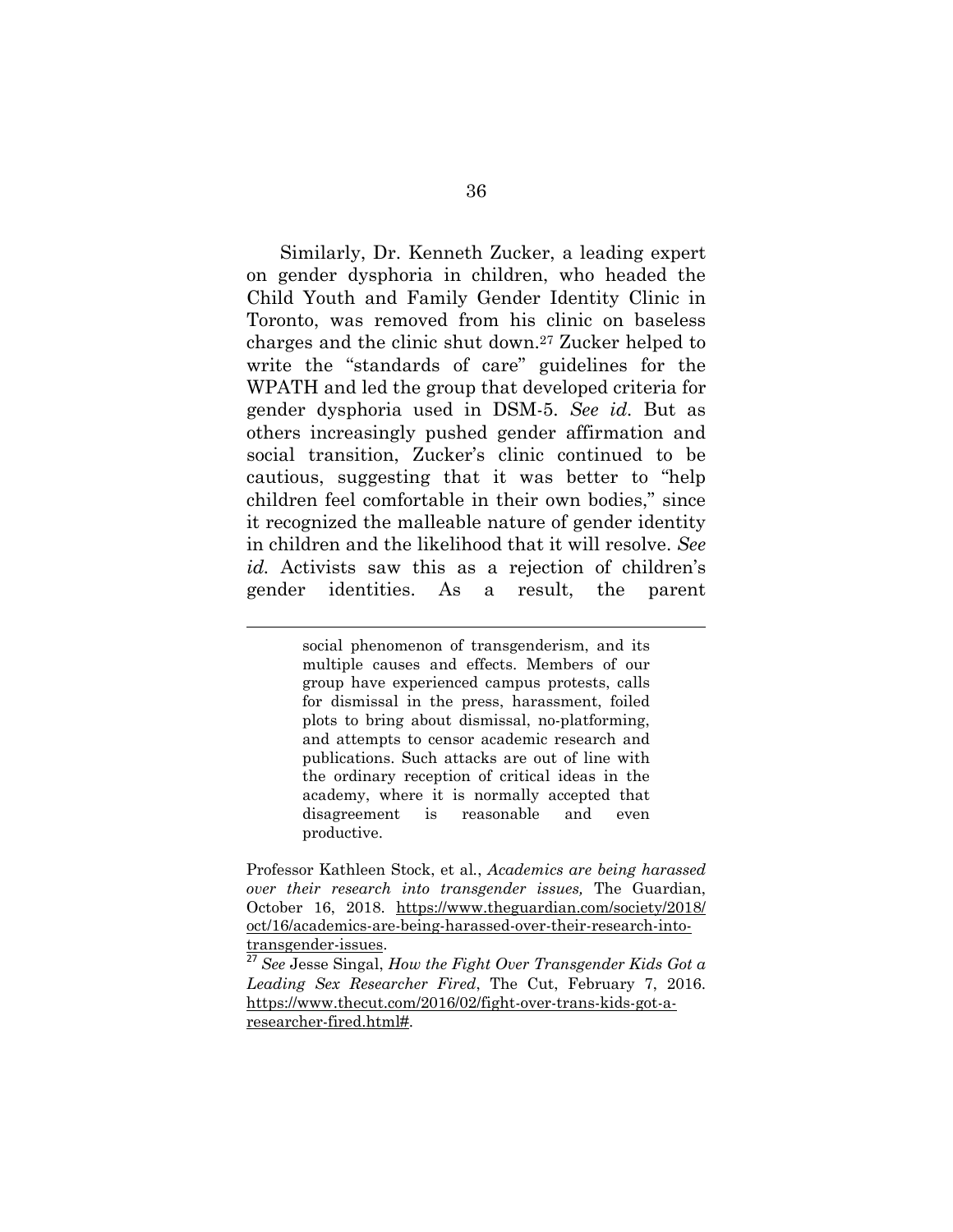organization running the gender identity clinic interviewed activists and clinicians critical of the clinic and fired Zucker and shut down the clinic based on false claims. *See id*. Yet for the many families who benefited from Zucker's work and others who would benefit, "a sustained campaign of political pressure" took away their options to find help feeling comfortable with their own bodies. *Id*.

This, of course, was not the first time science took the back seat in the practice of medicine. Trendy diagnoses and treatments have lead us astray in the past. *See* Paul McHugh, *Try to Remember: Psychiatry's Clash Over Meaning, Memory, and Mind*, (Dana Press 2008).28 The practices of eliciting alternative personalities from patients29 as well as lobotomy30 had many testimonials about their benefits to patients, but testimonials do not form the substance of evidencebased medicine. Thus we should be especially

 $28$  The hystero-epilepsy phenomena of the late 19th century, where patients with neurosis took up the epilepsy symptoms of those they were around, taught us that those with a neurosis "can easily take up what their doctors believe — especially if told that the ideas will help them recover." *Id*. at 61.  $^{29}$  *Id.* at 12.

The practice of lobotomy was advanced because of testimonials as it "sometimes provided genuine relief to people who . . . were able to be aware of their situations, even to compare them with the past and say how much better they were." Janet Sternburg, *White Matter: A Memoir of Family and Medicine*, chap. 16 (Hawthorne Books 2014). In the three years following Egas Moniz's Nobel Prize in 1949 for his discovery of the usefulness of lobotomy, more people were lobotomized in the three following years than in the previous fourteen years. *See id.* at chap. 6. But looking back we recognize that clinical practice should have been based on evidence, not testimonials.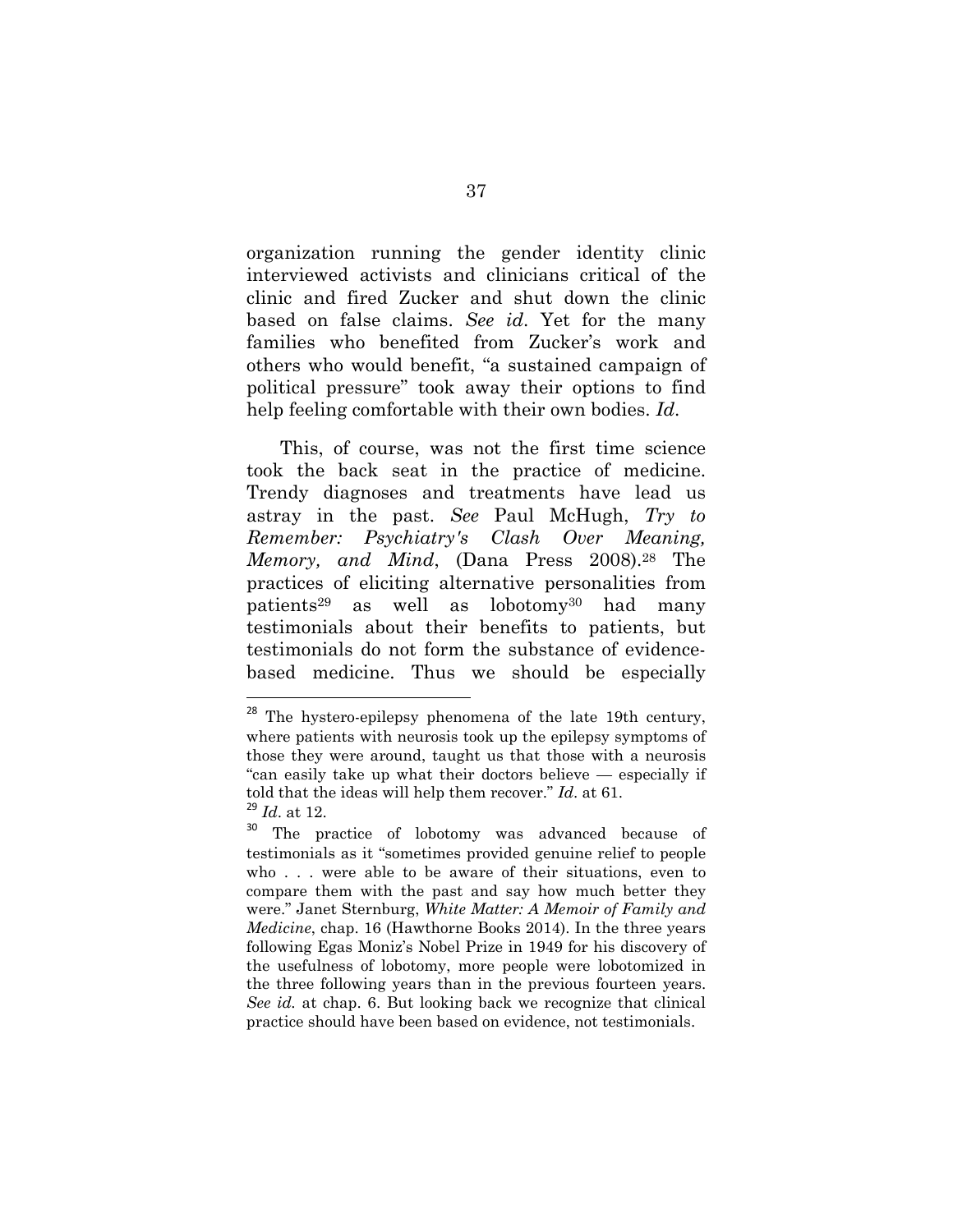cautious when activism or ideology has the upper hand over science.<sup>31</sup> Ultimately, poor science exacerbated the suffering of those treated by lobotomy or diagnosed with multiple-personality disorders in the past, *see id.*, and appears to be doing the same with those suffering from gender dysphoria today.

#### **CONCLUSION**

As a matter of science, sex and gender identity are so distinct that gender identity cannot properly be read into or replace sex. And with regard to the underlying policy question, there is no reliable evidence that gender affirmation — understood as asking or requiring persons to affirm others' beliefs that they are the opposite  $sex$  — is efficacious.

Respectfully submitted,

 Randall L. Wenger C*ounsel of Record* Jeremy L. Samek Curtis M. Schube Independence Law Center 23 N. Front Street, First Floor Harrisburg, PA 17101

The recovered memory phenomenon "gained broad support not only from individual psycho-therapists but also from . . . citadels of authority. And yet the idea rested on claims unsupported by evidence, on speculation unrestrained by caution, and on the trust in authority that leads patients to accept suggestion." *Try to Remember*, *supra*, 1-2. "Psychiatric journals did nothing to interrupt what their editors believed was a kindly intended treatment for traumatically abused people and thus beyond criticism." *Id*. at 21.